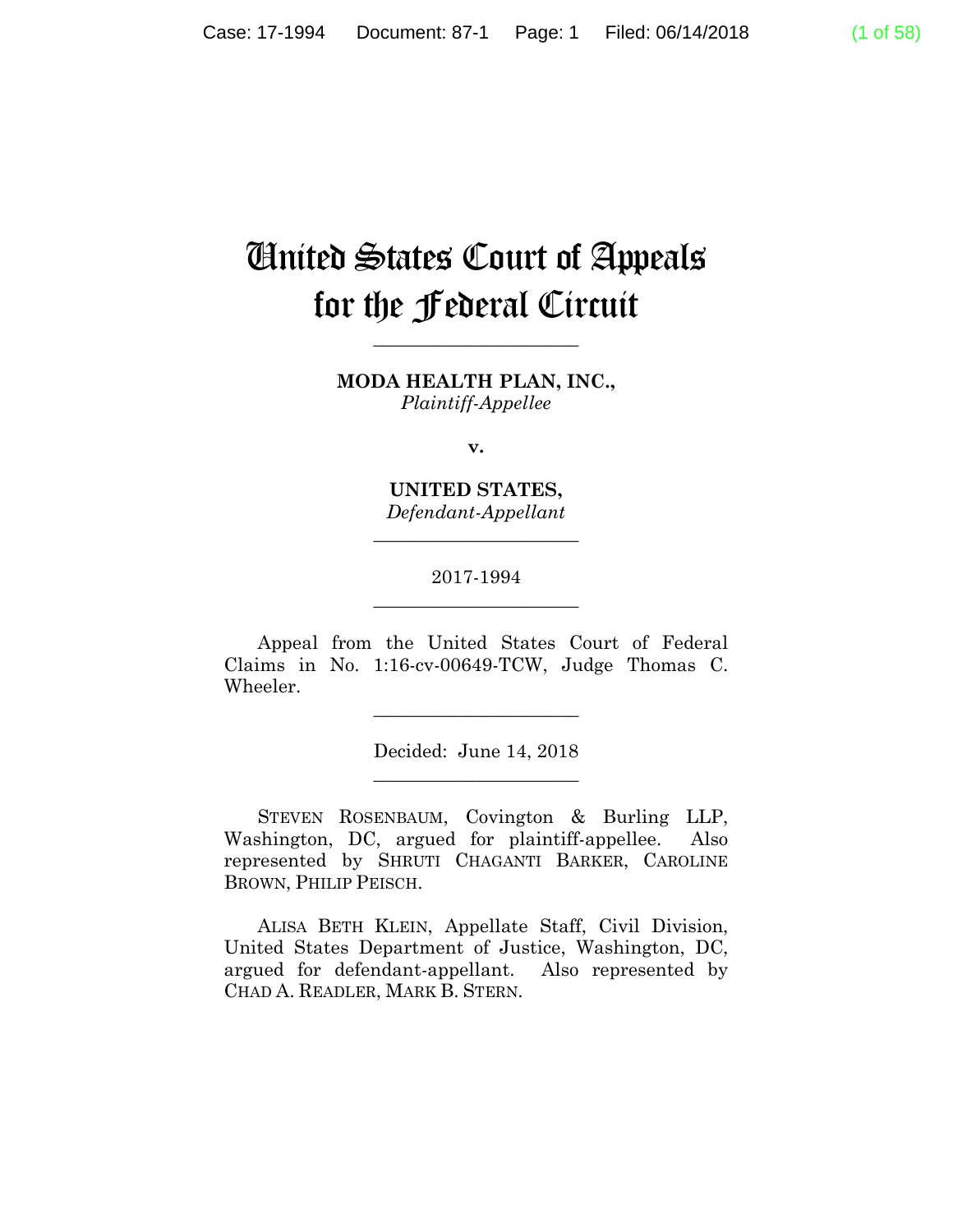THOMAS G. HUNGAR, Office of General Counsel, United States House of Representatives, Washington, DC, for amicus curiae United States House of Representatives. Also represented by KIMBERLY HAMM, TODD B. TATELMAN.

 WILLIAM LEWIS ROBERTS, Faegre Baker Daniels LLP, Minneapolis, MN, for amicus curiae Association for Community Affiliated Plans. Also represented by JONATHAN WILLIAM DETTMANN, KELLY J. FERMOYLE, NICHOLAS JAMES NELSON.

 STEVEN ALLEN NEELEY, JR., Husch Blackwell LLP, Washington, DC, for amicus curiae National Association of Insurance Commissioners.

 STEPHEN A. SWEDLOW, Quinn Emanuel Urquhart & Sullivan, LLP, Chicago, IL, for amicus curiae Health Republic Insurance Company.

 URSULA TAYLOR, Butler Rubin Saltarelli & Boyd LLP, Chicago, IL, for amicus curiae Blue Cross Blue Shield Association. Also represented by SANDRA J. DURKIN.

 BENJAMIN N. GUTMAN, Oregon Department of Justice, Salem, OR, for amici curiae State of Oregon, State of Alaska, State of Connecticut, State of Hawaii, State of Illinois, State of Iowa, State of Maryland, State of Massachusetts, State of Minnesota, State of New Mexico, State of North Carolina, State of Pennsylvania, State of Rhode Island, State of Vermont, State of Virginia, State of Washington, State of Wyoming, District of Columbia.

Before PROST, *Chief Judge,* NEWMAN and MOORE, *Circuit Judges.*

**\_\_\_\_\_\_\_\_\_\_\_\_\_\_\_\_\_\_\_\_\_\_** 

Opinion for the court filed by *Chief Judge* PROST.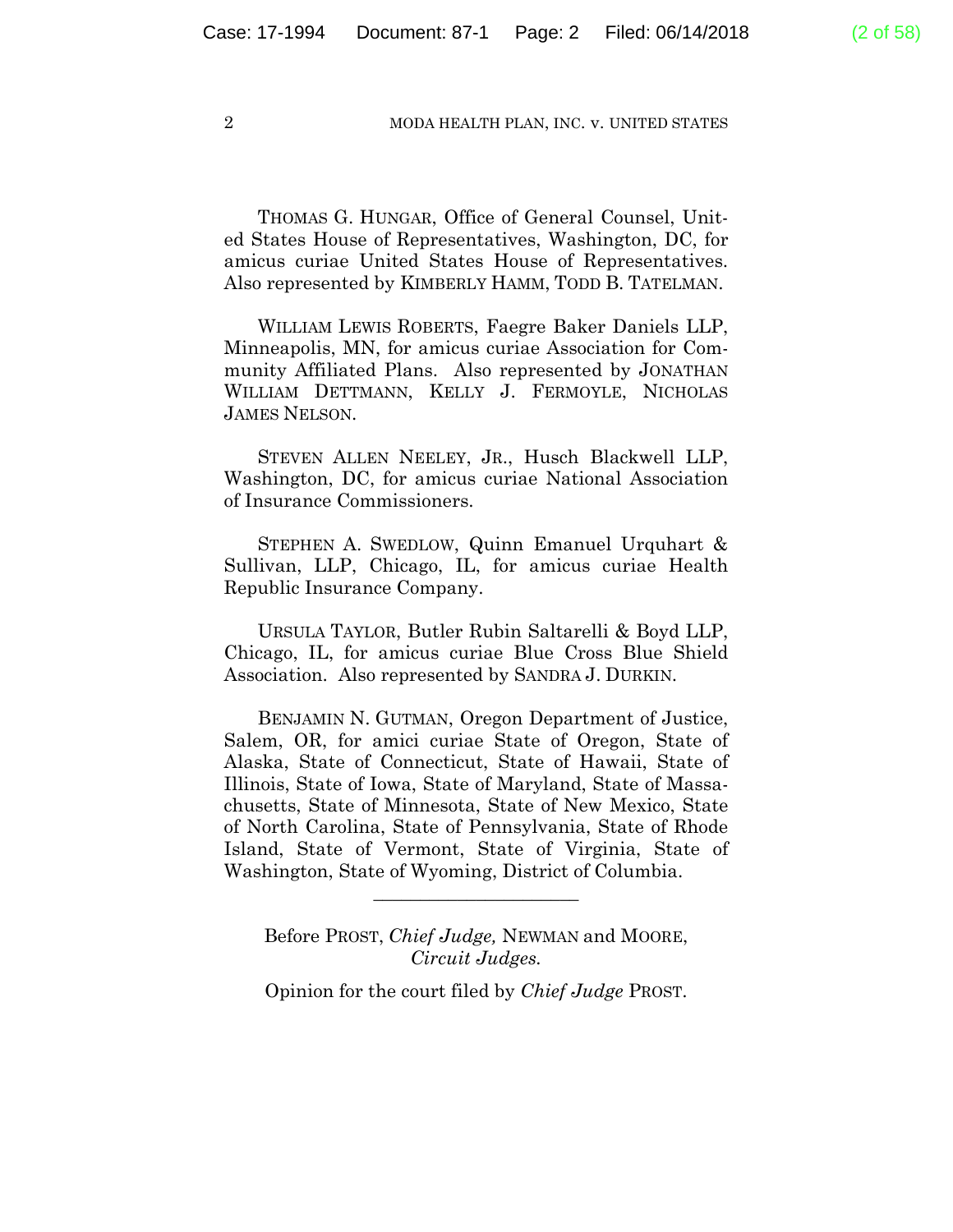### Dissenting opinion filed by *Circuit Judge* NEWMAN.

### PROST, *Chief Judge*.

A health insurer contends that the government failed to satisfy the full amount of its payment obligation under a program designed to alleviate the risk of offering coverage to an expanded pool of individuals. The Court of Federal Claims entered judgment for the insurer on both statutory and contract grounds. The government appeals. We reverse.

### **BACKGROUND**

This case concerns a three-year "risk corridors" program described in the Patient Protection and Affordable Care Act, Pub. L. No. 111-148, 124 Stat. 119 (2010) (codified at 42 U.S.C.  $\$  18001 et seq.) ("ACA"), and implemented by regulations promulgated by the U.S. Department of Health and Human Services ("HHS"). The case also concerns the bills that appropriated funds to HHS and the Centers for Medicare & Medicaid Services ("CMS") within HHS for the fiscal years during which the program in question operated. We begin with the ACA.

# I. The ACA

Among other reforms, the ACA established "health benefit exchanges"—virtual marketplaces in each state wherein individuals and small groups could purchase health coverage. 42 U.S.C.  $\S$  18031(b)(1). The new exchanges offered centralized opportunities for insurers to compete for new customers. The ACA required that all plans offered in the exchanges satisfy certain criteria, including providing certain "essential" benefits. *See* 42 U.S.C. §§ 18021, 18031(c).

Because insurers lacked reliable data to estimate the cost of providing care for the expanded pool of individuals seeking coverage via the new exchanges, insurers faced significant risk if they elected to offer plans in these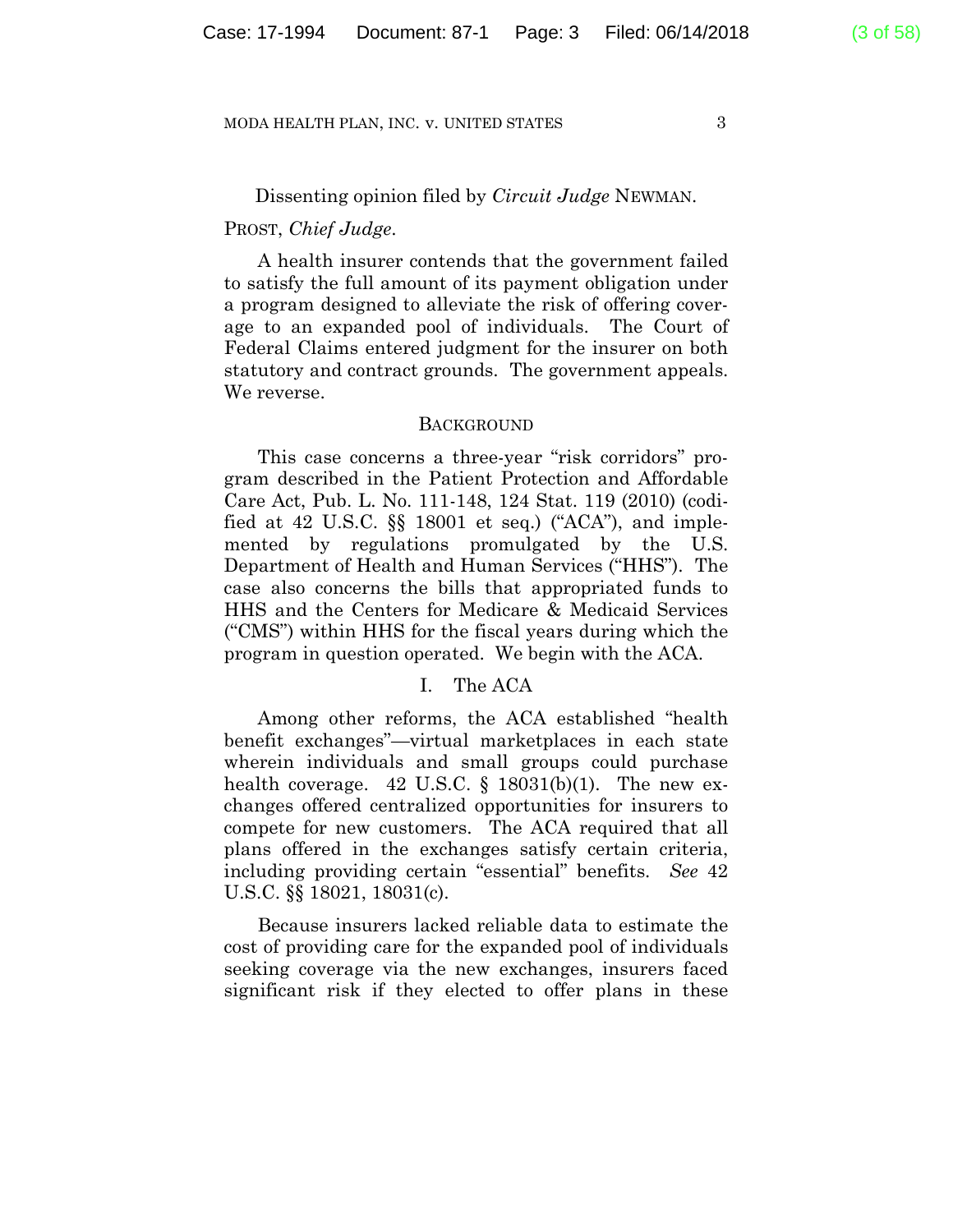exchanges. The ACA established three programs designed to mitigate that risk and discourage insurers from setting higher premiums to offset that risk: reinsurance, risk adjustment, and risk corridors. 42 U.S.C. §§ 18061– 63. This case concerns the risk corridors program.

Section 1342 of the ACA directed the Secretary of HHS to establish a risk corridors program for calendar years 2014–2016. The full text of Section 1342 is reproduced below:

(a) In general

The Secretary shall establish and administer a program of risk corridors for calendar years 2014, 2015, and 2016 under which a qualified health plan offered in the individual or small group market shall participate in a payment adjustment system based on the ratio of the allowable costs of the plan to the plan's aggregate premiums. Such program shall be based on the program for regional participating provider organizations under part D of title XVIII of the Social Security Act [42 U.S.C. §§ 1395w-101 et seq.].

(b) Payment methodology

(1) Payments out

The Secretary shall provide under the program established under subsection (a) that if—

(A) a participating plan's allowable costs for any plan year are more than 103 percent but not more than 108 percent of the target amount, the Secretary shall pay to the plan an amount equal to 50 percent of the target amount in excess of 103 percent of the target amount; and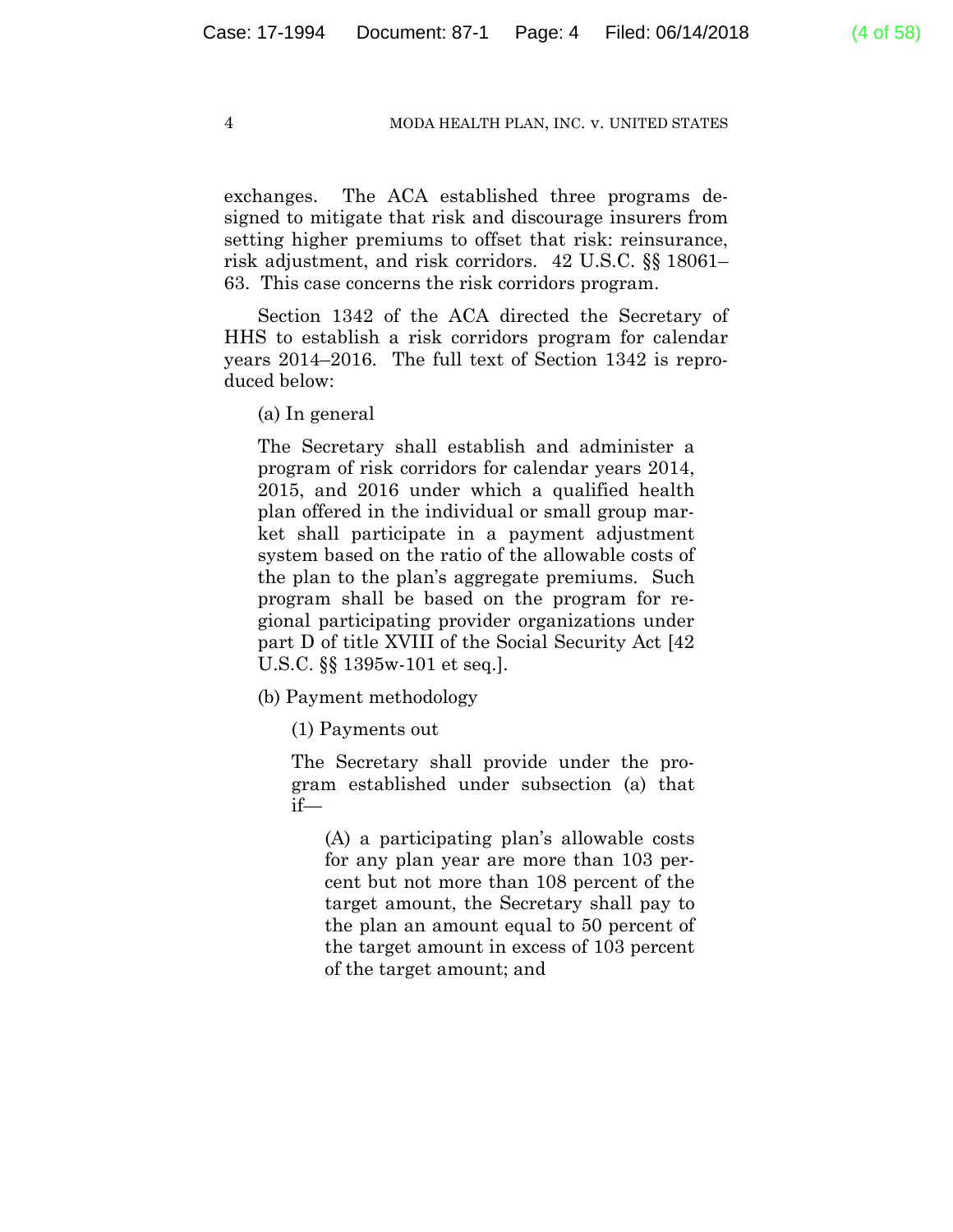(B) a participating plan's allowable costs for any plan year are more than 108 percent of the target amount, the Secretary shall pay to the plan an amount equal to the sum of 2.5 percent of the target amount plus 80 percent of allowable costs in excess of 108 percent of the target amount.

### (2) Payments in

The Secretary shall provide under the program established under subsection (a) that if—

(A) a participating plan's allowable costs for any plan year are less than 97 percent but not less than 92 percent of the target amount, the plan shall pay to the Secretary an amount equal to 50 percent of the excess of 97 percent of the target amount over the allowable costs; and

(B) a participating plan's allowable costs for any plan year are less than 92 percent of the target amount, the plan shall pay to the Secretary an amount equal to the sum of 2.5 percent of the target amount plus 80 percent of the excess of 92 percent of the target amount over the allowable costs.

(c) Definitions

In this section:

(1) Allowable costs

(A) In general

The amount of allowable costs of a plan for any year is an amount equal to the total costs (other than administrative costs) of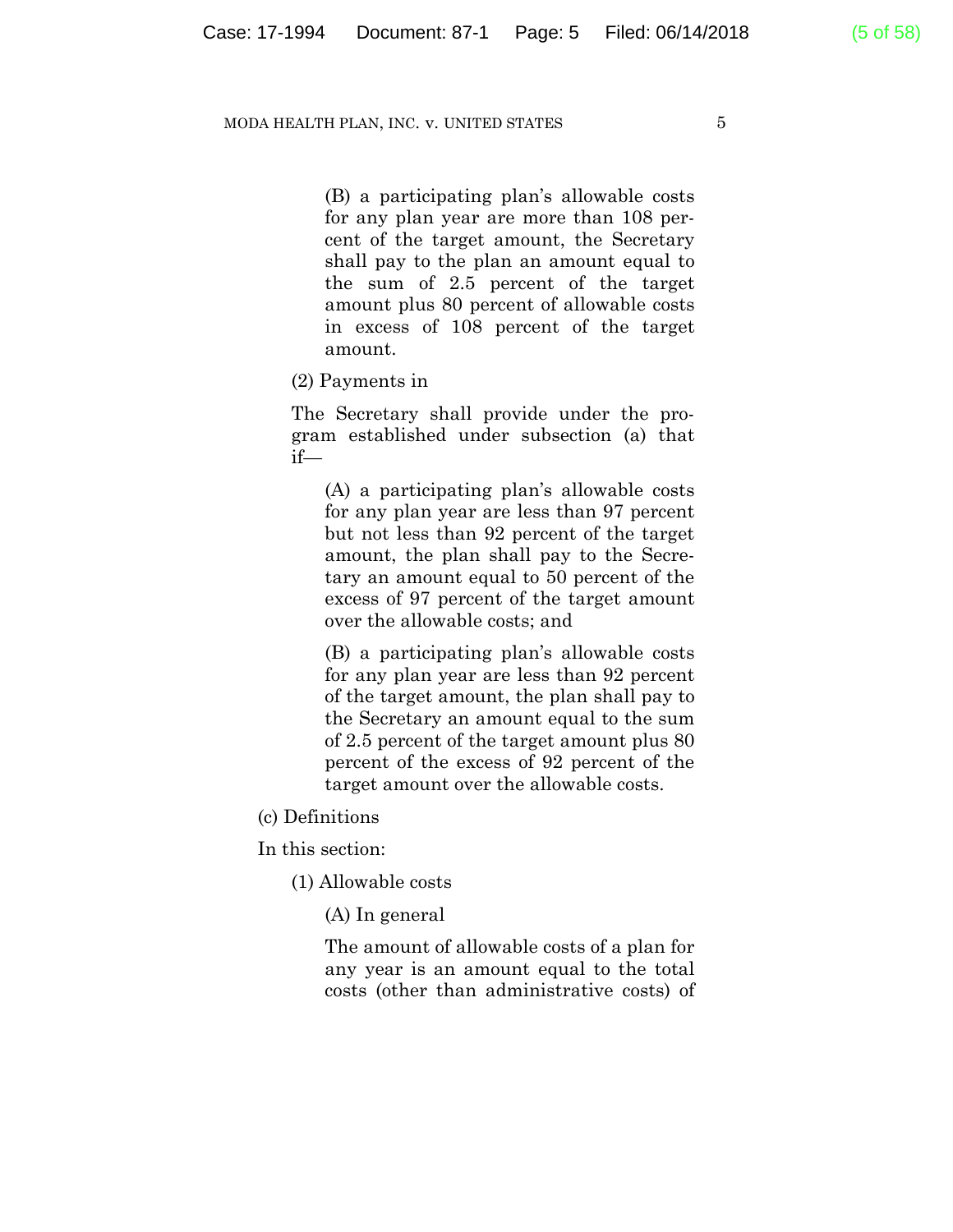the plan in providing benefits covered by the plan.

(B) Reduction for risk adjustment and reinsurance payments

Allowable costs shall [be] reduced by any risk adjustment and reinsurance payments received under section[s] 18061 and 18063 of this title.

(2) Target amount

The target amount of a plan for any year is an amount equal to the total premiums (including any premium subsidies under any governmental program), reduced by the administrative costs of the plan.

### 42 U.S.C. § 18062.

Briefly, section 1342 directed the Secretary of HHS to establish a program whereby participating plans whose costs of providing coverage exceeded the premiums received (as determined by a statutory formula) would be paid a share of their excess costs by the Secretary— "payments out." Conversely, participating plans whose premiums exceeded their costs (according to the same formula) would pay a share of their profits to the Secretary—"payments in." The risk corridors program "permit[ted] issuers to lower [premiums] by not adding a risk premium to account for perceived uncertainties in the 2014 through 2016 markets." HHS Notice of Benefit and Payment Parameters for 2014, 78 Fed. Reg. 15,410, 15,413 (Mar. 11, 2013).

On March 20, 2010, just three days before Congress passed the ACA, the Congressional Budget Office ("CBO") published an estimate of the ACA's cost. *See* Letter from Douglas Elmendorf, Director, CBO, to Nancy Pelosi, Speaker, House of Representatives tbl. 2 (Mar. 20, 2010)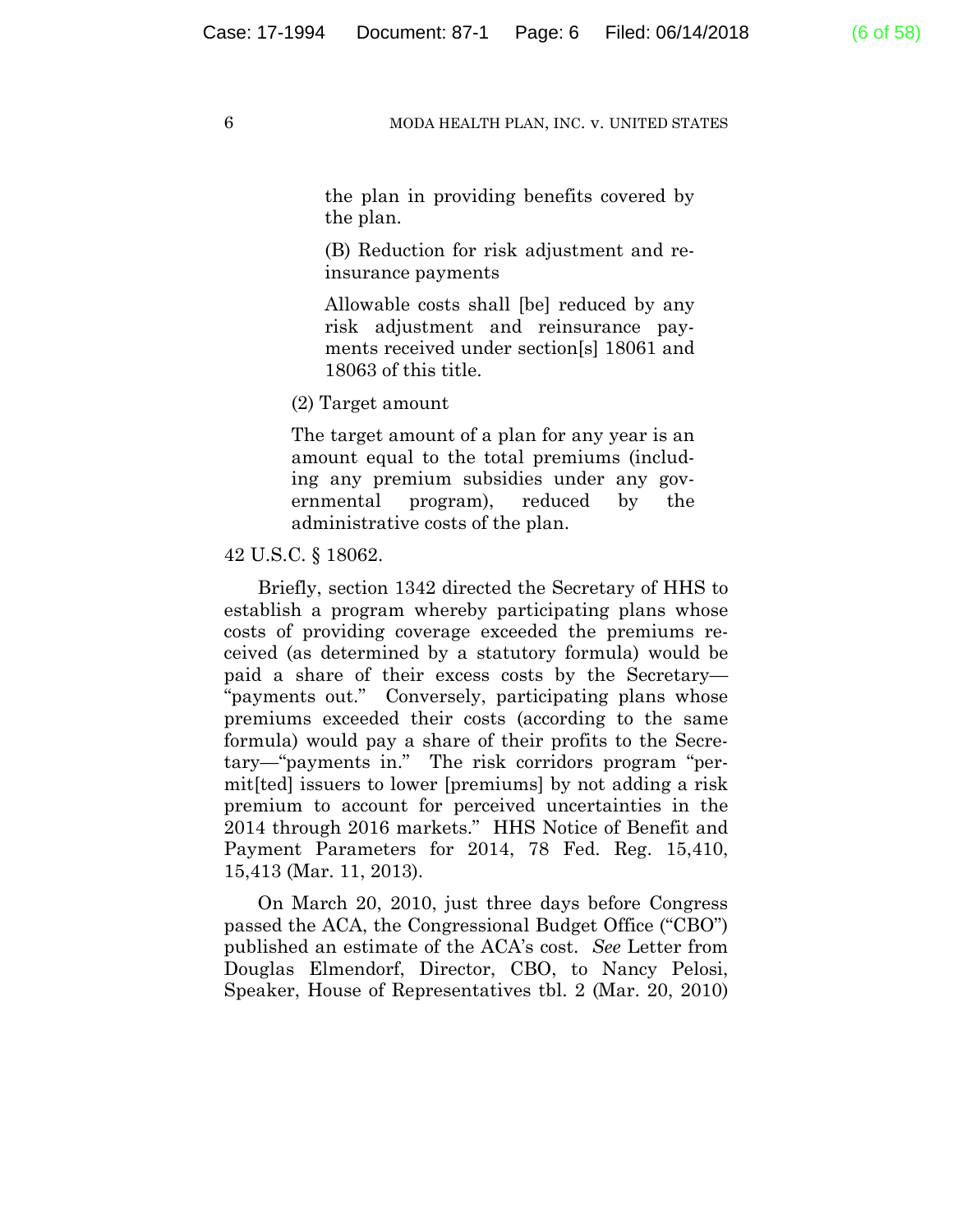("CBO Cost Estimate"), https://www.cbo.gov/ sites/default/files/111th-congress-2009-2010/costestimate/ amendreconprop.pdf. The CBO Cost Estimate made no mention of the risk corridors program, though it scored the reinsurance and risk adjustment programs. *Id*. Overall, CBO predicted the ACA would reduce the federal deficit by \$143 billion over the 2010–2019 period it evaluated. *Id.* at p.2.

Preambulatory language in the ACA referred to CBO's overall scoring, noting that the "Act will reduce the Federal deficit between 2010 and 2019." ACA § 1563(a).

# II. Implementing Regulations

In March 2012, HHS promulgated regulations establishing the risk corridors program as directed by section 1342. Standards Related to Reinsurance, Risk Corridors and Risk Adjustment, 77 Fed. Reg. 17,220, 17,251–52 (Mar. 23, 2012) (codified at 45 C.F.R. Pt. 153, Subpart F). Those regulations defined terms such as "allowable costs," "administrative costs," "premiums earned," and "target amount," all of which would ultimately factor into the calculations of payments in and payments out required by the statutory formula. *E.g.*, *id*. at 17,236–39.

The regulations also provided that insurers offering qualified health plans in the exchanges "will receive payment from HHS in the following amounts, under the following circumstances" and it recited the same formula set forth in the statute for payments out. 45 C.F.R. § 153.510(b). The regulations similarly provided that insurers "must remit charges to HHS" according to the statutory formula for payments in. *Id.* § 153.510(c).

In March 2013, after an informal rulemaking proceeding, HHS published parameters for payments under various ACA programs for the first year of the exchanges, 2014, including the risk corridors program. The parameters revised certain definitions and added others, notably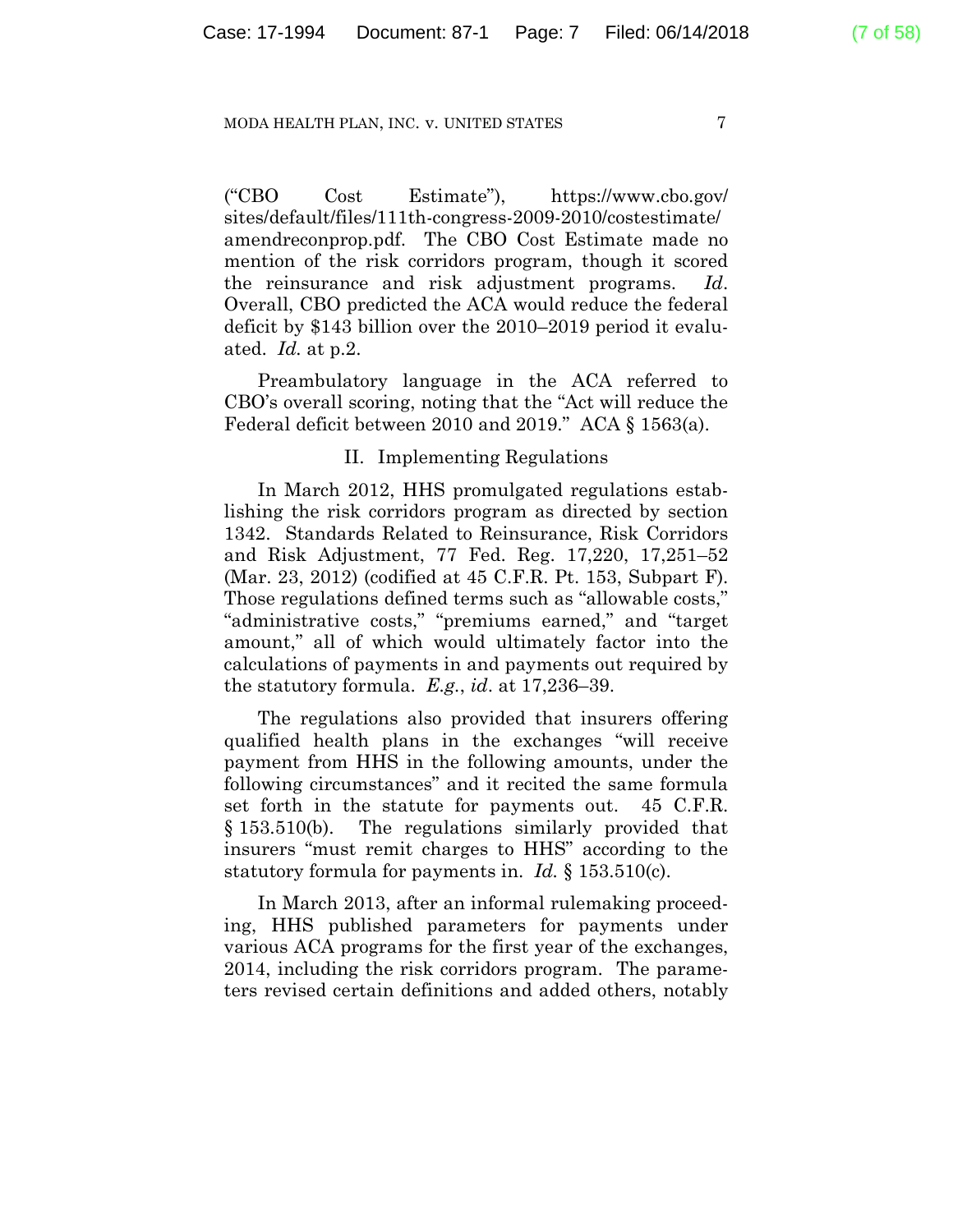incorporating a certain level of profits as part of the allowable administrative costs. 78 Fed. Reg. at 15,530–31 (codified at 45 C.F.R. § 153.530). The parameters also provided that an issuer of a plan in an exchange must submit all information required for calculating risk corridors payments by July 31 of the year following the benefit year. *Id.* HHS also indicated that "the risk corridors program is not required to be budget neutral," so HHS would make full payments "as required under Section 1342 of the Affordable Care Act." 78 Fed. Reg. at 15,473. This constituted the final word from HHS on the risk corridors program before the exchanges opened and the program began.

### III. Transitional Policy

The ACA established several reforms for insurance plans—such as requiring a minimum level of coverage scheduled to take effect on January 1, 2014. ACA § 1255. Non-compliant plans in effect prior to the passage of the ACA in 2010, however, received a statutory exemption from certain requirements. 42 U.S.C. § 18011. This meant that insurers expected the pool of participants in the exchanges to include both previously uninsured individuals as well as individuals whose previous coverage terminated because their respective plans did not comply with the ACA and did not qualify for the grandfathering exemption.

Individuals and small businesses enrolled in noncompliant plans not qualifying for the exemption received notice that their plans would be terminated. Many expressed concern that new coverage would be "more expensive than their current coverage, and thus they may be dissuaded from immediately transitioning to such coverage." J.A. 429. In November 2013, after appellee Moda Health Plan, Inc. and other insurers had already set premiums for the exchanges for 2014, HHS announced a one-year transitional policy that allowed insurers to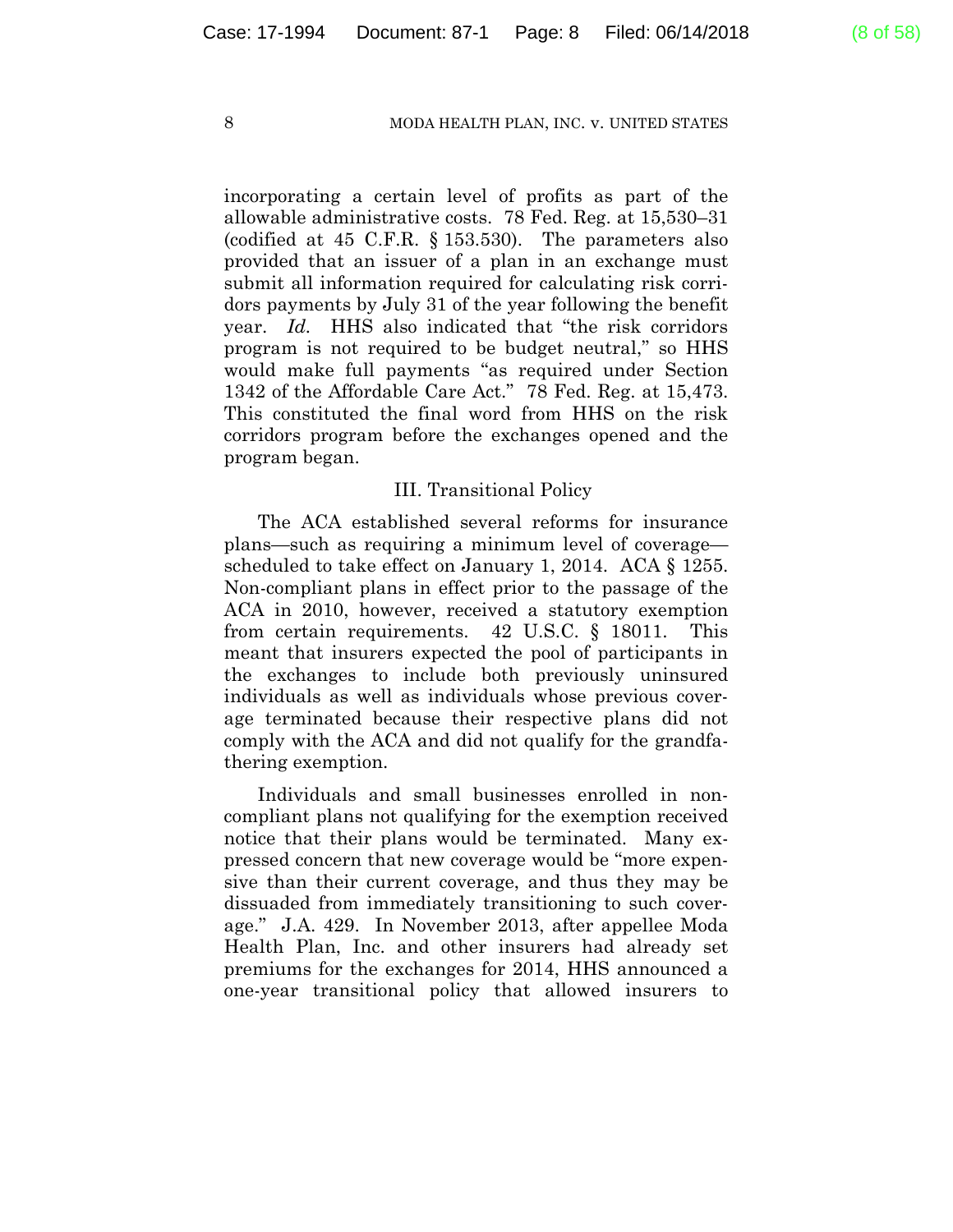continue to offer plans that did not comply with certain of the ACA's reforms even for non-grandfathered plans. J.A. 429–31. HHS directed state agencies to adopt the same policies. J.A. 431.

This dampened ACA enrollment in states implementing the policy, especially by healthier individuals who elected to maintain their lower level of coverage, leaving insurers participating in the exchanges to bear greater risk than they accounted for in setting premiums. *See*  Milliman, A Financial Post-Mortem: Transitional Policies and the Financial Implications for the 2014 Individual Market 1 (July 2016) ("Our analysis indicates that issuers in states that implemented the transitional policy generally have higher medical loss ratios in the individual market."), http://www.milliman.com/uploadedFiles/ insight/2016/2263HDP\_20160712(1).pdf.

HHS acknowledged that "this transitional policy was not anticipated by health insurance issuers when setting rates for 2014" but noted "the risk corridor program should help ameliorate unanticipated changes in premium revenue." *Id.* HHS later extended the transitional period to last the duration of the risk corridor program. J.A. 448–62.

After further informal rulemaking (begun soon after announcing the transitional policy), HHS informed insurers that it would adjust the operation of the risk corridors program for the 2014 benefit year to "offset losses that might occur under the transitional policy as a result of increased claims costs not accounted for when setting 2014 premiums." *HHS Notice of Benefit and Payment Parameters for 2015*, 79 Fed. Reg. 13,744, 13,786–87 (Mar. 11, 2014). This included adjustments to HHS's formula for calculating the "allowable costs" and "target amount" involved in the statutory formula. *Id.*

HHS projected that these new changes (together with changes to the reinsurance program) would "result in net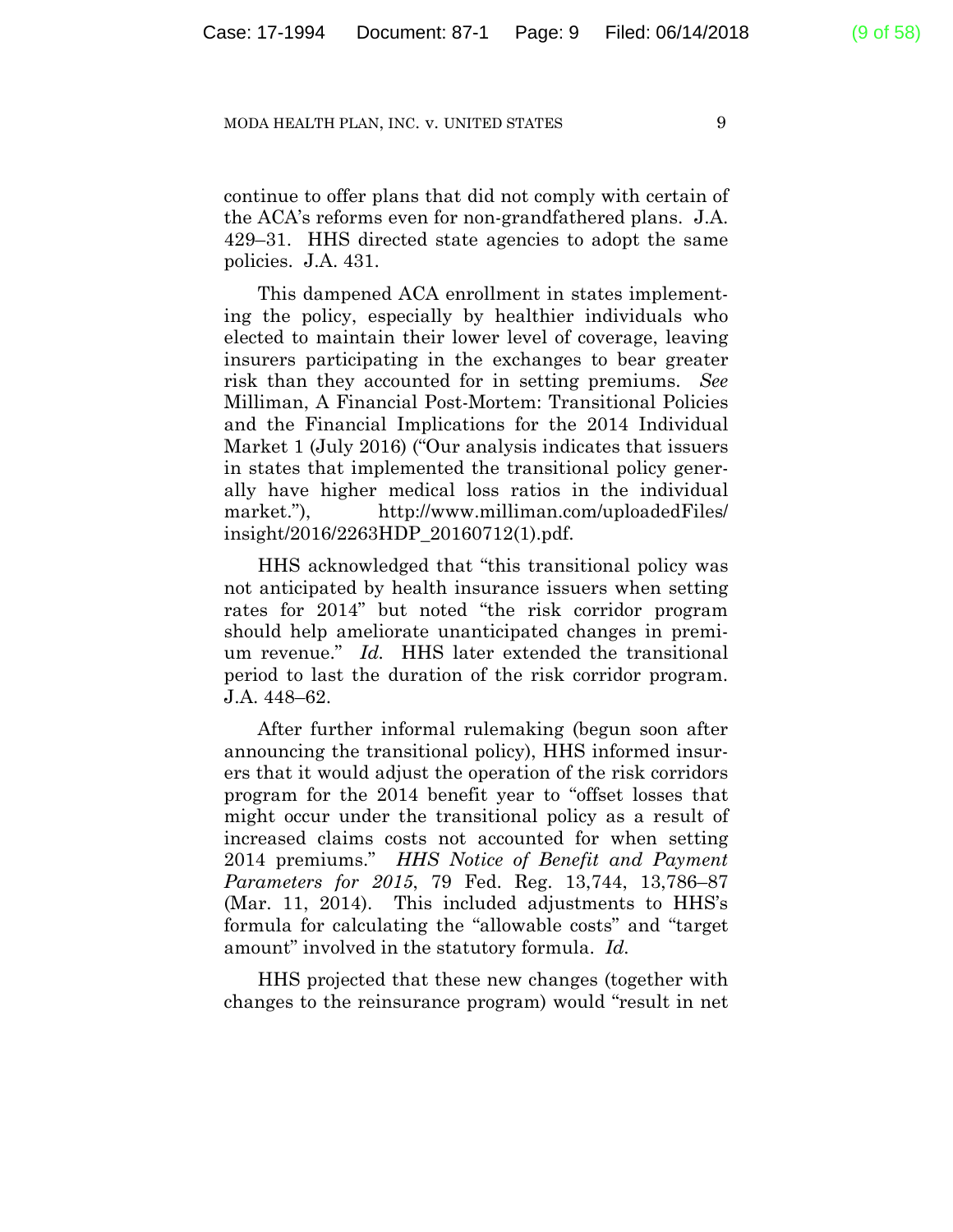payments that are budget neutral in 2014" and that it "intend[ed] to implement this program in a budget neutral manner" with adjustments over time with that goal in mind. *Id.* at 13,787.

In April 2014, CMS, the division of HHS responsible for administering the risk corridors program, released guidance regarding "Risk Corridors and Budget Neutrality." J.A. 229–30. It explained a new budget neutrality policy as follows:

We anticipate that risk corridors collections will be sufficient to pay for all risk corridors payments. However, if risk corridors collections are insufficient to make risk corridors payments for a year, all risk corridors payments for that year will be reduced pro rata to the extent of any shortfall. Risk corridors collections received for the next year will first be used to pay off the payment reductions issuers experienced in the previous year in a proportional manner, up to the point where issuers are reimbursed in full for the previous year, and will then be used to fund current year payments. If, after the obligations for the previous year have been met, the total amount of collections available in the current year is insufficient to make payments in that year, the current year payments will be reduced pro rata to the extent of any shortfall. If any risk corridors funds remain after prior and current year payment obligations have been met, they will be held to offset potential insufficiencies in risk corridors collections in the next year.

# J.A. 229.

As to any shortfall in the final year of payment, CMS stated it anticipated payments in would be sufficient, but that future guidance or rulemaking would address any persistent shortfalls. J.A. 230.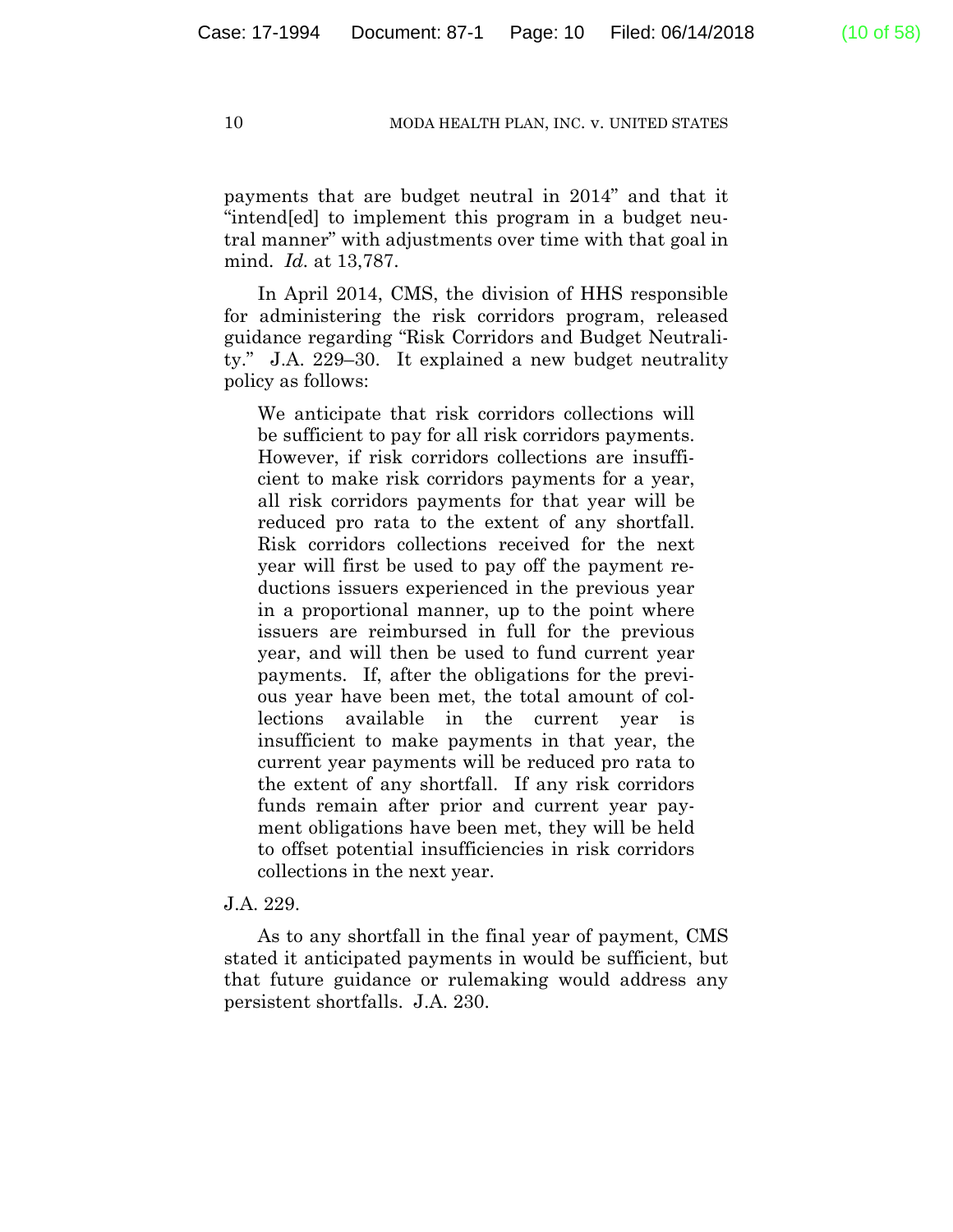### IV. Appropriations

In February 2014, after HHS had proposed its adjustments to account for the transitional policy (but before HHS had finalized the adjustments), Congress asked the Government Accountability Office ("GAO") to determine what sources of funds could be used to make any payments in execution of the risk corridors program. *See*  Dep't of Health & Human Servs.—Risk Corridors Program ("GAO Report"), B-325630, 2014 WL 4825237, at \*1 (Comp. Gen. Sept. 30, 2014) (noting request). GAO responded that it had identified two potential sources of funding in the appropriations for "Program Management" for CMS in FY 2014. That appropriation included a lump sum in excess of three billion dollars for carrying out certain responsibilities, including "other responsibilities" of CMS as well as "such sums as may be collected from authorized user fees." *Id.* at \*3 (citing Pub. L. No. 113-76, div. H, title II, 128 Stat. 5, 374 (Jan. 17, 2014)).

GAO concluded that the "other responsibilities" language in the CMS Program Management appropriation for FY 2014 could encompass payments to health plans under the risk corridors program, and so the lump-sum appropriation "would have been available for making payments pursuant to section 1342(b)(1)." *Id.* Further, GAO concluded that the payments in from the risk corridors program constituted "user fees," and so "any amounts collected in FY 2014 pursuant to section 1342(b)(2) would have been available . . . for making the payments pursuant to section  $1342(b)(2)$ ," though HHS had not planned to make any such collections or payments until FY 2015. *Id.* at \*5 & n.7.

GAO clarified that appropriations acts "are considered nonpermanent legislation," so the language it analyzed regarding the lump-sum appropriation and user fees "would need to be included in the CMS PM appropriation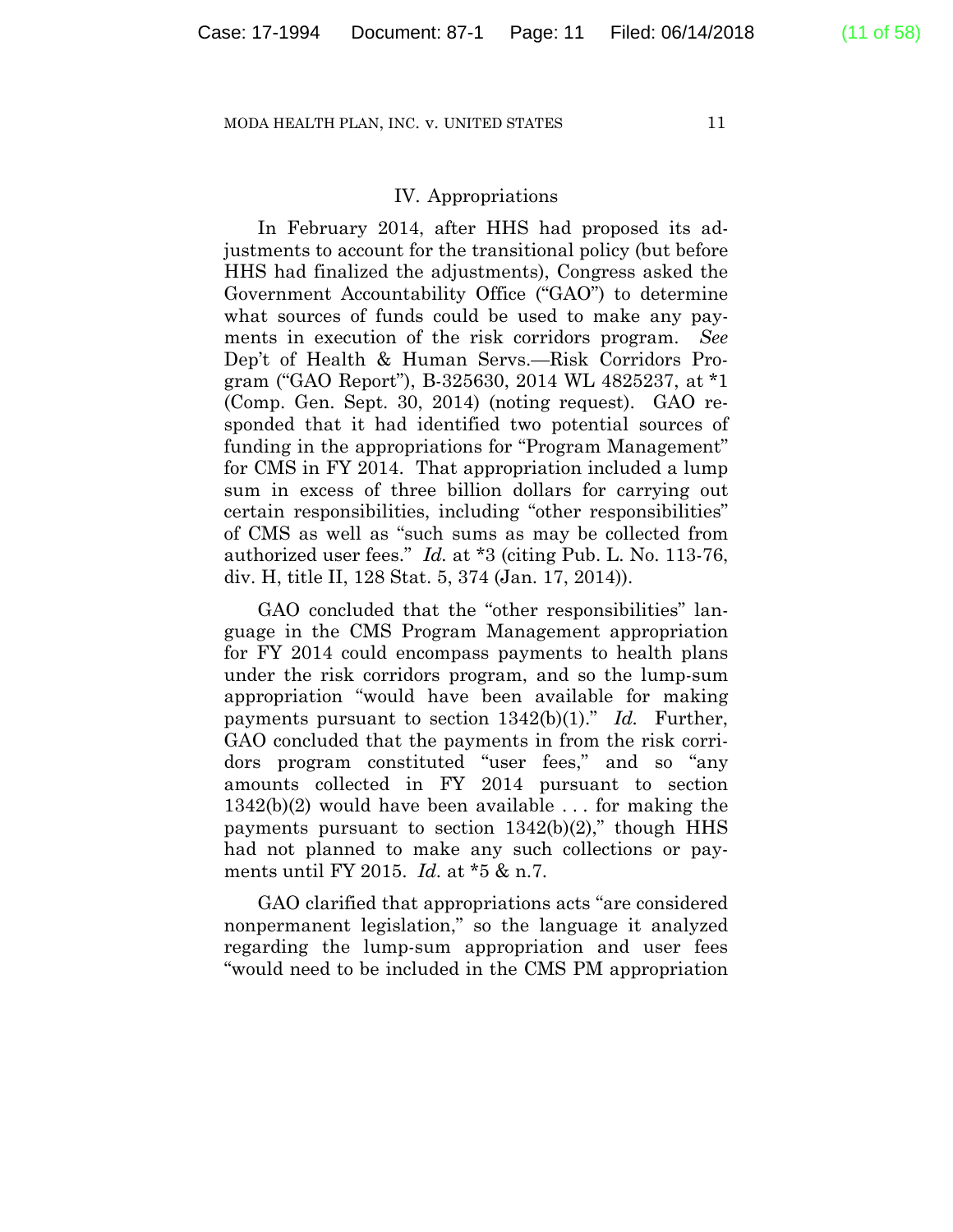for FY 2015" in order to be available to make any risk corridors payments in FY 2015. *Id.*

In December 2014, Congress passed its appropriations to HHS for FY 2015 (during which the first benefit year covered by the risk corridors program would conclude). That legislation reenacted the user fee language that GAO had analyzed and provided a lump sum for CMS's Program Management account; however, the lump-sum appropriation included a rider providing:

None of the funds made available by this Act from the Federal Hospital Insurance Trust Fund or the Federal Supplemental Medical Insurance Trust Fund, or transferred from other accounts funded by this Act to the 'Centers for Medicare and Medicaid Services—Program Management' account, may be used for payments under Section 1342(b)(1) of Public Law 111–148 (relating to risk corridors).

Consolidated and Further Continuing Appropriations Act, 2015, Pub. L. No. 113-235, div. G, title II, § 227, 128 Stat. 2130, 2491.

Representative Harold Rogers, then-Chairman of the House Committee on Appropriations, explained his view of the appropriations rider upon its inclusion in the appropriations bill for FY 2015:

In 2014, HHS issued a regulation stating that the risk corridor program will be budget neutral, meaning that the federal government will never pay out more than it collects from issuers over the three year period risk corridors are in effect. The agreement includes new bill language to prevent CMS Program Management appropriation account from being used to support risk corridors payments.

160 Cong. Rec. H9838 (daily ed. Dec. 11, 2014).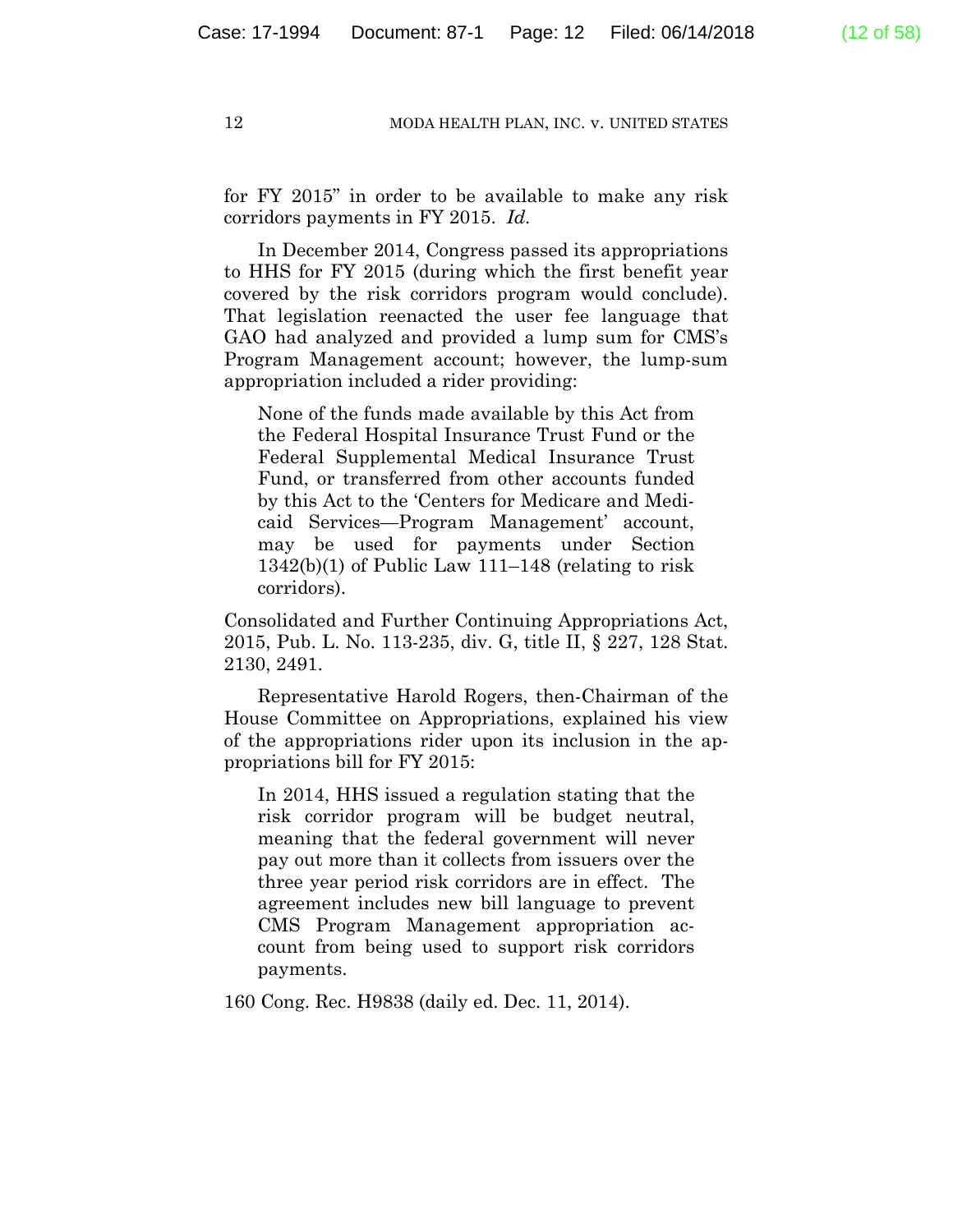Congress enacted identical riders in FY 2016 and FY 2017. Consolidated Appropriations Act, 2016, Pub. L. No. 114-113, div. H, § 225, 129 Stat. 2242, 2624; Consolidated Appropriations Act, 2017, Pub. L. No. 115-31, div. H, title II, § 223, 131 Stat. 135, 543.1

### V. Subsequent Agency Action

In September 2015, CMS announced that the total amount of payments in fell short of the total amount requested in payments out. Specifically, it expected payments in of approximately \$362 million but noted requests for payments out totaling \$2.87 billion. J.A. 244. Accordingly, CMS planned to issue prorated payments at a rate of 12.6 percent, with any shortfall to be made up by the payments in received following the 2015 benefit year. *Id.*

A follow-up letter noted that HHS would "explore other sources of funding for risk corridors payments, subject to the availability of appropriations" in the event of a shortfall following the final year of the program. J.A. 245.

A report from CMS shows that the total amount of payments in collected for the 2014–2016 benefit years fell short of the total amount of payments out calculated according to the agency's formula by more than \$12 billion. CMS, Risk Corridors Payment and Charge Amounts for the 2016 Benefit Year (November 2017), https://www.cms.gov/CCIIO/Programs-and-Initiatives/ Premium-Stabilization-Programs/Downloads/Risk-Corridors-Amounts-2016.pdf.

<sup>&</sup>lt;sup>1</sup> Continuing resolutions in advance of the 2017 appropriations retained the same restrictions on funds. Continuing Appropriations Act, 2017, Pub. L. No. 114- 223, div. C, §§ 103–04, 130 Stat. 857, 908–09; Further Continuing and Security Assistance Appropriations Act, 2017, Pub. L. No. 114-254, § 101, 130 Stat. 1005, 1005–06.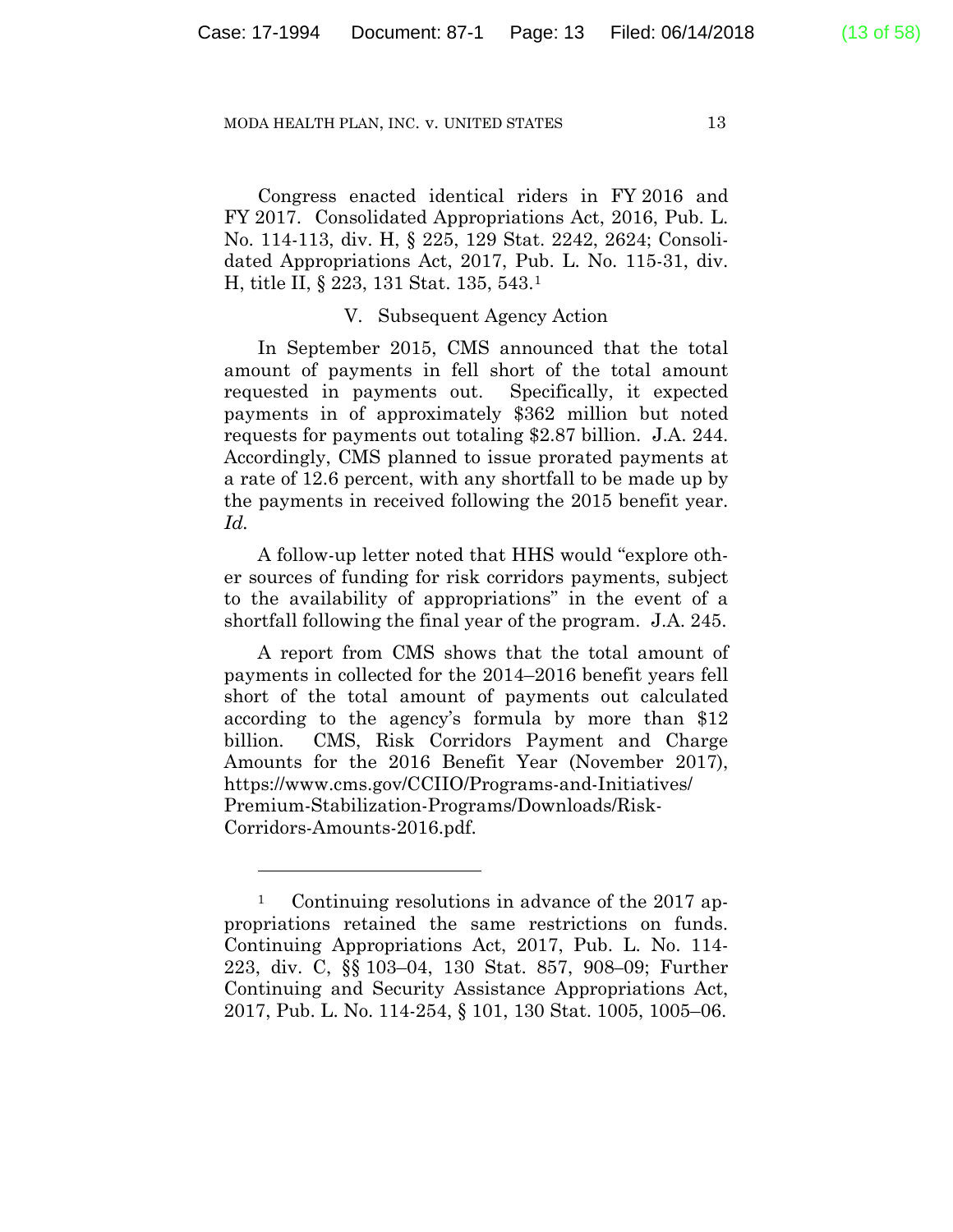### VI. Procedural History

Moda commenced this action in the Court of Federal Claims under the Tucker Act in July 2016. It seeks the balance between the prorated payments it received and the full amount of payments out according to section 1342. The Court of Federal Claims denied the government's motion to dismiss for lack of jurisdiction and for failure to state a claim and granted Moda's cross-motion for partial summary judgment as to liability.

Both sides stipulated that the government owed Moda \$209,830,445.79 in accordance with the ruling on liability. J.A. 41. The trial court entered judgment for Moda accordingly. J.A. 45.

Dozens of other insurers filed actions alleging similar claims, with mixed results from the Court of Federal Claims. *See, e.g.*, *Molina Healthcare of Cal., Inc. v. United States*, 133 Fed. Cl. 14 (2017) (ruling for the insurer); *Me. Cmty. Health Options v. United States*, 133 Fed. Cl. 1 (2017) (ruling for the government).

The Court of Federal Claims had jurisdiction under the Tucker Act, 28 U.S.C.  $\S 1491(a)(1)$ . We have jurisdiction under 28 U.S.C. § 1295(a)(3).

<sup>&</sup>lt;sup>2</sup> The government does not appeal the Court of Federal Claims' determination of Tucker Act jurisdiction, and it appears to concede that section 1342 is moneymandating for jurisdictional purposes (though not on the merits). Appellant's Reply Br. 11. As discussed below, we hold that section 1342 initially created an obligation to pay the full amount of payments out. We also agree with the Court of Federal Claims that the statute is moneymandating for jurisdictional purposes. *See Greenlee Cty. v. United States*, 487 F.3d 871, 877 (Fed. Cir. 2007) (concluding a statute is money-mandating for jurisdictional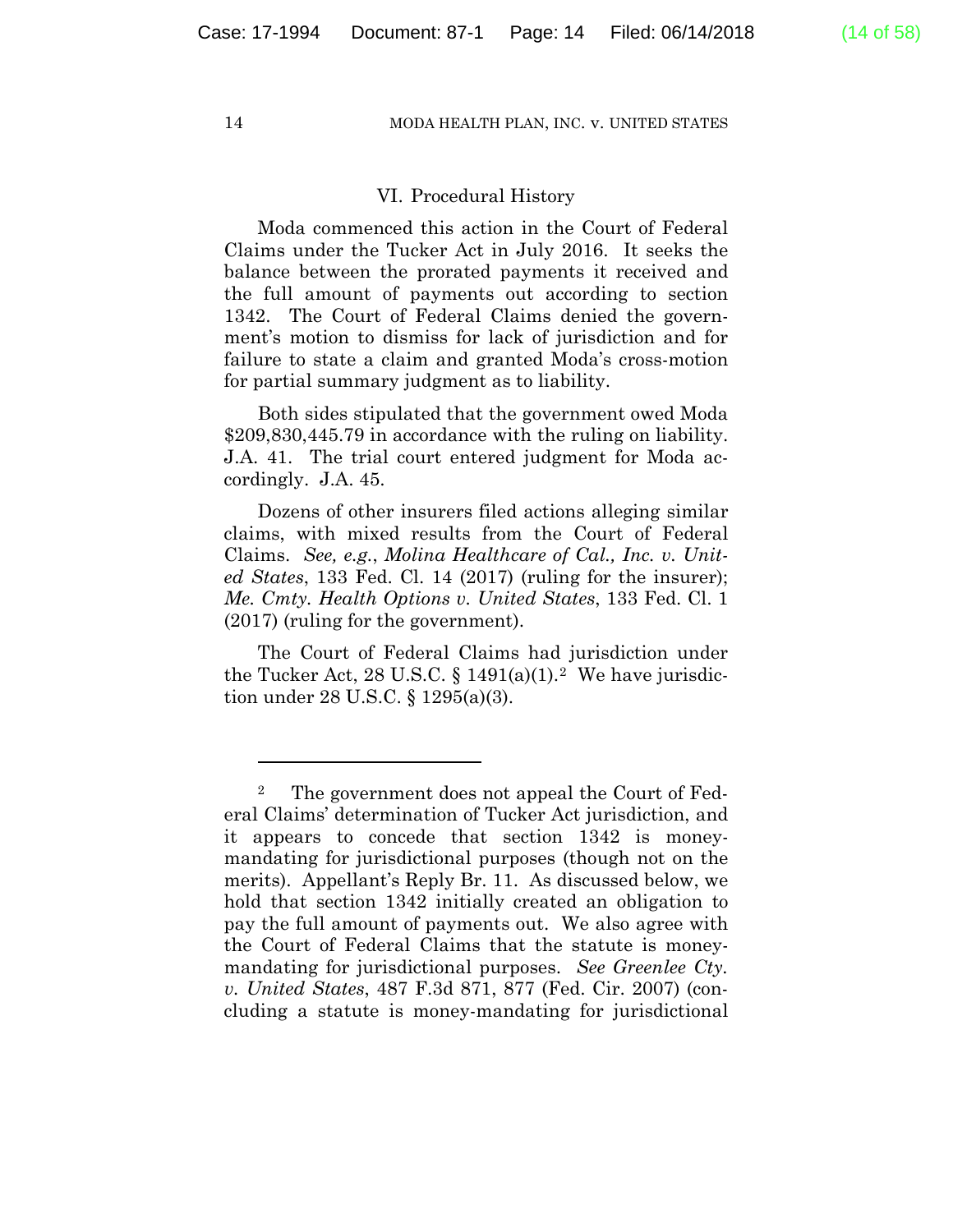# **DISCUSSION**

Moda advances claims based on two theories. First, Moda contends that section 1342 itself obligates the government to pay insurers the full amount indicated by the statutory formula for payments out, notwithstanding the amount of payments in collected. Second, Moda contends that HHS made a contractual agreement to pay the full amount required by the statute in exchange for Moda's performance (by offering a compliant plan in an exchange), and the government breached that agreement by failing to pay the full amount according to the statutory formula for payments out.

We review the Court of Federal Claims' legal conclusion that the government was liable on both theories de novo. *See Starr Int'l Co. v. United States*, 856 F.3d 953, 963 (Fed. Cir. 2017).

### I. Statutory Claim

Moda argues that section 1342 obligated the government to pay the full amount indicated by the statutory formula for payments out, not a pro rata sum of the payments in. The government responds that section 1342 itself contemplated operating the risk corridors program in a budget neutral manner (so the total amount of payments out due to insurers cannot exceed the amount of payments in). In the alternative, the government contends that appropriations riders on the fiscal years in which payments from the risk corridors program came due limited the government's obligation to the amount of payments in. Although we agree with Moda that section 1342 obligated the government to pay the full amount of

 $\overline{a}$ 

purposes if it "can fairly be interpreted" to require payment of damages, or if it is "reasonably amenable" to such a reading, which does not require the plaintiff to have a successful claim on the merits).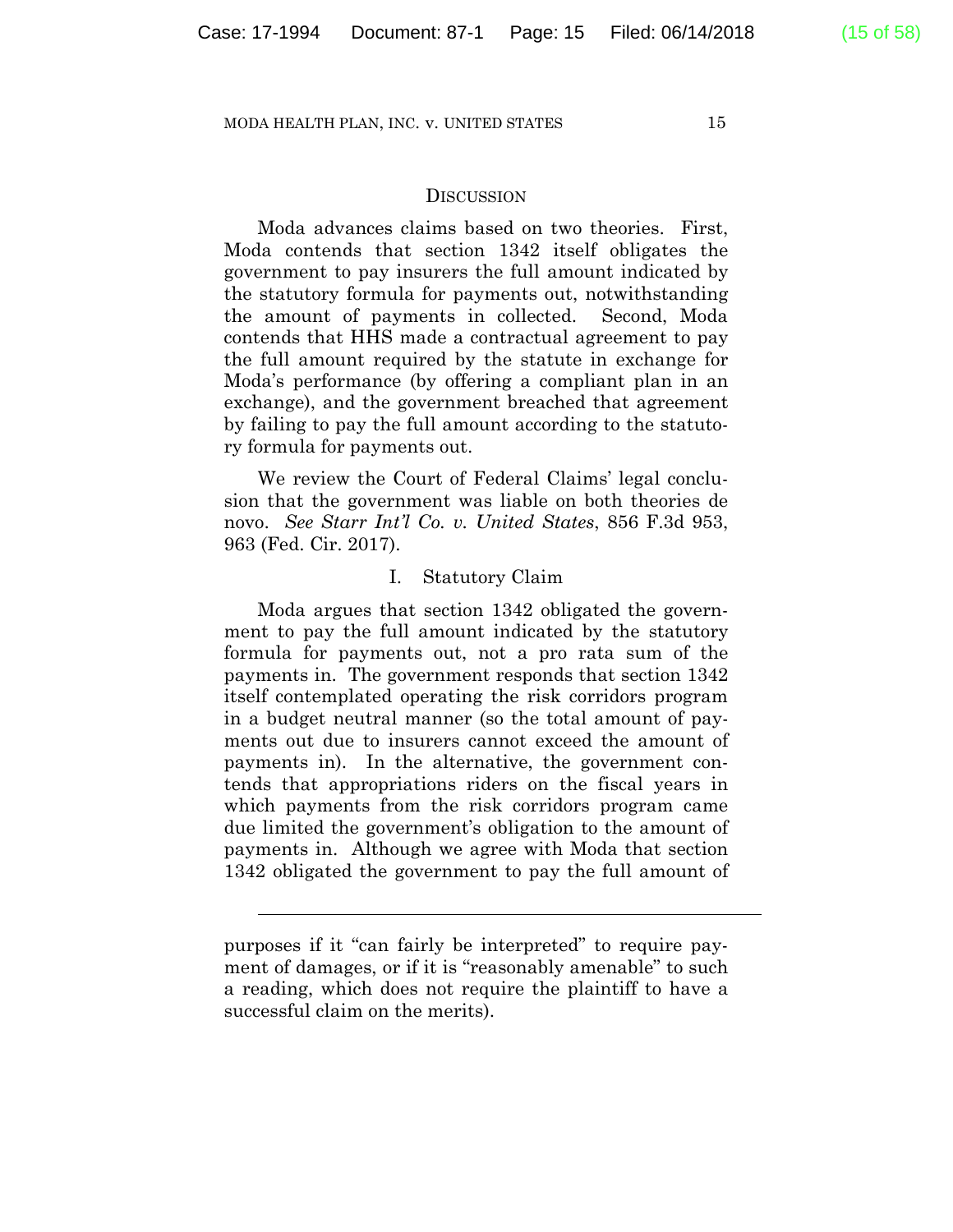risk corridors payments according to the formula it set forth, we hold that the riders on the relevant appropriations effected a suspension of that obligation for each of the relevant years.

We begin with the statute.

# A. Statutory Interpretation

The government asserts that Congress designed section 1342 to be budget neutral, funded solely through payments in and that the statute carries no obligation to make payments at the full amount indicated by the statutory formula if payments in fell short.

Section 1342 is unambiguously mandatory. It provides that "[t]he Secretary *shall* establish and administer" a risk corridors program pursuant to which "[t]he Secretary *shall* provide" under the program that "the Secretary *shall* pay" an amount according to a statutory formula. 42 U.S.C. § 18062 (emphases added). Nothing in section 1342 indicates that the payment methodology is somehow limited by payments in. It simply sets forth a formula for calculating payment amounts based on a percentage of a "target amount" of allowable costs.

The government reasons that we must nevertheless interpret section 1342 to be budget neutral, because Congress relied on the CBO Cost Estimate that the ACA would decrease the federal deficit between 2010 and 2019, without evaluating the budgetary effect of the risk corridors program. Thus, according to the government, the ACA's passage rested on an understanding that the risk corridors program would be budget neutral.

Nothing in the CBO Cost Estimate indicates that it viewed the risk corridors program as budget neutral. Indeed, even if CBO had accurately predicted the \$12.3 billion shortfall that now exists, CBO's overall estimate that the ACA would reduce the federal deficit would have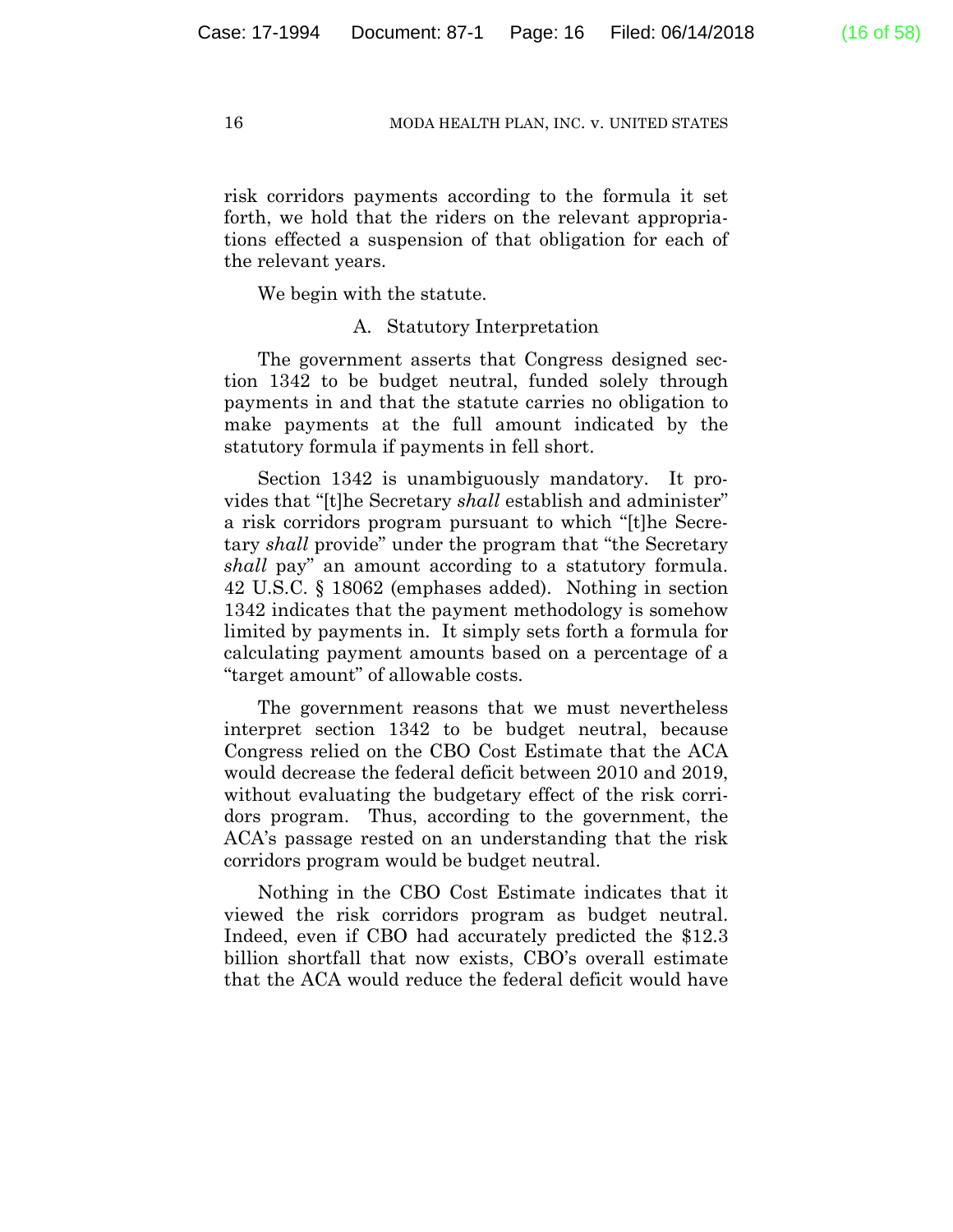remained true, since CBO had estimated a reduction of more than \$100 billion. *See* CBO Cost Estimate at 2.

The government's amicus suggests it is "inconceivable" that CBO would have declined to analyze the budgetary impact of the risk corridors program, given its obligation to prepare "an estimate of the costs which would be incurred in carrying out such bill." Br. of Amicus Curiae U.S. House Rep. in Supp. of Appellant at 7 (quoting 2 U.S.C. § 653). Not so. It is entirely plausible that CBO expected payments in would roughly equal payments out over the three year program, especially since CBO could not have predicted the costly impact of HHS's transitional policy, which had not been contemplated at that time. Without more, CBO's omission of the risk corridors program from its report can be viewed as nothing more than a bare failure to speak. Moreover, even if CBO interpreted the statute to require budget neutrality, that interpretation warrants no deference, especially in light of HHS's subsequent interpretation to the contrary. CBO's silence simply cannot displace the plain meaning of the text of section 1342.

The government also argues that section 1342 created no obligation to make payments out in excess of payments in because it provided no budgetary authority to the Secretary of HHS and identified no source of funds for any payment obligations beyond payments in. But it has long been the law that the government may incur a debt independent of an appropriation to satisfy that debt, at least in certain circumstances.

In *United States v. Langston*, 118 U.S. 389 (1886), Congress appropriated only five thousand dollars for the salary of a foreign minister, though a statute provided that the official's salary would be seven thousand five hundred dollars. The Supreme Court held that the statute fixing the official's salary could not be "abrogated or suspended by the subsequent enactments which merely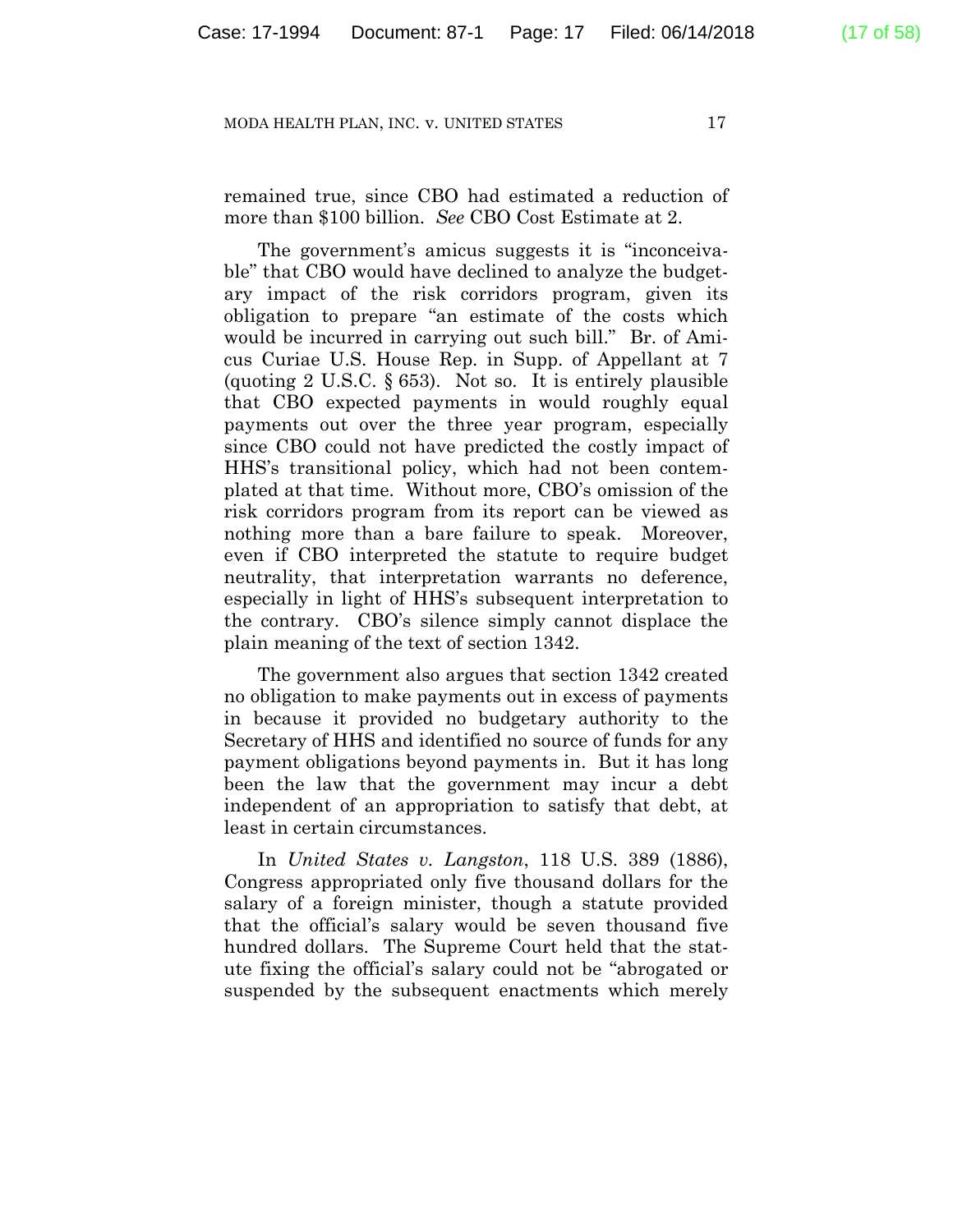appropriated a less amount" for the services rendered, absent "words that expressly, or by clear implication, modified or repealed the previous law." *Id.* at 393. That is, the government's statutory obligation to pay persisted independent of the appropriation of funds to satisfy that obligation.

Our predecessor court noted long ago that "[a]n appropriation per se merely imposes limitations upon the Government's own agents; it is a definite amount of money intrusted to them for distribution; but its insufficiency does not pay the Government's debts, nor cancel its obligations, nor defeat the rights of other parties." *Ferris v. United States*, 27 Ct. Cl. 542, 546 (1892); *see N.Y. Airways, Inc. v. United States*, 369 F.2d 743, 748 (Ct. Cl. 1966) ("It has long been established that the mere failure of Congress to appropriate funds, without further words modifying or repealing, expressly or by clear implication, the substantive law, does not in and of itself defeat a Government obligation created by statute.").

It is also of no moment that, as the government notes, HHS could not have made payments out to insurers in an amount totaling more than the amount of payments in without running afoul of the Anti-Deficiency Act. That Act provides that "[a]n officer or employee of the United States Government . . . may not . . . make or authorize an expenditure . . . exceeding an amount available in an appropriation . . . for the expenditure." 31 U.S.C. § 1341(a)(1)(A). But the Supreme Court has rejected the notion that the Anti-Deficiency Act's requirements somehow defeat the obligations of the government. *See Salazar v. Ramah Navajo Chapter*, 567 U.S. 182, 197 (2012). The Anti-Deficiency Act simply constrains government officials. *Id.*

For the same reason, it is immaterial that Congress provided that the risk corridors program established by section 1342 would be "based on the program" establish-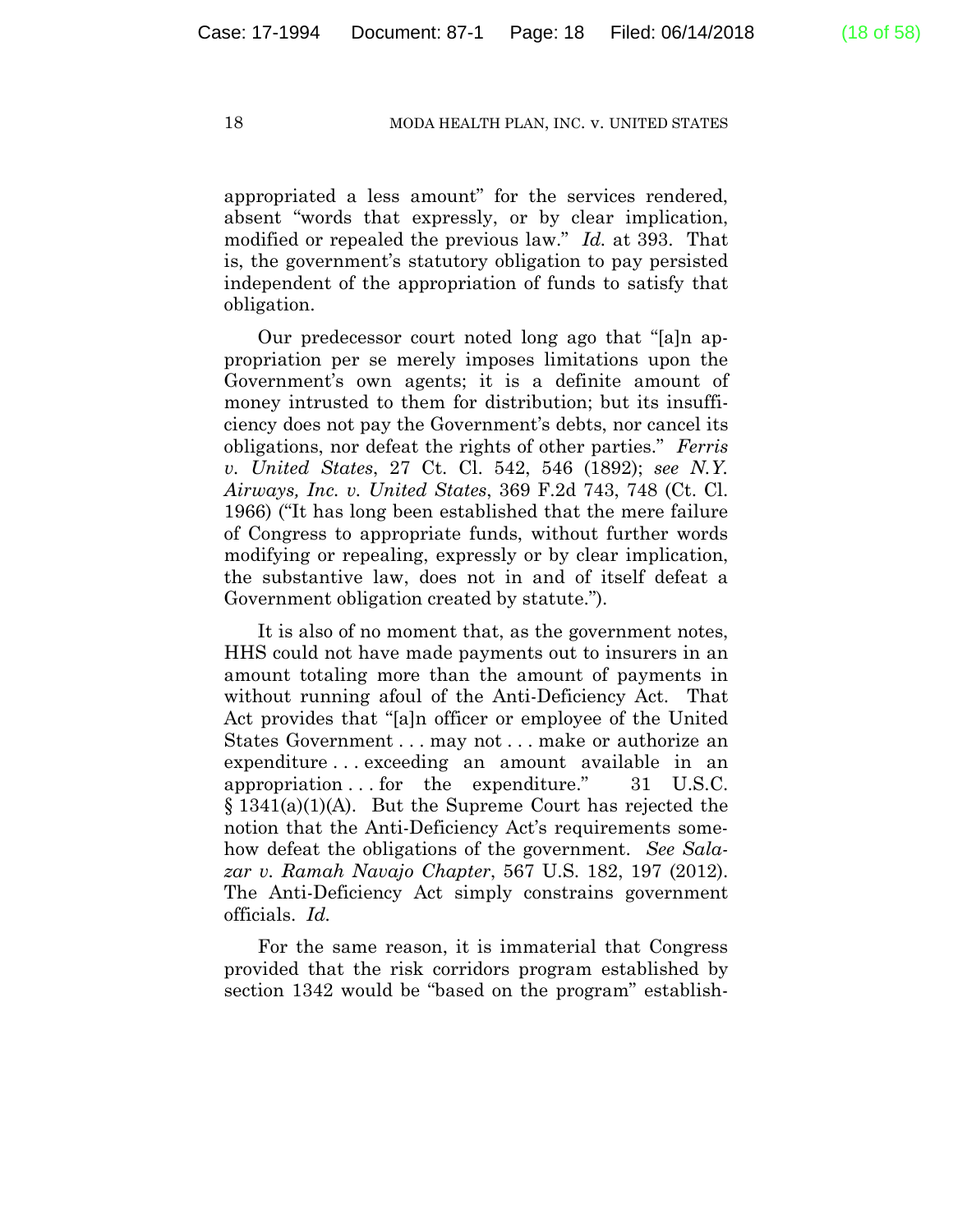ing risk corridors in Medicare Part D yet declined to provide "budget authority in advance of appropriations acts," as in the corresponding Medicare statute. *See* 42 U.S.C. § 1395w-115.3 Budget authority is not *necessary* to create an obligation of the government; it is a means by which an officer is afforded that authority. *See* 2 U.S.C. § 622(2).

Here, the obligation is created by the statute itself, not by the agency. The government cites no authority for its contention that a statutory obligation cannot exist absent budget authority. Such a rule would be inconsistent with *Langston*, where the obligation existed independent of any budget authority and independent of a sufficient appropriation to meet the obligation.

We conclude that the plain language of section 1342 created an obligation of the government to pay participants in the health benefit exchanges the full amount indicated by the statutory formula for payments out under the risk corridors program. We next consider whether, notwithstanding that statutory requirement, Congress has suspended or repealed that obligation.

<sup>&</sup>lt;sup>3</sup> The fact that the same provision also "represents" the obligation of the Secretary to provide for the payment of amounts provided under this section" cuts both ways. 42 U.S.C. § 1395w-115. Although Congress never expressly stated that section 1342 represented an obligation of the Secretary, it used unambiguous mandatory language that in fact set forth such an obligation, especially in light of Congress's intent to make the risk corridors program in the ACA "based on" Medicare's obligatory program. The government offers no basis for concluding that stating the "obligation of the Secretary" outright is the sine qua non of finding an obligation here. The plain language of the statute controls.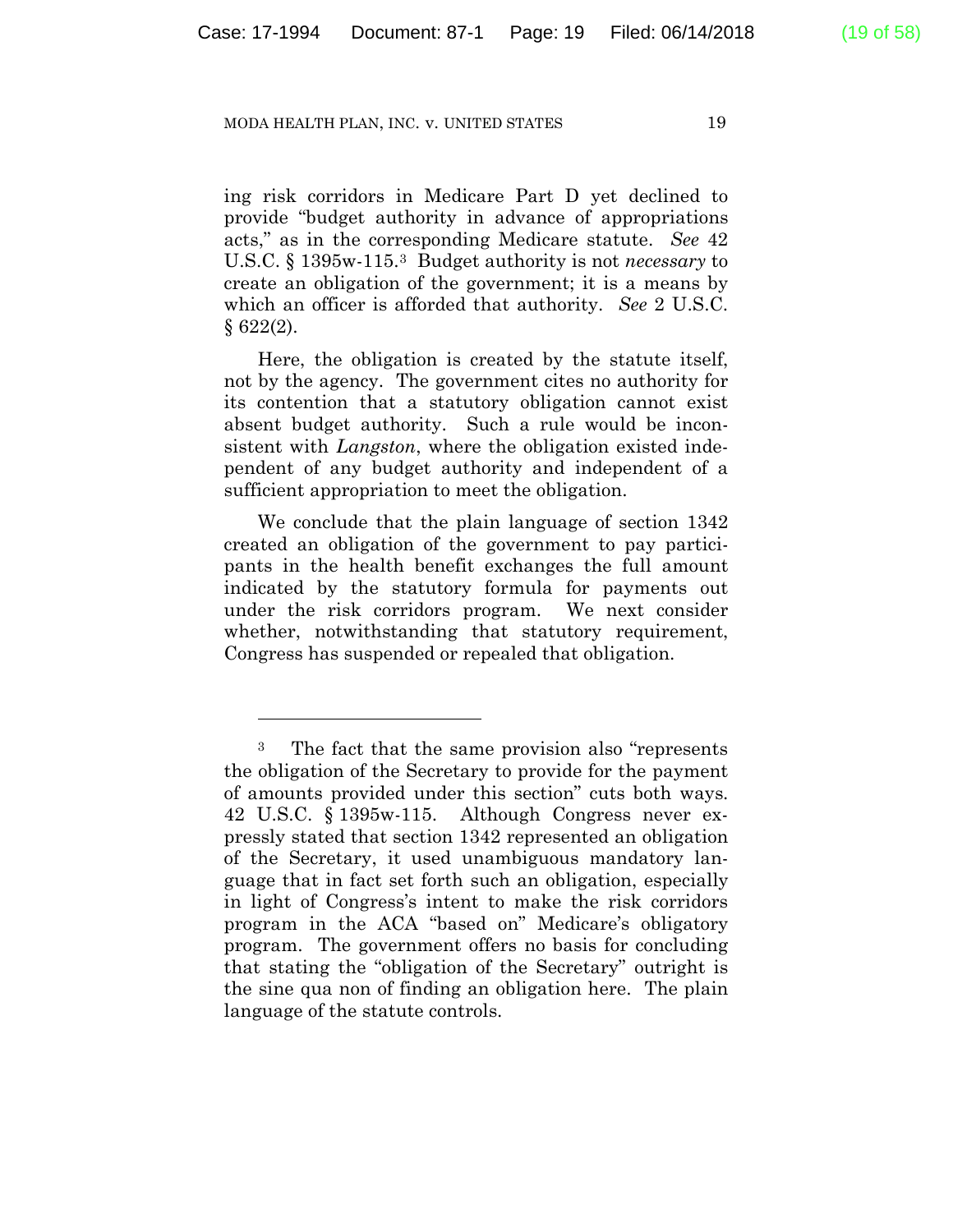# B. The Effect of the Appropriations Riders

The government next argues the riders in the appropriations bills for FY 2015 and FY 2016 repealed or suspended its obligation to make payments out in an aggregate amount exceeding payments in.4 We agree.

Repeals by implication are generally disfavored, but "when Congress desires to suspend or repeal a statute in force, '[t]here can be no doubt that . . . it could accomplish its purpose by an amendment to an appropriation bill, or otherwise.'" *United States v. Will*, 449 U.S. 200, 221–22 (1980) (quoting *United States v. Dickerson*, 310 U.S. 554, 555 (1940)). Whether an appropriations bill impliedly suspends or repeals substantive law "depends on the intention of [C]ongress as expressed in the statutes." *United States v. Mitchell*, 109 U.S. 146, 150 (1883). The central issue on Moda's statutory claim, therefore, is whether the appropriations riders adequately expressed Congress's intent to suspend payments on the risk corridors program beyond the sum of payments in. We conclude the answer is yes.

Moda contends, however, this issue is also controlled by *Langston*. There, as discussed above, the Supreme Court held that a bare failure to appropriate funds to meet a statutory obligation could not vitiate that obligation because it carried no implication of Congress's intent to amend or suspend the substantive law at issue. *Langston*, 118 U.S. at 394.

Just three years before *Langston*, however, the Supreme Court held that a statute that had set the salaries of certain interpreters at a fixed sum "in full of all emoluments whatsoever" had been impliedly amended, where

<sup>&</sup>lt;sup>4</sup> The government's argument applies equally to FY 2017, though that appropriations bill had not yet been enacted before this case completed briefing.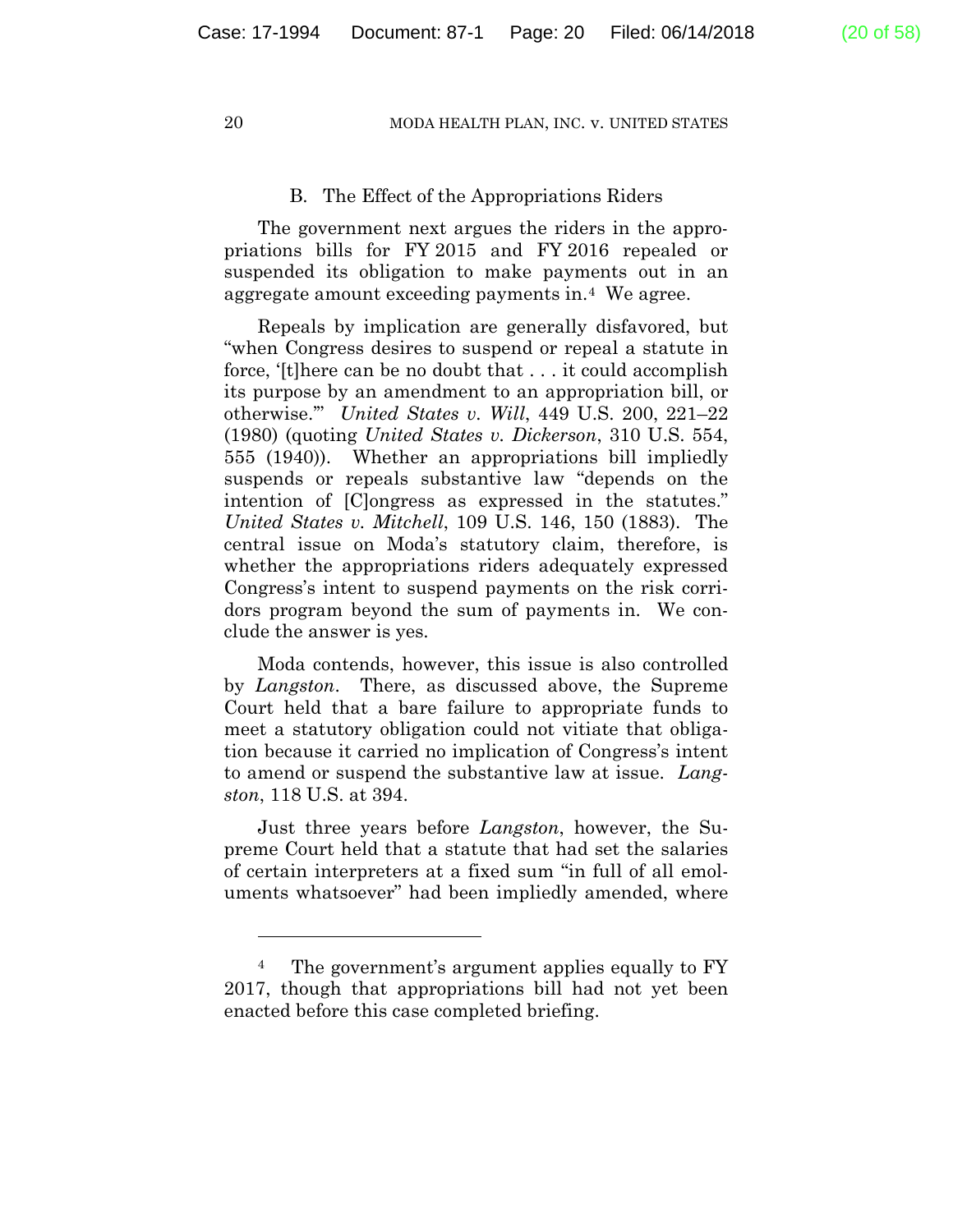Congress appropriated funds less than the fixed sum set by statute, with a separate sum set aside for additional compensation at the discretion of the Secretary of the Interior. *Mitchell*, 109 U.S. at 149. The Court held:

This course of legislation . . . distinctly reveal [ed] a change in the policy of [C]ongress on the subject, namely that instead of establishing a salary for interpreters at a fixed amount, and cutting off all other emoluments and allowances, [C]ongress intended to reduce the salaries and place a fund at the disposal of the [S]ecretary of the [I]nterior, from which, at his discretion, additional emoluments and allowances might be given to the interpreters.

Id. at 149–50. Thus, "for the time covered by those" appropriations bills, the intent of Congress was "plain on the face of the statute." *Id.* at 150.

*Langston* expressly distinguished *Mitchell* because the appropriations bills in *Mitchell* implied "that [C]ongress intended to repeal the act" setting a fixed salary, with "additional pay" to be provided at the Secretary's discretion. *Langston*, 118 U.S. at 393. By contrast, Congress had "merely appropriated a less amount" for Langston's salary. *Id.* at 394.

The question before us, then, is whether the riders on the CMS Program Management appropriations supplied the clear implication of Congress's intent to impose a new payment methodology for the time covered by the appropriations bills in question, as in *Mitchell*, or if Congress merely appropriated a less amount for the risk corridors program, as in *Langston*.

The Supreme Court has noted *Langston* "expresses the limit in that direction." *Belknap v. United States*, 150 U.S. 588, 595 (1893). The jurisprudence in the century and a half since *Langston* has cemented that decision's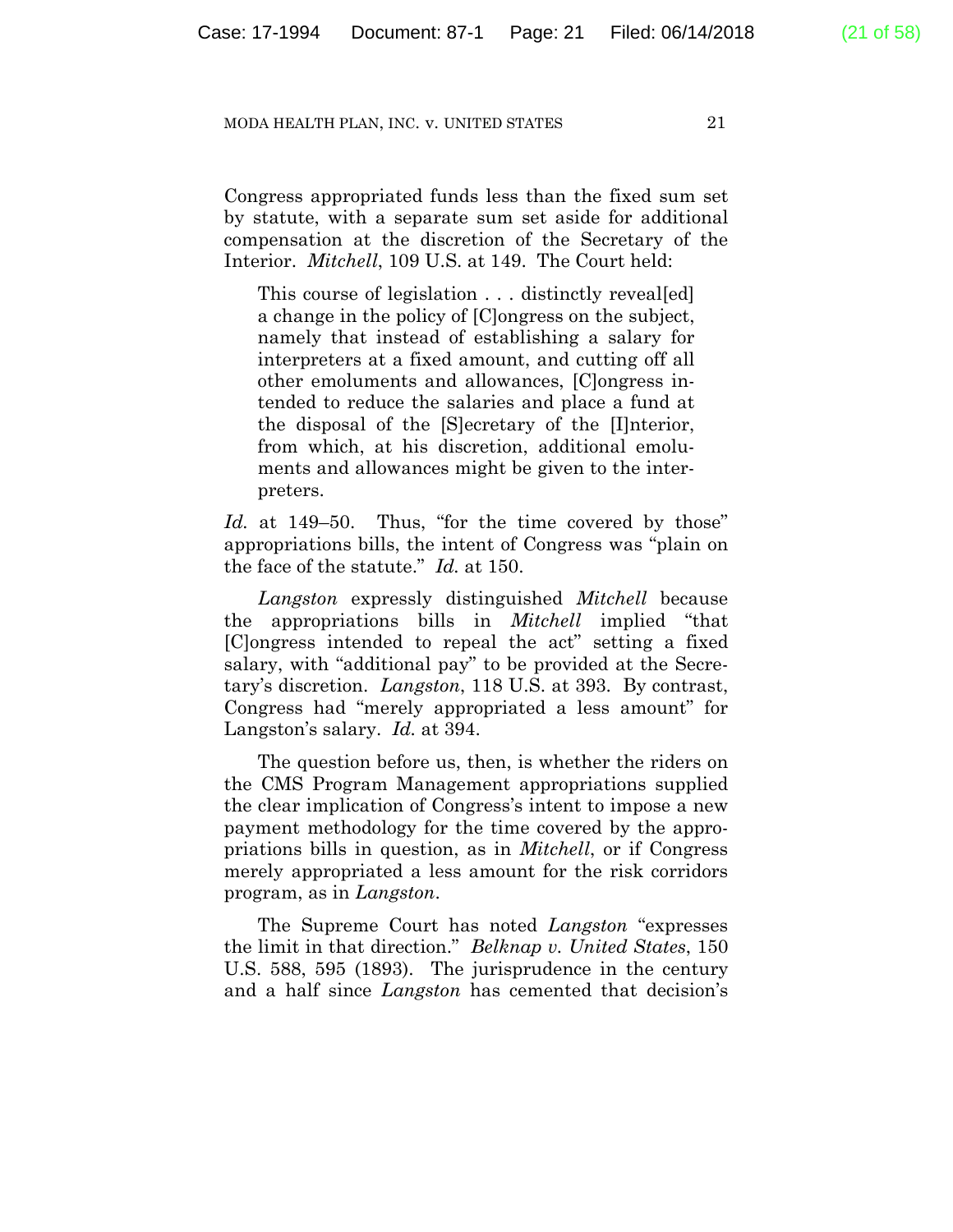place as an extreme example of a mere failure to appropriate.5 Our case falls clearly within the core of subsequent decisions wherein appropriations bills carried sufficient implication of repeal, amendment, or suspension of substantive law to effect that purpose, as in *Mitchell*.

In *United States v. Vulte*, 233 U.S. 509 (1914), the Supreme Court considered a series of enactments concerning bonuses for Marine Corps officers serving abroad. A 1902 act established a ten percent bonus for all such officers and appropriated funds accordingly. In 1906 and 1907, appropriations for the payment of that bonus carried a rider specifying that the funds could be used to pay officers serving "beyond the limits of the states comprising the Union of the territories of the United States contiguous thereto (*except P[ue]rto Rico and Hawaii*)." *Id.* at 512–13 (emphasis added) (citations omitted). The appropriations for 1908 contained no such rider and stated the increase of pay for officers serving abroad "shall be as now provided by law." *Id.* at 513 (citation omitted).

An officer serving in Puerto Rico in 1908 sought compensation accounting for the ten percent bonus enacted in 1902. The Supreme Court rejected the government's position that the exception in the appropriations bills of 1906 and 1907 impliedly repealed the 1902 act, noting that the appropriations riders lacked any "words of prospective extension" indicating a permanent change in the law. *Id.* at 514. Nevertheless, the Supreme Court acknowledged the appropriation riders *did* indicate Con-

1

<sup>5</sup> Contrary to the suggestion of the dissent, dissent at 8, we do not discard *Langston* due to its age, rather, we simply acknowledge the extensive body of decisions since it was decided that treat it as an outer bound, consistent with the Supreme Court's view in *Belknap*.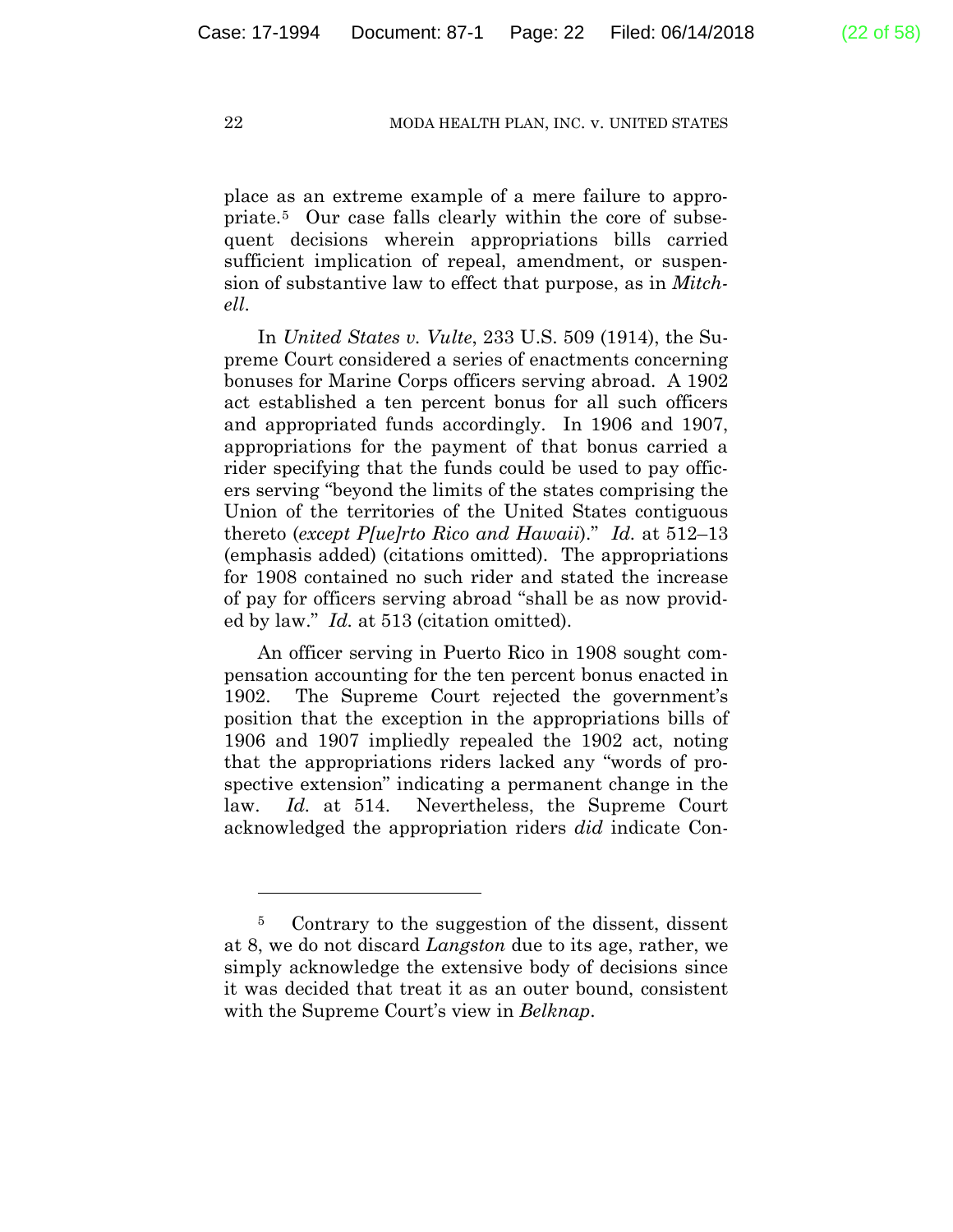gress's intent to "temporarily suspend as to P[ue]rto Rico and Hawaii" the ten percent bonus in 1906 and 1907. *Id.*

In *Dickerson*, the Supreme Court considered the effect of various appropriations riders on a reenlistment bonus authorized by Congress in 1922. 310 U.S. at 555–56. After several years in force, an appropriations rider expressly suspended the bonus for the fiscal years ending in 1934–1937. *Id.* at 556. The text of the rider changed in the appropriations bill for the fiscal year ending in 1938. That bill omitted the express suspension, noting only that "no part of any appropriation contained in this or any other Act for the fiscal year ending June 30, 1938, shall be available for the payment" of, inter alia, the reenlistment bonus. *Id.*

The appropriations bill for the fiscal year ending in 1939 repeated that language. *Id.* at 555. Floor debates showed that Congress intended the new language to carry the same restriction expressed in the earlier appropriations bills. *Id.* at 557–61. The Supreme Court held that the appropriations bill for the fiscal year ending in 1939 evinced Congress's intent to suspend the reenlistment bonus in light of persuasive evidence to that effect. *Id.* at 561.

Finally, in *Will*, the Supreme Court considered the effect of appropriations riders on a set of statutes establishing annual pay raises for certain officials, including federal judges. 449 U.S at 204–05 (citing 5 U.S.C. § 5505). Over a span of four years, Congress passed appropriations acts with riders limiting the use of funds to pay the increases for federal judges, among others. *See id.* at 205–09. The first such rider provided that "no part of the funds appropriated in this Act or any other Act shall be used to pay the salary of an individual in a position or office referred to in" the act providing for the pay raises for federal judges. *Id.* at 206 (quoting Legislative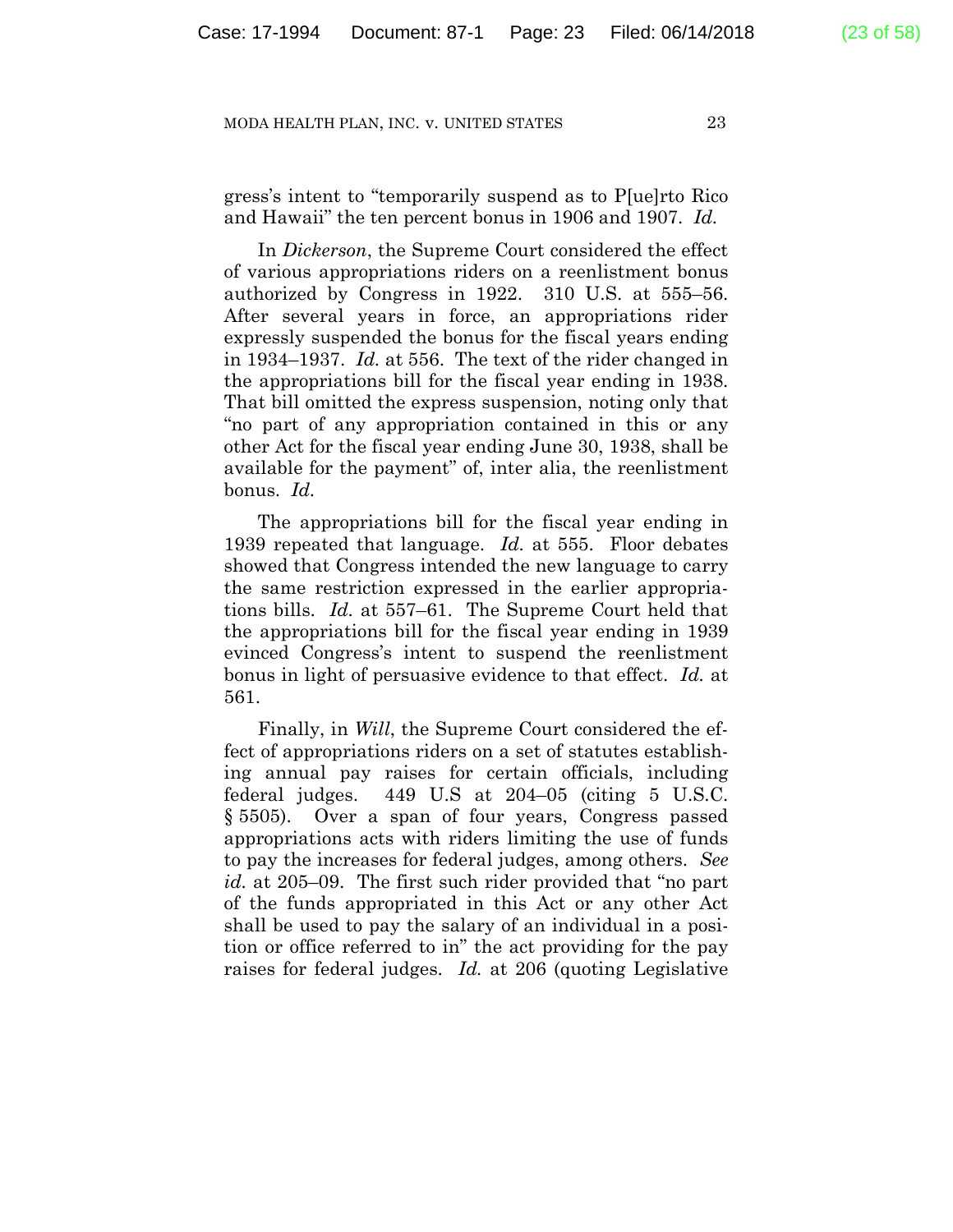Branch Appropriation Act, 1977, Pub. L. 94-440, 90 Stat. 1439, Title II).

The dispute in *Will* concerned whether the effect of the appropriations riders ran afoul of the Compensation Clause of the Constitution. Before reaching that issue, however, the Supreme Court first rejected the judges' contention that the appropriations bills did "no more than halt *funding* for the salary increases." *Id.* at 221. Acknowledging the general rule disfavoring repeals by implication and its "especial force" when the alleged repeal occurred in an appropriations bill, the Court held that in each of the four appropriations acts in question, "Congress intended to repeal or postpone previously authorized increases." *Id.* at 221–22. This was true although the riders in years 1, 3, and 4 were "phrased in terms of limiting funds." *Id.* at 223. The Court's conclusion was bolstered by floor debates occurring in year 3 of the appropriations riders as well as language expressly suspending the pay raises in year 2, but it concluded the rider in year 1 indicated that same clear intent:

These passages indicate[d] clearly that Congress intended to rescind these rates entirely, not simply to consign them to the fiscal limbo of an account due but not payable. The clear intent of Congress in each year was to stop for that year the application of the Adjustment Act.

# *Id.* at 224.

Congress clearly indicated its intent here. It asked GAO what funding would be available to make risk corridors payments, and it cut off the *sole* source of funding identified beyond payments in. It did so in each of the three years of the program's existence. And the explanatory statement regarding the amendment containing the first rider of House Appropriations Chairman Rogers confirms that the appropriations language was added with the understanding that HHS's intent to operate the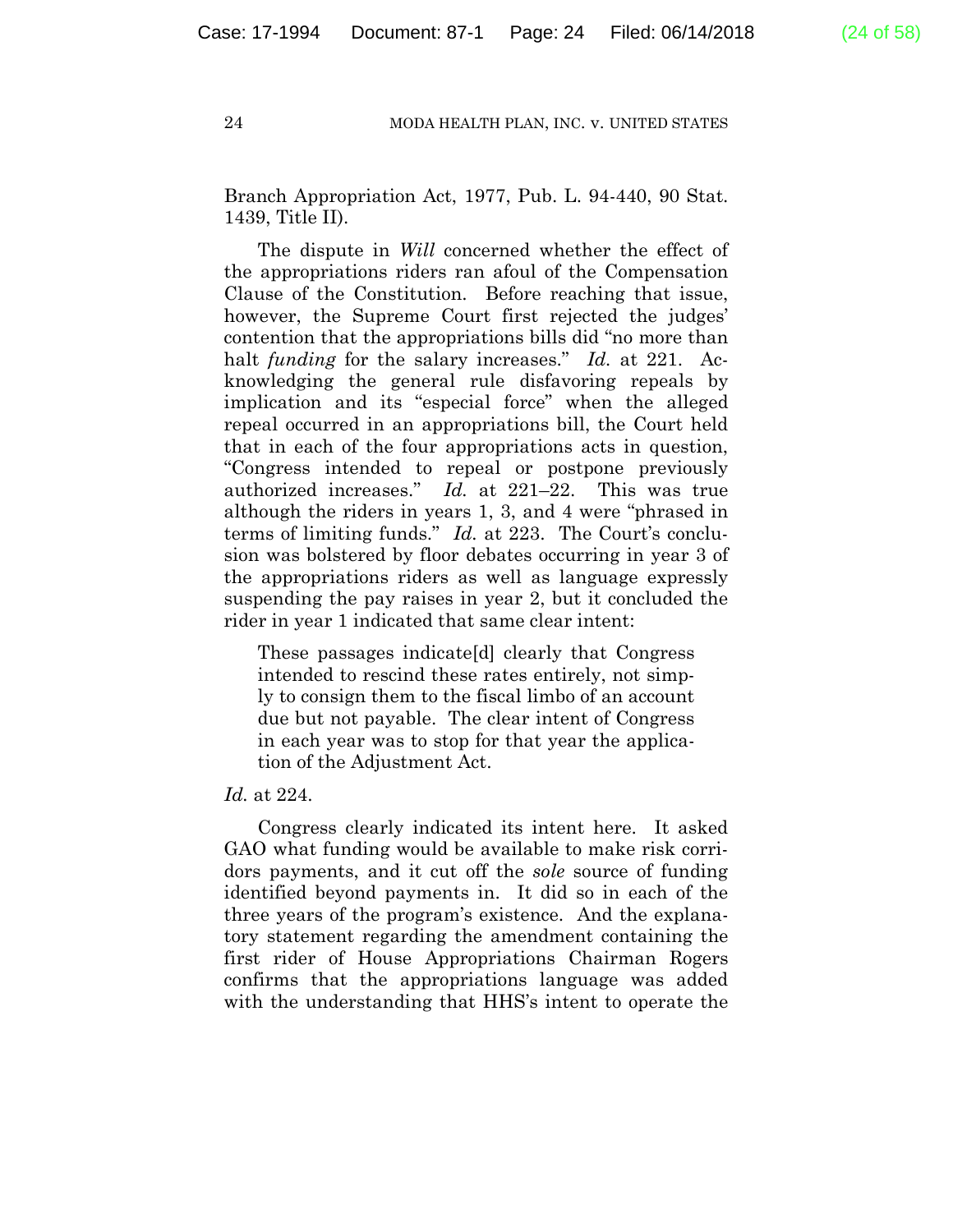risk corridors program as a budget neutral program meant the government "will never pay out more than it collects from issuers over the three year period risk corridors are in effect." 160 Cong. Rec. H9838 (daily ed. Dec. 11, 2014). Plainly, Congress used language similar to the appropriations riders in *Vulte*, *Dickerson*, and *Will* (and quite clearer than the language in *Mitchell*) to temporarily cap the payments required by the statute at the amount of payments in for each of the applicable years just as those decisions altered statutory payment methodologies.6

What else could Congress have intended? It clearly did not intend to consign risk corridors payments "to the fiscal limbo of an account due but not payable." *See Will*, 449 U.S. at 224.

Moda contends that notwithstanding the similarities between our case and the foregoing authority, Congress simply intended to limit the use of a single source of funding while leaving others available. Moda points out that the appropriations riders in *Dickerson* and *Will* foreclosed the use of funding provided by that appropriations act "or any other act," while the riders here omit that global restriction. *Compare Dickerson*, 310 U.S. at 556, *and Will*, 449 U.S. at 206, *with* Consolidated and Further Continuing Appropriations Act, 2015, § 227, 128 Stat. at 2491. But the Supreme Court never considered the impact of that language in *Dickerson* or *Will*, and it

<u>.</u>

<sup>6</sup> We do not "ratif[y] an 'indefinite suspension' of payment," dissent at 7, or a "permanent postponement," *id.* at 16. We hold only that Congress effected a suspension applicable to the fiscal years covered by each appropriations bill containing the rider, which corresponded to each fiscal year in which risk-corridor payments came due.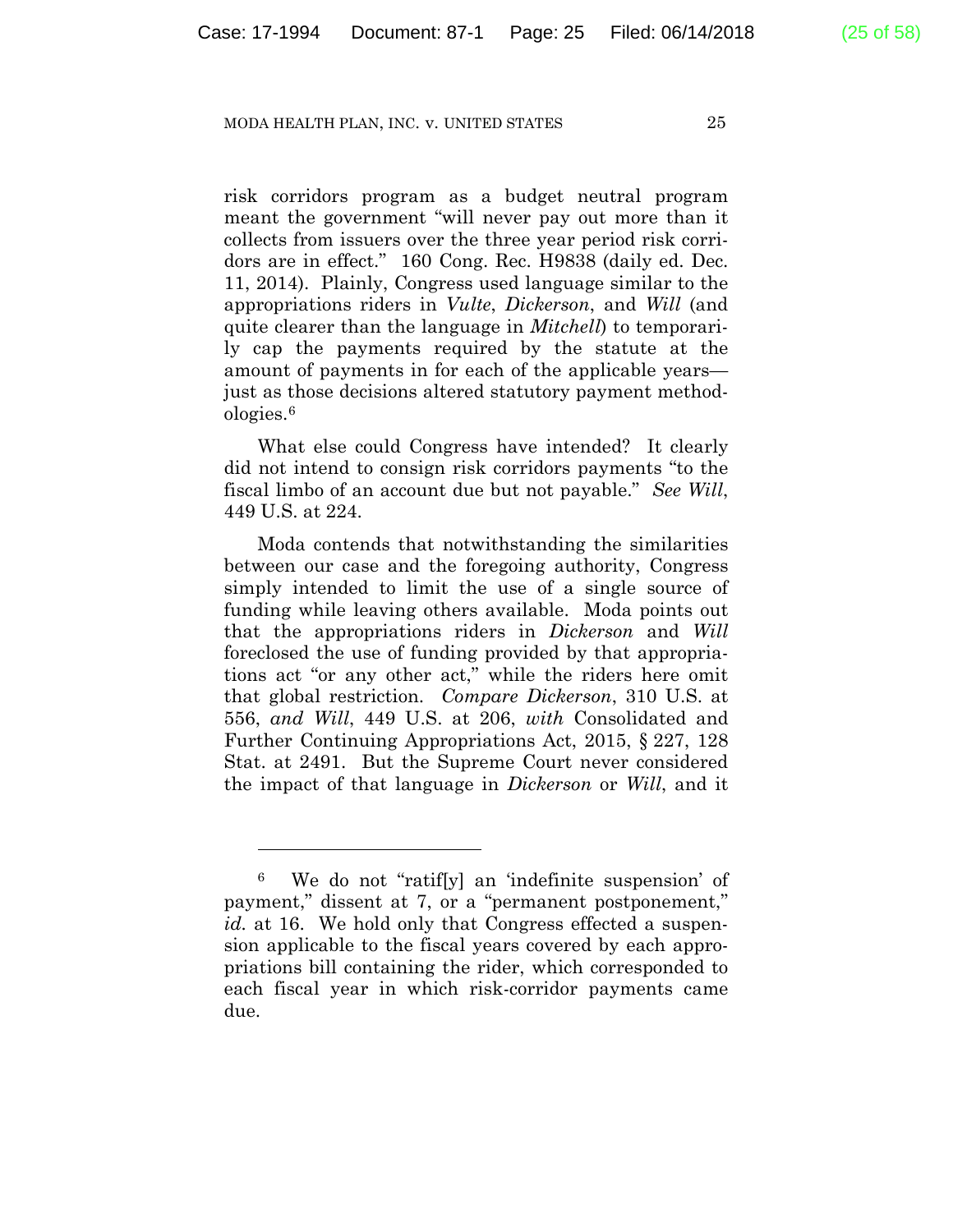found effective suspensions-by-appropriations in *Mitchell* and *Vulte* even absent that language.

Moda suggests that restricting access to funds from "any other act" was necessary to foreclose HHS from using funds that remained available. It points to the CMS Program Management appropriation for FY 2014 (before the risk corridors program began and before any appropriations riders had been enacted) as well as the Judgment Fund, a standing appropriation for the purpose of paying certain judgments against the government. We address each in turn.

In response to a request of Congress, GAO concluded that the FY 2014 CMS Program Management fund "would have been available for risk-corridors payments." *See* GAO Report at \*3. According to Moda, this means HHS could have used funds from the FY 2014 appropriation to make risk corridors payments for the 2015 benefit year (which concluded in FY 2015). Not so. GAO's opinion only addressed what funds from FY 2014 would have been available for risk corridors payments had any such payments been among the "other responsibilities" of CMS *for that fiscal year*. That appropriation expired in FY 2014. *See* 128 Stat. at 5 ("The following sums in this Act are appropriated . . . for the fiscal year ending September 30, 2014."). GAO specifically noted that "for funds to be available for this purpose in FY 2015, the CMS PM appropriation for FY 2015 must include language similar to the language included in the CMS PM appropriation for FY 2015." *Id.* at \*5. Of course, Congress enacted the rider for FY 2015 instead.

GAO's opinion was correct. Under section 1342, HHS could not have collected or owed payments out or payments in during FY 2014 because the statute required calculations based on allowable costs for a *plan year* and the program was to run for calendar years 2014, 2015, and 2016. Thus, HHS could not have been responsible for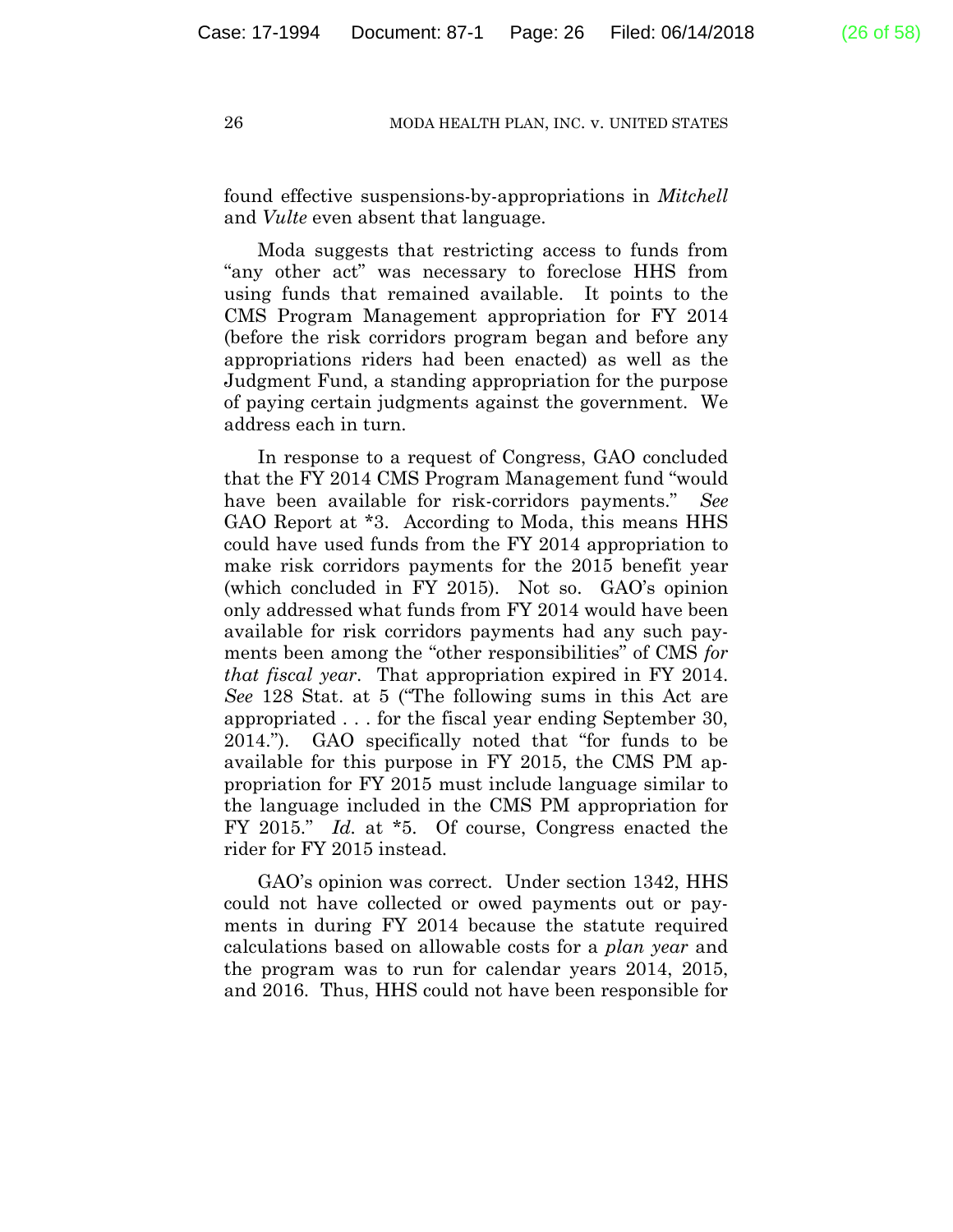payments out until, at the earliest, the end of calendar year 2014, which occurred during FY 2015.

Likewise, the CMS Program Management appropriations in the continuing resolutions enacted at the end of calendar year 2014 (during FY 2015) expired in December 2014, when Congress enacted the FY 2015 appropriations act (and the first rider in question)—still before HHS could have even calculated the payments in and payments out under the risk corridors program.

Moda's reliance on the Judgment Fund is also misplaced. The Judgment Fund is a general appropriation of "[n]ecessary amounts" in order "to pay final judgments" and other amounts owed via litigation against the government, subject to several conditions. 31 U.S.C. § 1304(a). The Judgment Fund "does not create an allpurpose fund for judicial disbursement." *Office of Pers. Mgmt. v. Richmond*, 496 U.S. 414, 431 (1990). Rather, access to the Judgment Fund presupposes liability. Moda's contention that the government's liability persists because it could pay what it owed under the statutory scheme from the Judgment Fund reverses the inquiry. The question is what Congress intended, not what funds might be used if Congress did *not* intend to suspend payments in exceeding payments out.

As discussed above, Congress's intent to temporarily cap payments out at the amount of payments in was clear from the appropriations riders and their legislative history. It did not need to use Moda's proposed magic words, "or any other act," to foreclose resort to the Judgment Fund. We simply cannot infer, as Moda's position would require, that upon enacting the appropriations riders, Congress intended to preserve insurers' statutory entitlement to full risk corridors payments but to require insurers to pursue litigation to collect what they were entitled to. That theory cannot displace the plain implica-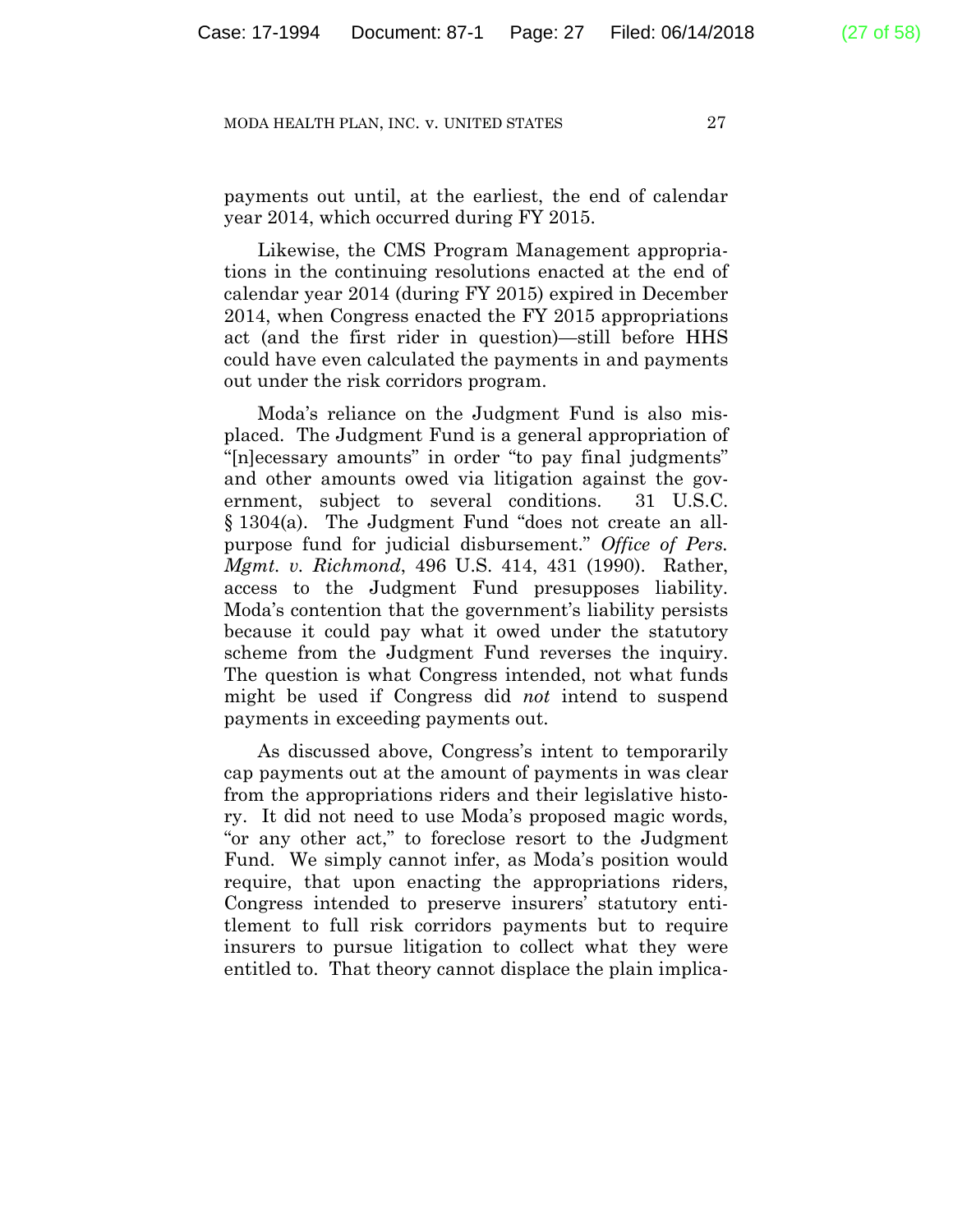tion of the language and legislative history of the appropriations riders.

Moda points out that Congress's intent regarding the appropriations riders must be understood with the context of other legislative efforts surrounding the ACA and the risk corridors program in particular. For example, Moda points to Congress's failed attempt to enact legislation requiring budget neutrality for the risk corridors program. *See, e.g.*, Obamacare Taxpayer Bailout Protection Act, S. 2214, 113th Cong. (2014). But we need not and do not conclude that Congress achieved through appropriations riders what it failed to do with permanent legislation. Rather, we only hold that Congress enacted temporary measures capping risk corridor payments out at the amount of payments in, and it did so for each year the program was in effect. (We need not address, for example, what would have occurred if Congress had failed to include the rider in one of the acts appropriating funds for the fiscal years in which payments came due or if it had affirmatively appropriated funds through some other source.)

It is also irrelevant that the President signed the bills containing the appropriations riders, even as he threatened to veto any bill rolling back the ACA, as Moda points out. *See, e.g.*, Gregory Korte, *Obama Uses Veto Pen Sparingly, But Could That Change?*, USA TODAY, Nov. 19, 2014 (noting that President Obama had threatened to veto twelve different bills that would have repealed or amended the ACA), http://www.usatoday.com/story/news/ politics/2014/11/19/obama-veto-threats/19177413/. Again, we do not hold that the appropriations riders effected any permanent amendment. Moreover, Moda has offered no evidence that President Obama expressed any specific views of the implications of these appropriations riders before or after signing, much less evidence that could overcome the clear implication of the text of the riders and the surrounding legislative history.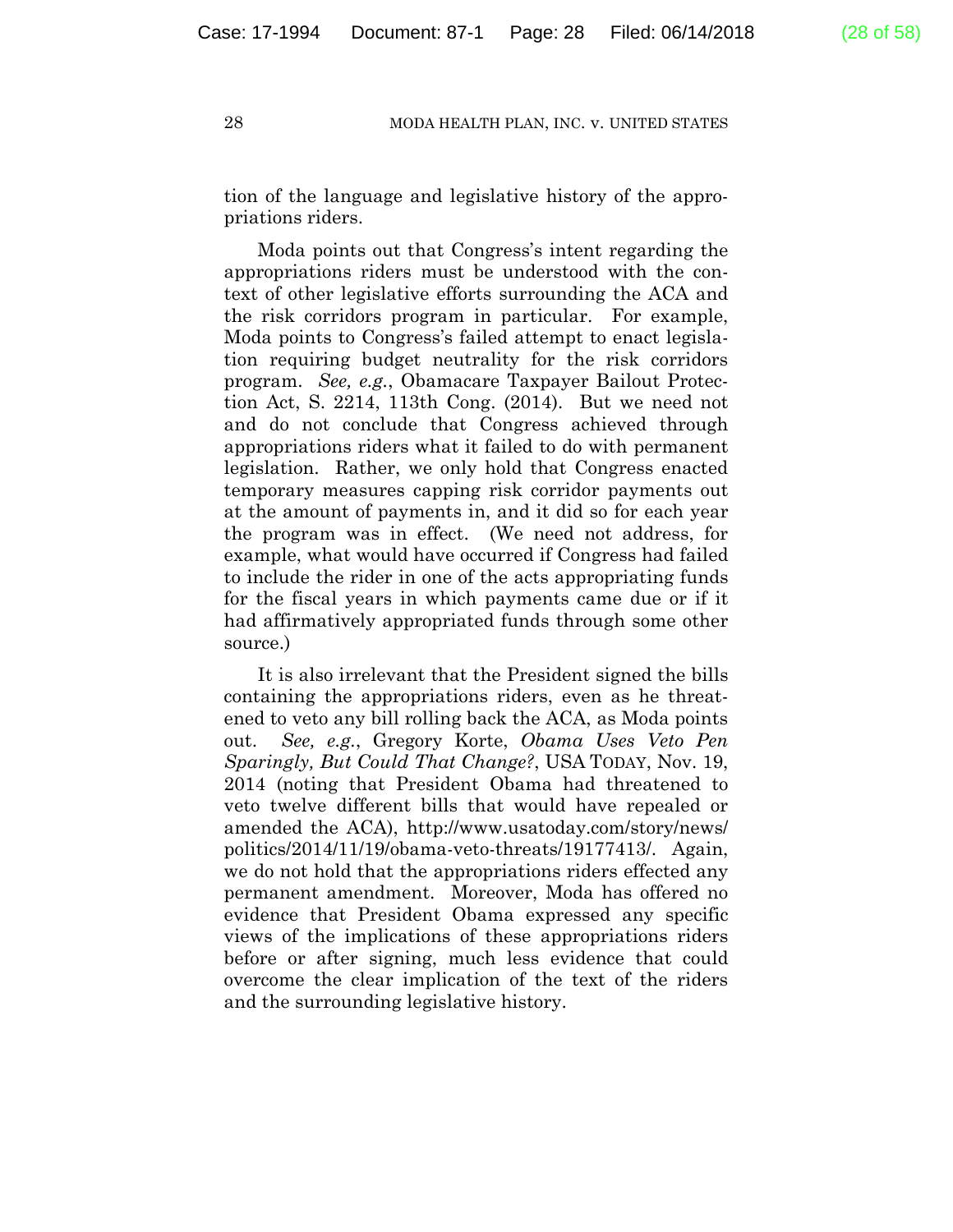Moda also contends that two decisions from our predecessor court, *New York Airways*, 369 F.2d at 743, and *Gibney v. United States*, 114 Ct. Cl. 38 (1949), demonstrate that the appropriations riders here do not carry such strong implications. In *New York Airways*, our predecessor court held that Congress's failure to appropriate sufficient funds to pay for services at a rate set by a government agency did not defeat the obligation to pay the full amount. 369 F.2d at 746. Floor debates indicated that "Congress was well-aware that the Government would be legally obligated to pay . . . even if the appropriations were deficient." *Id.* The court noted that Congress viewed the obligation "as a contractual obligation enforceable in the courts which could be avoided only by changing the substantive law under which the Board set the rates, rather than by curtailing appropriations," and the agency made its similar view of the obligation clear to Congress. *Id.* at 747.

Here, the risk corridors program is an incentive program, not a quid pro quo exchange for services rendered like that in *New York Airways*. Moreover, it is much clearer here that Congress understood the appropriations riders to suspend substantive law, inasmuch as the appropriations riders directly responded to GAO's identification of only two sources of funding for the program.

In *Gibney*, a statute provided that certain employees of the Immigration and Naturalization Service would be paid overtime at a particular rate. Two subsequent statutes extended a more stringent overtime rate to other federal employees, while expressly leaving the prior rate for INS in place. A rider in an appropriations bill provided that "none of the funds appropriated for the Immigration and Naturalization Service shall be used to pay compensation for overtime services other than as provided in" the latter two acts. 114 Ct. Cl. at 48–49. INS agents who received overtime payments at the more stringent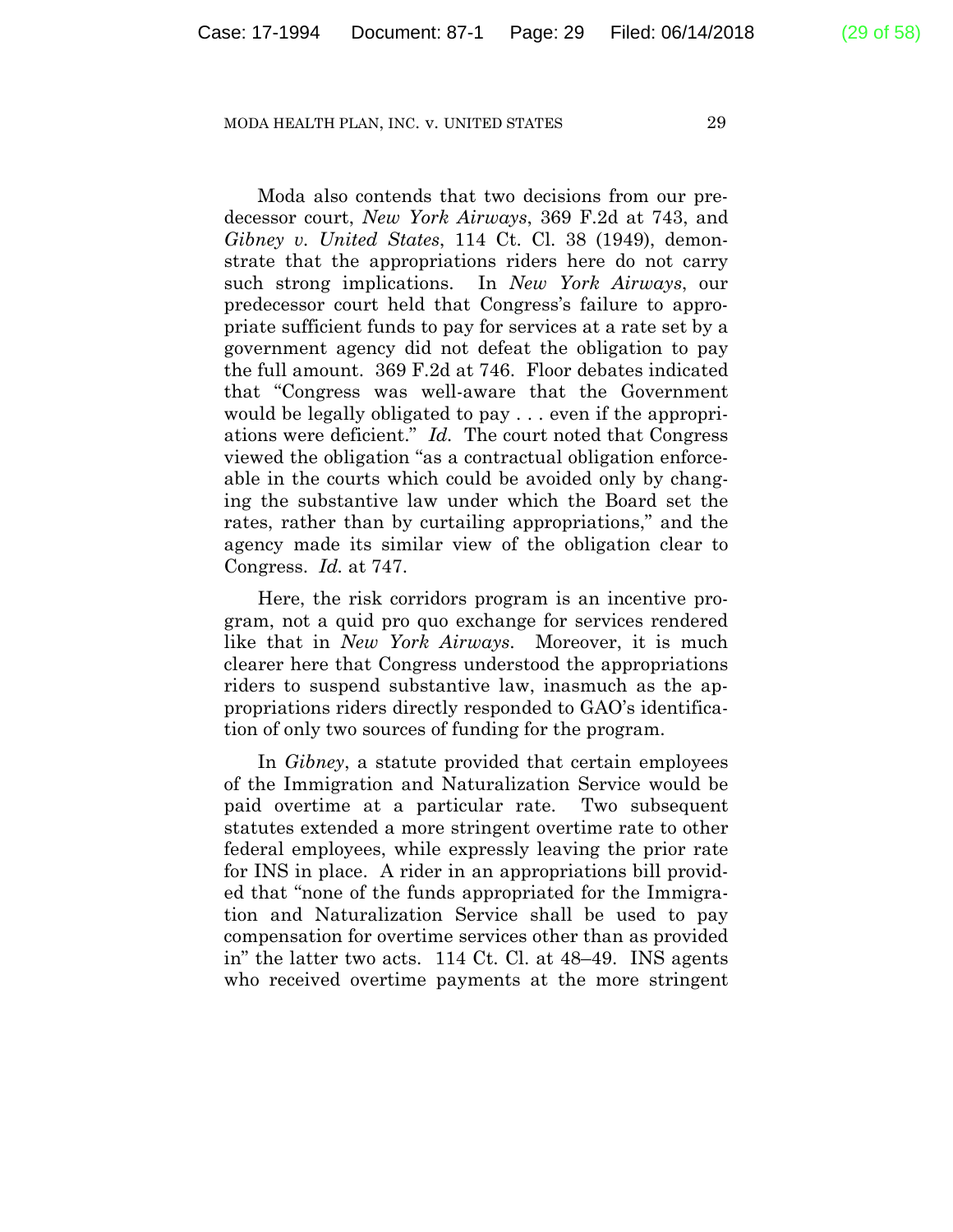rate fixed in the latter acts sought payment at the earlier rate.

That rider, according to the *Gibney* court, constituted "a mere limitation on the expenditure of a particular fund and had no other effect," so it could not limit the overtime rate available to an INS agent. *Id.* at 51. But the court's holding ultimately rested on a different point—that limiting overtime payments "as provided in" the new acts had no effect on the rate for INS agents, since the new acts expressly preserved their special overtime rate. The appropriations rider did "not even purport to affect the right of immigration inspectors to overtime pay as provided in the" earlier act. *Id.* at 55. The interpretation of the appropriations riders in *Gibney* cannot be viewed in isolation of its alternative holding, and there is no safety valve built into the ACA to preserve the government's obligation notwithstanding Congress's suspension of it. Accordingly, *Gibney* is inapposite.

After oral argument in this case had occurred, Moda filed a citation of supplemental authority as permitted by Rule 28(j) of the Federal Rules of Appellate Procedure, indicating that HHS had released a proposed budget for FY 2019, including a proposal indicating an \$11.5 billion outlay for risk corridors payments in FY 2018 (reflective of the effect of sequestration on the total \$12.3 billion outstanding) and noting a "legislative proposal to fully fund the Risk Corridors Program." *See* Appellee's Fed. R. App. P. 28(j) Notice Suppl. Auth. ("Moda 28(j) Letter") (Feb. 16, 2018), ECF No. 83, Exh. A (*Putting America's Health First, FY 2019 President's Budget for HHS* at 51 & n.5 & n.7, 54, 93 n.7 (2018)).7

1

<sup>7</sup> A revised budget, released just days after Moda submitted the initial draft to the court, omitted the language Moda referred to. *See generally Putting America's*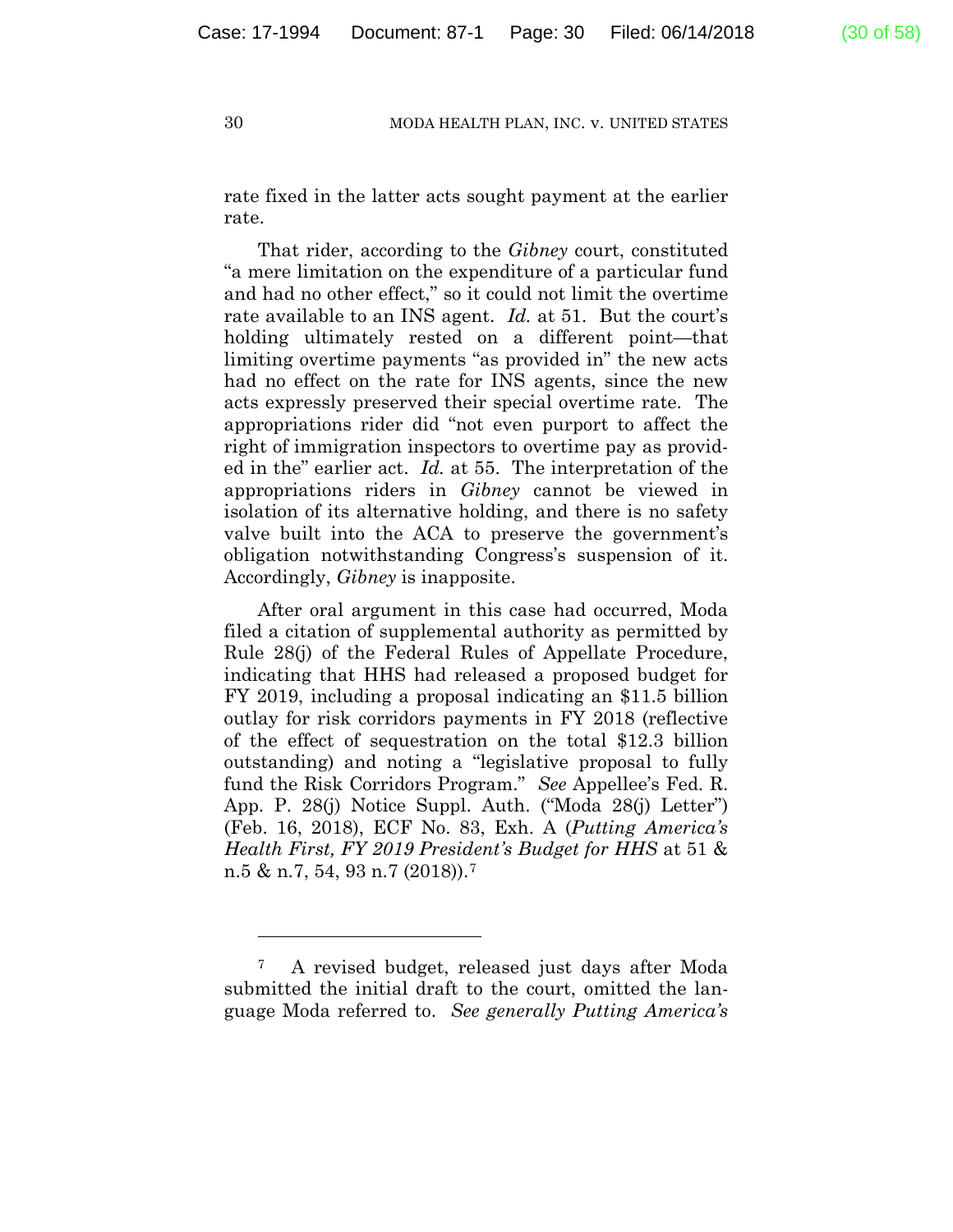According to Moda, this refutes the government's positions on its statutory claims. In particular, Moda states, "if the appropriation riders had substantively amended the ACA, the government would have no basis now to be proposing to appropriate funds to fulfill the entirety of its [risk corridor] obligations." Moda 28(j) Letter at 2.

Moda again misunderstands the inquiry. The question is what intent was communicated by Congress's enactments in the appropriations bills for FY 2015–2017. It is irrelevant that a subsequent Administration proposed a budget that set aside funds to make purported outstanding risk corridors payments. Of course, Congress could conceivably reinstate an obligation to make full payments, even now after the program has concluded. But the proposed budget does not place that question before us.

The intent of Congress remains clear. After GAO identified only two sources of funding for the risk corridors program—payments in and the CMS Program Management fund—Congress cut off access to the only fund drawn from taxpayers. A statement discussing that enactment acknowledged "that the federal government will never pay out more than it collects from issuers over the three year period risk corridors are in effect." 160 Cong. Rec. H9838. Congress could have meant nothing else but to cap the amount of payments out at the amount

*Health First, FY 2019 President's Budget for HHS* (2018) (rev. Feb. 19, 2018), https://www.hhs.gov/sites/default/ files/fy2019-budget-in-brief.pdf. The budget released by the White House, however, included remnants of HHS's initial draft. *An American Budget, Budget of the U.S. Government, Fiscal Year 2019* at 132, 141 (2018), OMB https://www.whitehouse.gov/wp-content/uploads/2018/02/ budget-fy2019.pdf.

l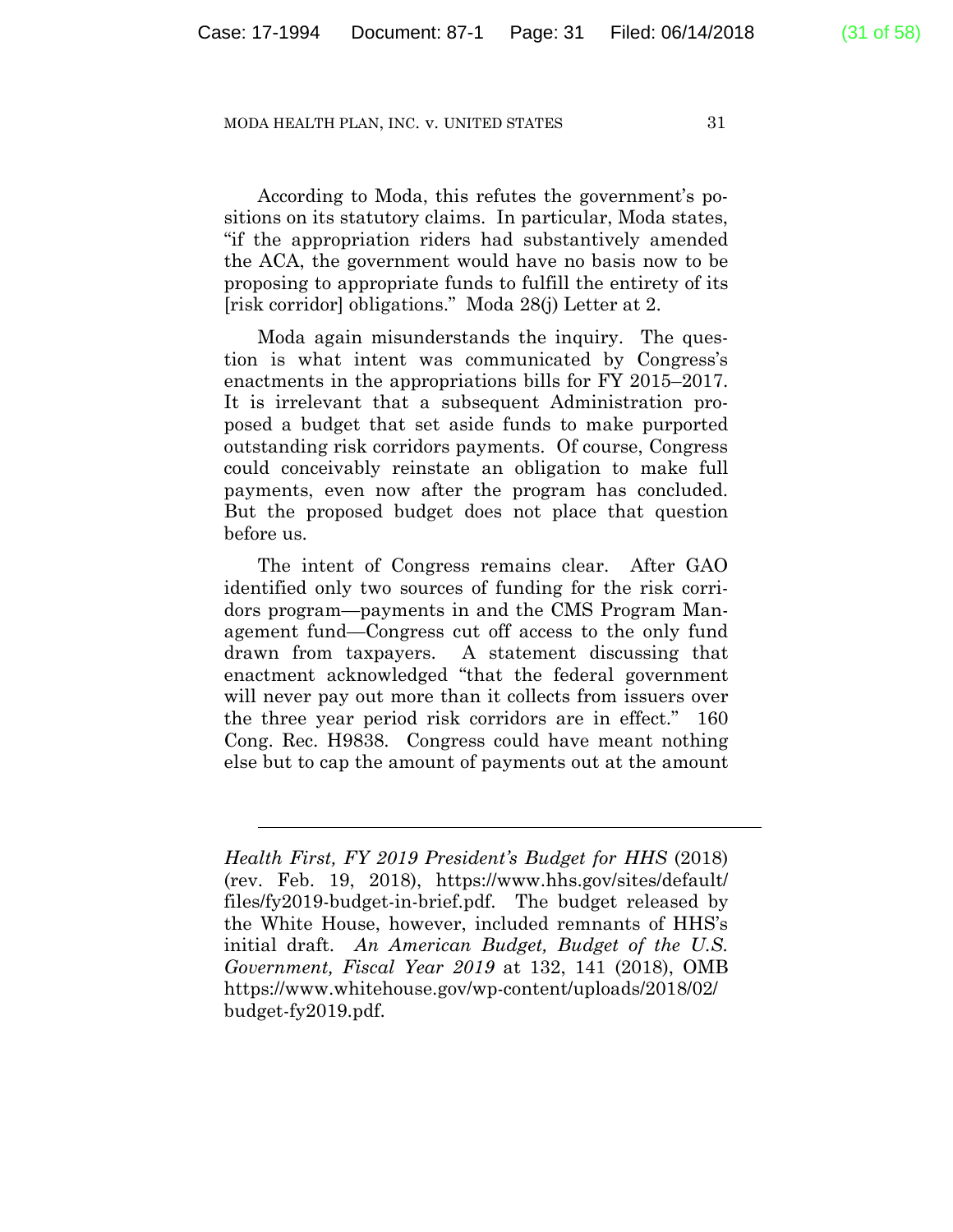of payments in for each of the three years it enacted

appropriations riders to that effect.

Moda contends that this result is inconsistent with the purpose of the risk corridors program. Perhaps. But it also seems that Congress expected the program to have minimal, if any, budget impact (even though we hold the text of section 1342 allowed for unbounded budget impact). Congress could not have predicted the shifting sands of the transitional policy implemented by HHS, which Moda blames for the higher costs it and other insurers bore through their participation in the exchanges. In response to that turn of events, Congress made the policy choice to cap payments out, and it remade that decision for each year of the program. We do not sit in judgment of that decision. We simply hold that the appropriations riders carried the clear implication of Congress's intent to prevent the use of taxpayer funds to support the risk corridors program.

Thus, Moda's statutory claim cannot stand.

# II. Contract Claim

Moda also asserts an independent claim for breach of an implied-in-fact contract that purportedly promised payments of the full amount indicated by the statutory formula in exchange for participation in the exchanges.

The requirements for establishing a contract with the government are the same for express and implied contracts. *Trauma Serv. Grp. v. United States*, 104 F.3d 1321, 1325 (Fed. Cir. 1997). They are (1) "mutuality of intent to contract," (2) "consideration," (3) "lack of ambiguity in offer and acceptance," and (4) "actual authority" of the government representative whose conduct is relied upon to bind the government. *Lewis v. United States*, 70 F.3d 597, 600 (Fed. Cir. 1995).

Absent clear indication to the contrary, legislation and regulation cannot establish the government's intent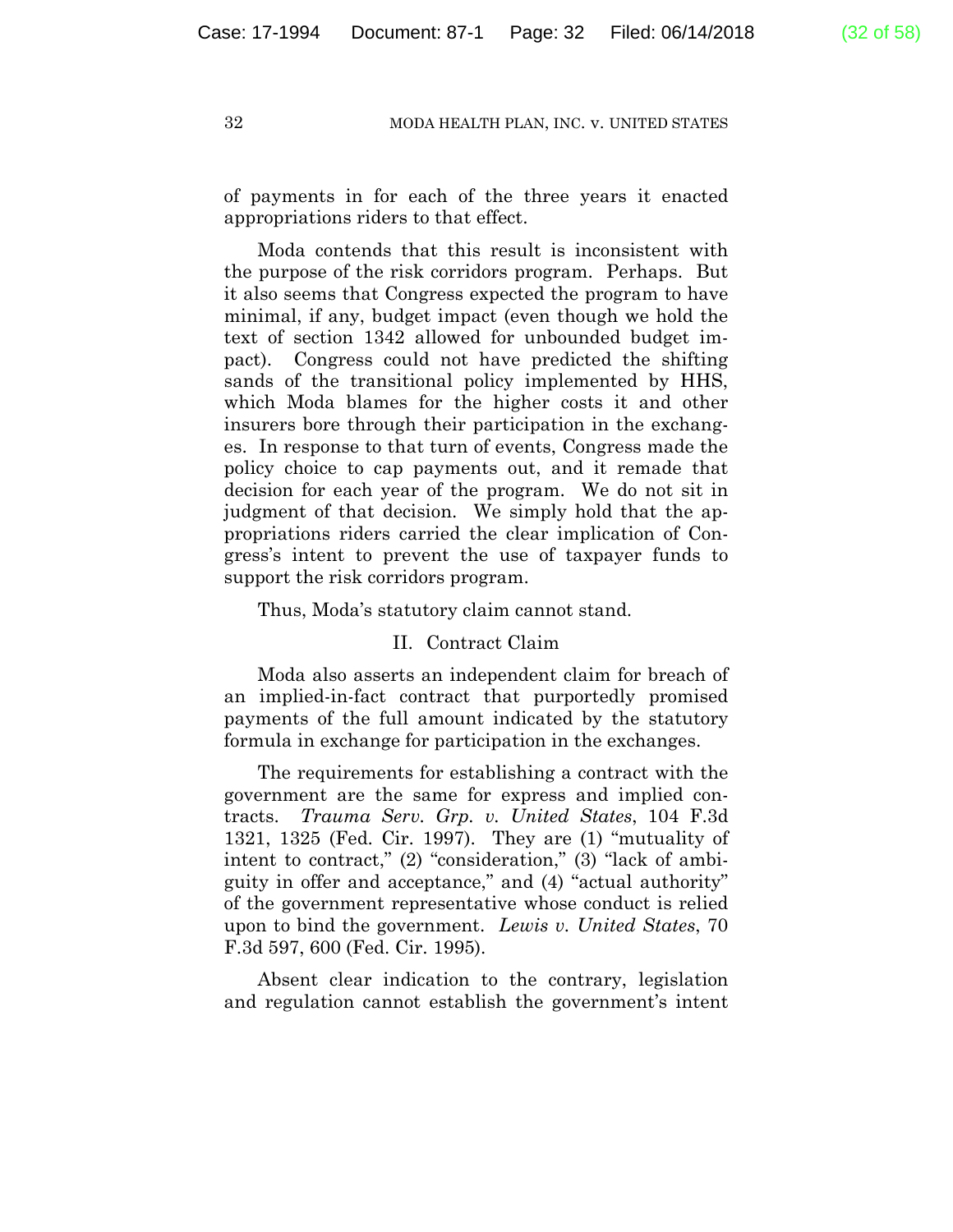to bind itself in a contract. *Nat'l R.R. Passenger Corp. v. Atchison Topeka & Santa Fe Ry. Co.*, 470 U.S. 451, 465– 66 (1985). We apply a "presumption that 'a law is not intended to create private contractual or vested rights but merely declares a policy to be pursued until the legislature shall ordain otherwise.'" *Id.* (quoting *Dodge v. Board of Educ.*, 302 U.S. 74, 79 (1937)). This is because the legislature's function is to make laws establishing policy, not contracts, and policies "are inherently subject to revision and repeal." *Id.* at 466.

Moda does not contend that the government manifested intent via the text of section 1342 alone. Indeed, the statute contains no promissory language from which we could find such intent. Instead, Moda alleges a contract arising "from the combination of [the statutory] text, HHS's implementing regulations, HHS's preamble statements before the ACA became operational, and the conduct of the parties, including relating to the transitional policy." Appellee's Br. 55.

The centerpiece of Moda's contract theory (and the foundation for the trial court's decision in this case) is *Radium Mines, Inc. v. United States*, 153 F. Supp. 403 (Ct. Cl. 1957). There, the Atomic Energy Commission issued regulations titled "Ten Year Guaranteed Minimum Price," in order "[t]o stimulate domestic production of uranium." *Id.* at 404–05. The regulations established guaranteed minimum prices for uranium delivered to the commission, with specific conditions required for entitlement to the minimum price. *Id.*

The court observed that the title of the regulation indicated that the government would "guarantee" the prices recited and that the regulation's "purpose was to induce persons to find and mine uranium," when, due to restrictions on private transactions in uranium, "no one could have prudently engaged in its production unless he was assured of a Government market." *Id.* at 405–06.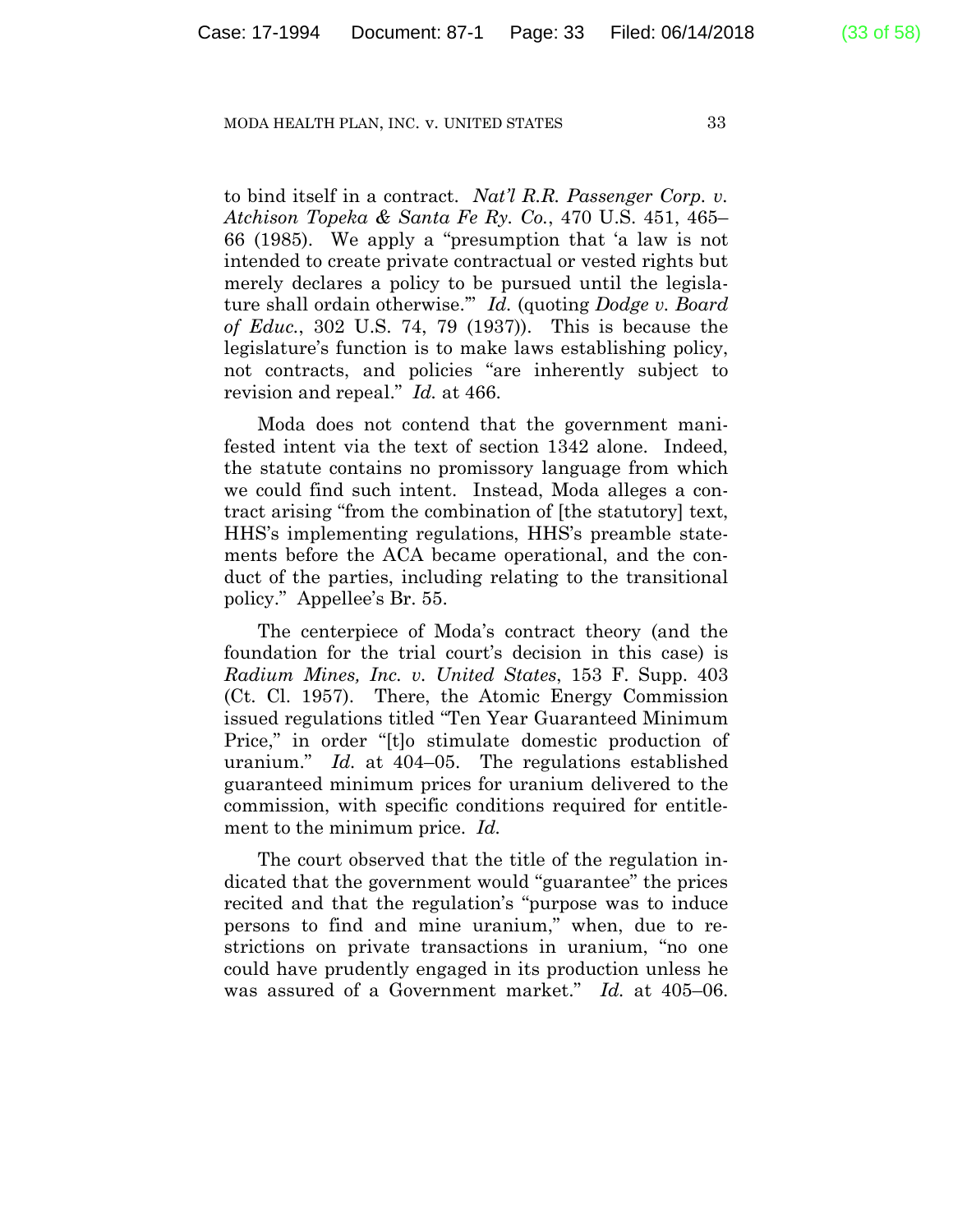The court rejected the government's position that the regulations constituted a mere invitation to make an offer, holding instead that the regulation itself constituted "an offer, which ripened into a contract when it was accepted by the plaintiff's putting itself into a position to supply the ore or the refined uranium described in it." *Id.* at 405.

Moda contends that here, the statute, its implementing regulations, and HHS's conduct all evinced the government's intent to induce insurers to offer plans in the exchanges without an additional premium accounting for the risk of the dearth of data about the expanded market, in reliance on the presence of a fairly comprehensive safety net. But the overall scheme of the risk corridors program lacks the trappings of a contractual arrangement that drove the result in *Radium Mines*. There, the government made a "guarantee," it invited uranium dealers to make an "offer," and it promised to "offer a form of contract" setting forth "terms" of acceptance. *Id.* at 404– 05; *see N.Y. Airways*, 369 F.2d at 752 (finding intent to form a contract where Congress specifically referred to "Liquidation of Contract Authorization"). Not so here.

The risk corridors program is an incentive program designed to encourage the provision of affordable health care to third parties without a risk premium to account for the unreliability of data relating to participation of the exchanges—not the traditional quid pro quo contemplated in *Radium Mines*. Indeed, an insurer that included that risk premium, but nevertheless suffered losses for a benefit year as calculated by the statutory and regulatory formulas would still be entitled to seek risk corridors payments.

Additionally, the parties in *Radium Mines*, one of which was the government, never disputed that the government intended to form some contractual relationship at some time throughout the exchange. The only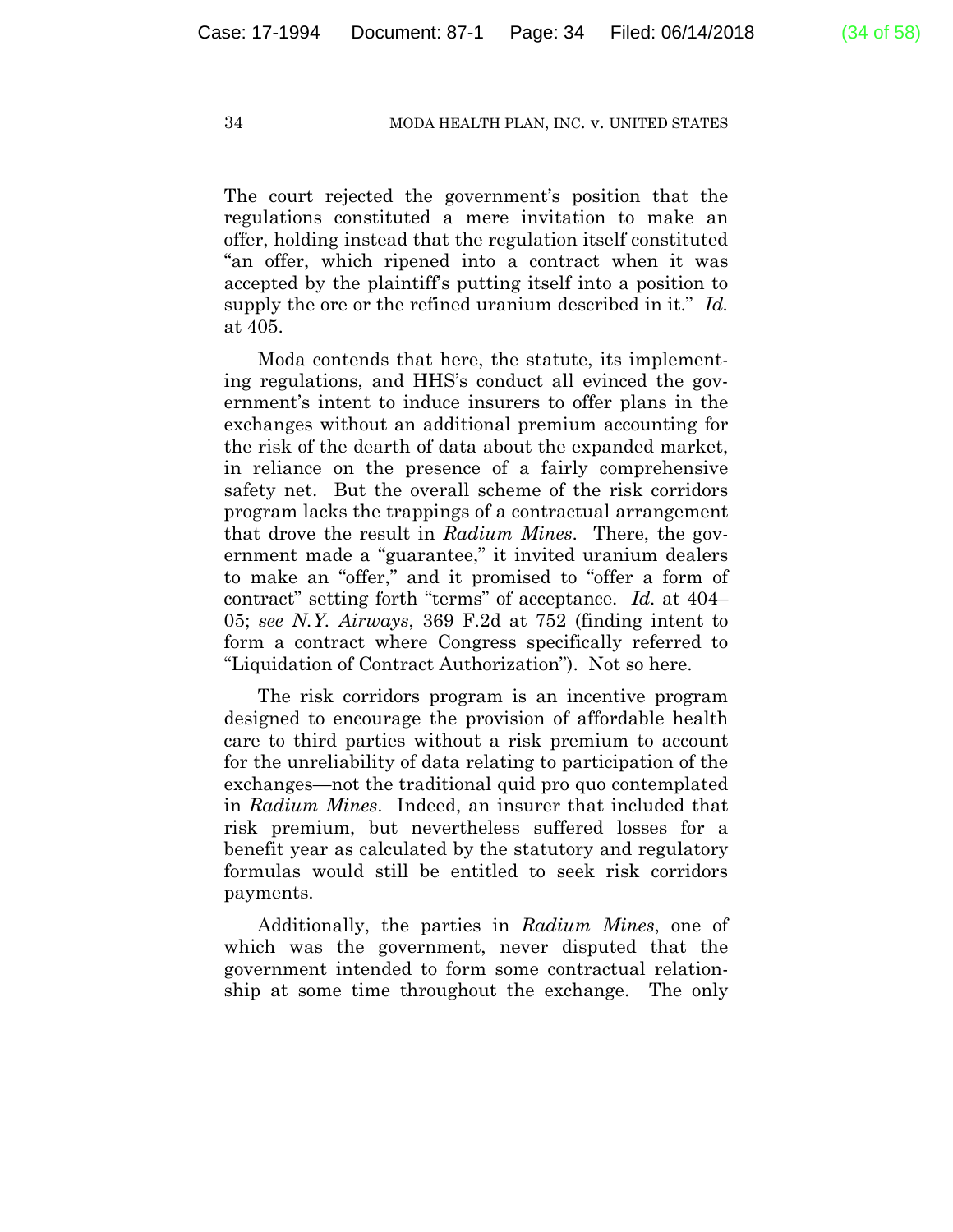question there was whether the regulations themselves constituted an offer, or merely an invitation to make offers. *Radium Mines* is only precedent for what it decided. *See Orenshteyn v. Citrix Sys., Inc.*, 691 F.3d 1356, 1360 (Fed. Cir. 2012) ("Generally, when an issue is not discussed in a decision, that decision is not binding precedent.").

Here, no statement by the government evinced an intention to form a contract. The statute, its regulations, and HHS's conduct all simply worked towards crafting an incentive program. These facts cannot overcome the "well-established presumption" that Congress and HHS never intended to form a contract by enacting the legislation and regulation at issue here.

Accordingly, Moda cannot state a contract claim.

\* \* \*

Because we conclude that the government does not owe Moda anything in excess of its pro rata share of payments in, we need not address whether payments were due annually or only at the end of the three-year period covered by the risk corridors program.

### **CONCLUSION**

Although section 1342 obligated the government to pay participants in the exchanges the full amount indicated by the formula for risk corridor payments, we hold that Congress suspended the government's obligation in each year of the program through clear intent manifested in appropriations riders. We also hold that the circumstances of this legislation and subsequent regulation did not create a contract promising the full amount of risk corridors payments. Accordingly, we hold that Moda has failed to state a viable claim for additional payments under the risk corridors program under either a statutory or contract theory.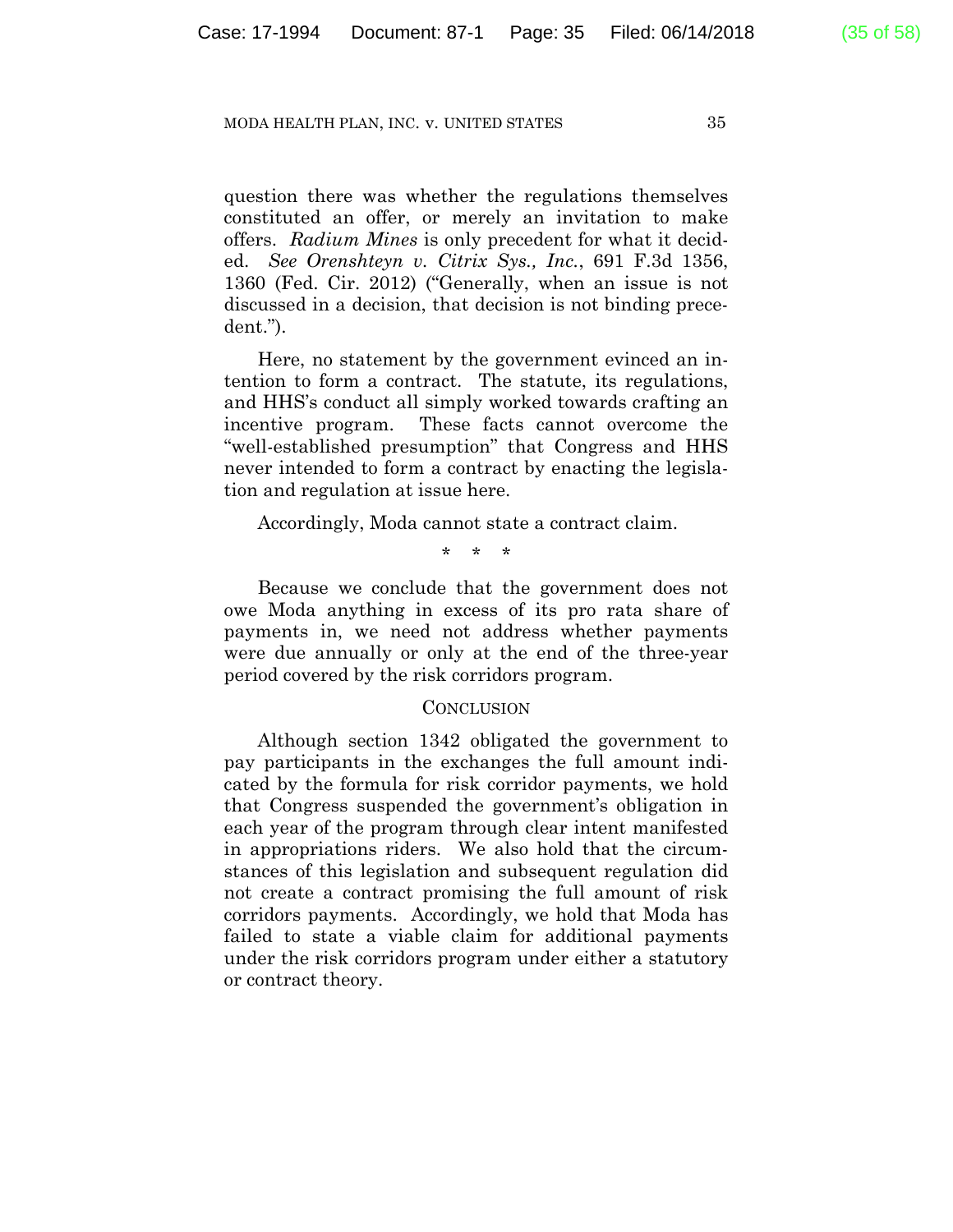# **REVERSED**

COSTS

The parties shall bear their own costs.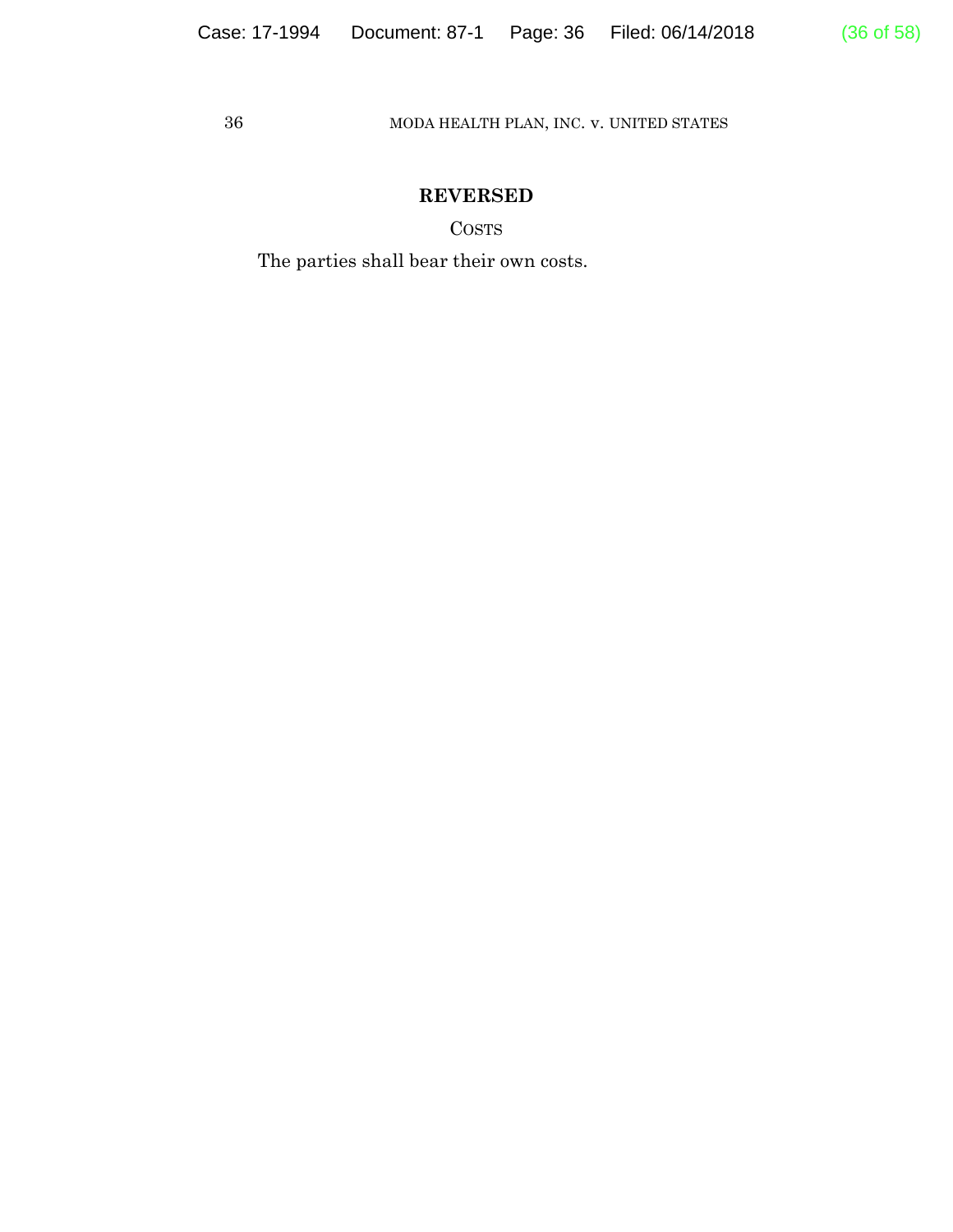# United States Court of Appeals for the Federal Circuit

**\_\_\_\_\_\_\_\_\_\_\_\_\_\_\_\_\_\_\_\_\_\_** 

**MODA HEALTH PLAN, INC.,** *Plaintiff-Appellee*

**v.**

**UNITED STATES,** *Defendant-Appellant*

**\_\_\_\_\_\_\_\_\_\_\_\_\_\_\_\_\_\_\_\_\_\_** 

# 2017-1994 **\_\_\_\_\_\_\_\_\_\_\_\_\_\_\_\_\_\_\_\_\_\_**

Appeal from the United States Court of Federal Claims in No. 1:16-cv-00649-TCW, Judge Thomas C. Wheeler.

**\_\_\_\_\_\_\_\_\_\_\_\_\_\_\_\_\_\_\_\_\_\_** 

NEWMAN, *Circuit Judge*, dissenting.

The United States and members of the health insurance industry, in connection with the program referred to as "Obamacare," agreed to a three-year plan that would mitigate the risk of providing low-cost insurance to previously uninsured and underinsured persons of unknown health risk. This risk-abatement plan is included in the Patient Protection and Affordable Care Act, Pub. L. No. 111-148, 124 Stat. 119 (2010) (ACA). As described by the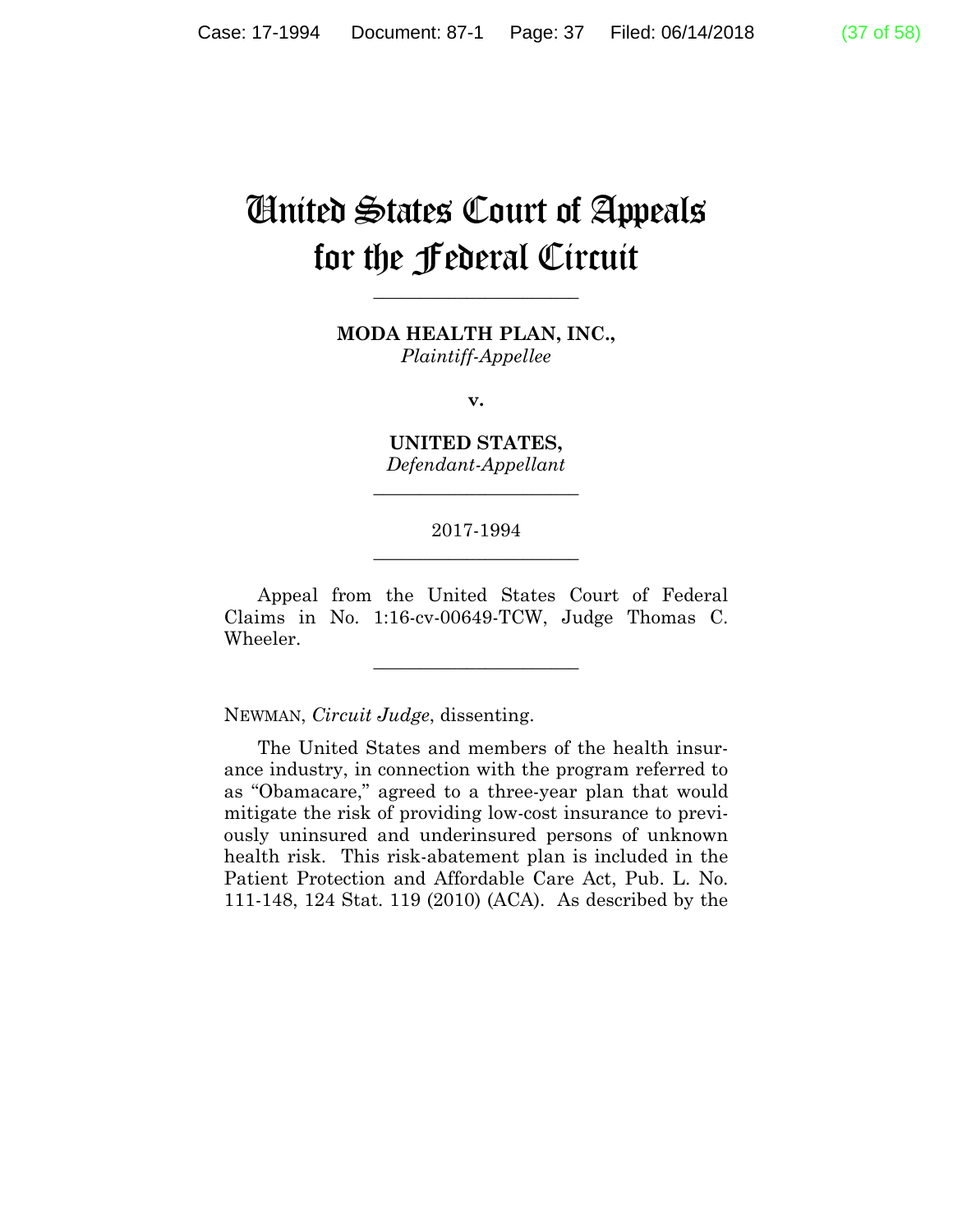Court of Federal Claims, $<sup>1</sup>$  the "risk corridors" provision</sup> accommodates the unpredictable risk of the extended healthcare programs. By this provision, the government will "share in profits or losses resulting from inaccurate rate setting from 2014 to 2016.'" Fed. Cl. Op., 130 Fed. Cl. at 444 (quoting *HHS Notice of Benefit and Payment Parameters for 2014*, 77 Fed. Reg. 73,118, 73,121 (Dec. 7, 2012)). The risk corridors program was enacted as Section 1342 of the Affordable Care Act, and is codified in Section 18062 of Title 42. Subsection (a) is as follows:

The Secretary shall establish and administer a program of risk corridors for calendar years 2014, 2015, and 2016 under which a qualified health plan offered in the individual or small group market shall participate in a payment adjustment system based on the ratio of the allowable costs of the plan to the plan's aggregate premiums. Such program shall be based on the program for regional participating provider organizations under part D of [the Medicare Act].

42 U.S.C. § 18062(a). The statute contains a detailed formula for this risk corridors sharing of profits and losses. Healthcare insurers throughout the nation, including Moda Health Plan, accepted and fulfilled the new healthcare procedures, in collaboration with administration of the ACA by the Centers for Medicare and Medicaid Services (CMS) in the Department of Health and Human Services (HHS).

Many health insurers soon experienced losses, attributed at least in part to a governmental action called

<sup>1</sup> *Moda Health Plan, Inc. v. United States,* 130 Fed. Cl. 436 (2017) ("Fed. Cl. Op.").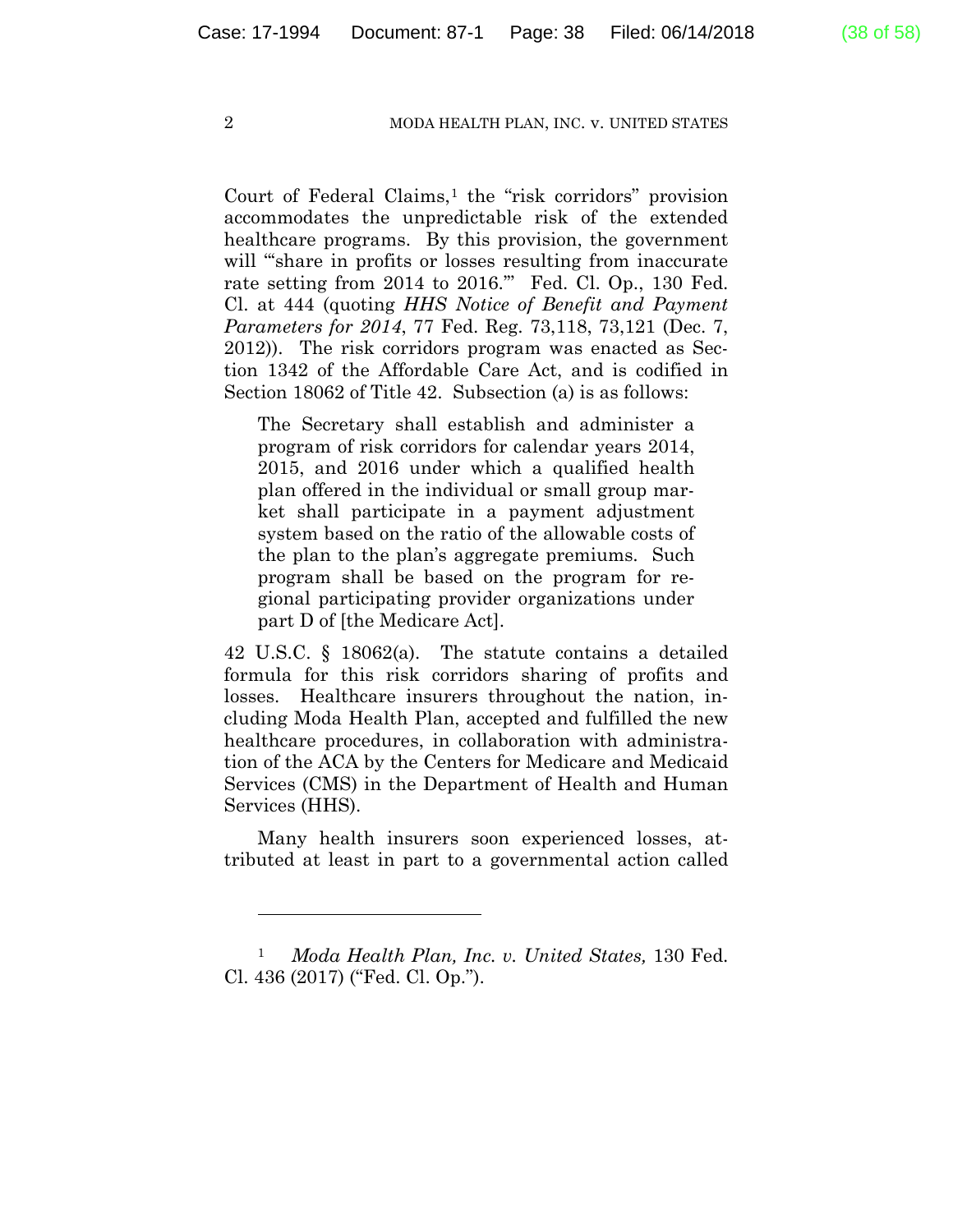the "transitional policy." Reassurance was presented, and Moda (and others) continued to perform their obligations. Although the government continued to collect "payments in" from insurers who more accurately predicted risk, the government has declined to pay its required risk corridors amounts, by restricting the funds available for the "payments out."

The Court of Federal Claims held the government to its statutory and contractual obligations to Moda. My colleagues do not. I respectfully dissent.

# *The Court of Federal Claims interpreted the statute in accordance with its terms*

The ACA provides the risk corridors formula, establishing that the insurer will make "payments in" to the government for the insurer's excess profits as calculated by the formula, and "payments out" from the government for the insurer's excess losses. The formula was enacted into statute:

The Secretary shall provide under the program established under subsection (a) that if—

**(A)** a participating plan's allowable costs for any plan year are more than 103 percent but not more than 108 percent of the target amount, the Secretary shall pay to the plan an amount equal to 50 percent of the target amount in excess of 103 percent of the target amount; and

**(B)** a participating plan's allowable costs for any plan year are more than 108 percent of the target amount, the Secretary shall pay to the plan an amount equal to the sum of 2.5 percent of the target amount plus 80 percent of allowable costs in excess of 108 percent of the target amount.

42 U.S.C. § 18062(b). In March 2012, HHS issued regulations for the risk corridors program, stating that Qualified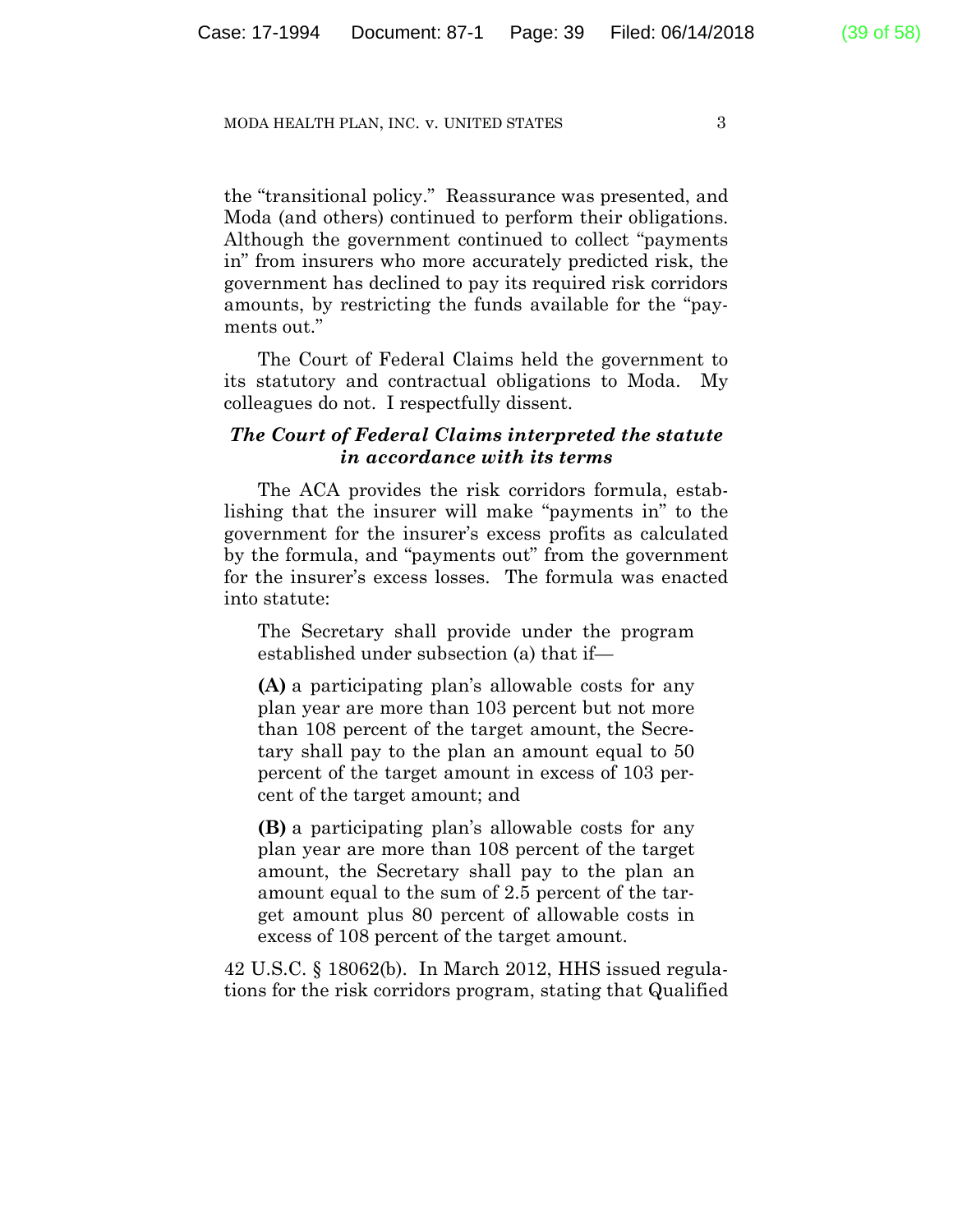Health Plans (QHPs) "will receive payment" or "must remit charges" depending on their gains or losses. 45 C.F.R. § 153.510(b), (c). In March 2013, HHS stated:

The risk corridors program is not statutorily required to be budget neutral. Regardless of the balance of payments and receipts, HHS will remit payments as required under section 1342 of the Affordable Care Act.

*HHS Notice of Benefit and Payment Parameters for 2014*, 78 Fed. Reg. 15410, 15473 (Mar. 11, 2013) (JA565). Moda cites this reassurance, as Moda continued to offer and implement healthcare policies in accordance with the Affordable Care Act.

The "transitional policy" resulted in a change in the risk profile of participants in the Affordable Care Act. Moda states that "many individuals who had previously passed medical underwriting, and were considerably healthier than the uninsured population, maintained their existing insurance and did not enroll in QHPs," Moda Br. 7–8, thereby reducing the amount of premiums collected from healthier persons. HHS stated, in announcing the transitional policy, that "the risk corridor program should help ameliorate unanticipated changes in premium revenue." Letter from Gary Cohen, Dir., CMS Ctr. for Consumer Info. and Ins. Oversight ("CCIIO"), to State Ins. Comm'rs at 3 (Nov. 14, 2013) (JA431).

The transitional policy was initially announced as applying only until October 1, 2014. *Id.* at 1 (JA429). However, it was renewed throughout the period here at issue. Memorandum from Kevin Counihan, Dir., CMS CCIIO (Feb. 29, 2016) (JA457).

# *The risk corridors obligations were not cancelled by the appropriations riders*

In April 2014, HHS-CMS issued an "informal bulletin" stating, "We anticipate that risk corridors collections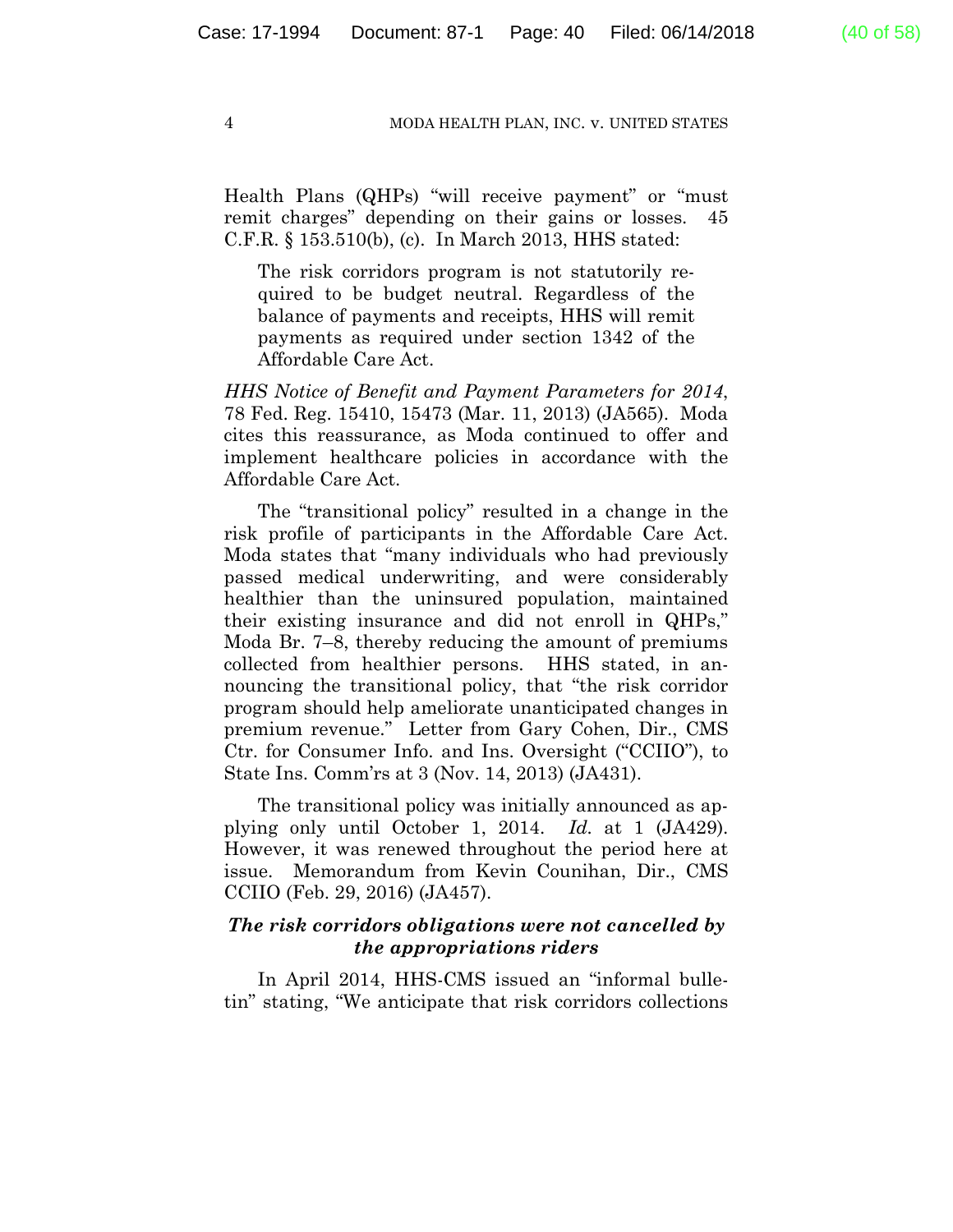will be sufficient to pay for all risk corridors payments. However, if risk corridors collections are insufficient to make risk corridors payments for a year, all risk corridors payments for that year will be reduced pro rata to the extent of any shortfall." Memorandum from CMS CCIIO, Risk Corridors and Budget Neutrality (Apr. 11, 2014) (JA229). HHS also stated "that the Affordable Care Act requires the Secretary to make full payments to issuers," and that it was "recording those amounts that remain unpaid . . . [as an] obligation of the United States Government for which full payment is required." Memorandum from CMS CCIIO, Risk Corridors Payments for the 2014 Benefit Year (Nov. 19, 2015) (JA245).

The issue on this appeal is focused on the interpretation and application of the "rider" that was attached to the omnibus annual appropriations bills. This rider prohibits HHS from using its funds, including its bulk appropriation, to make risk corridors payments. My colleagues hold that this rider avoided or indefinitely postponed the government's risk corridors obligations. The Court of Federal Claims, receiving this argument from the United States, correctly discarded it.

Meanwhile, the risk corridors statute was not repealed or the payment regulations withdrawn, despite attempts in Congress. Moda continued to perform its obligations in accordance with its agreement with the CMS's administration of the Affordable Care Act.

# *A statute cannot be repealed or amended by inference*

To change a statute, explicit legislative statement and action are required. Nor can governmental obligations be eliminated by simply restricting the funds that might be used to meet the obligation. The appropriation riders that prohibited the use of general HHS funds to pay the government's risk corridors obligations did not erase the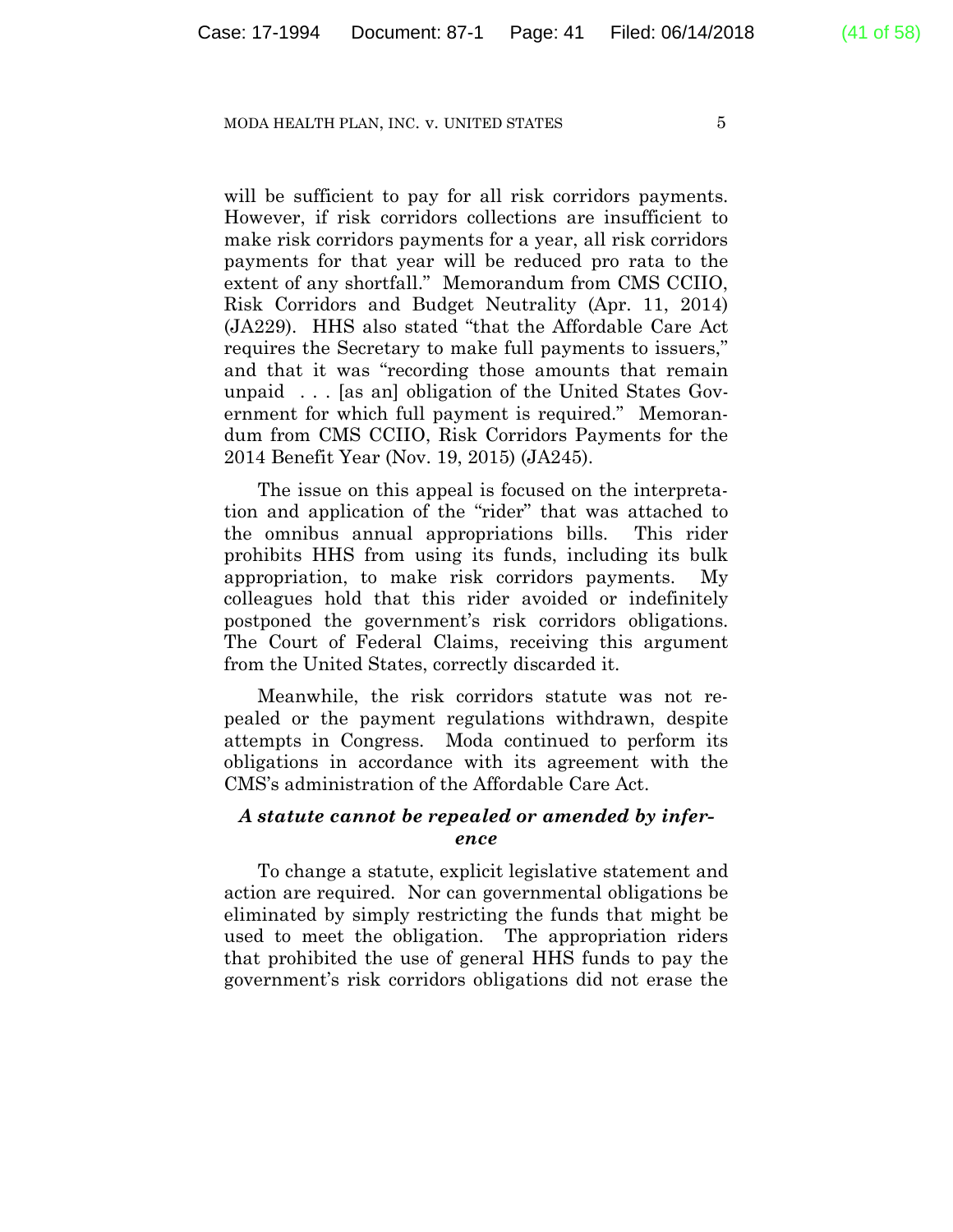obligations. The Court of Federal Claims correctly so held.

The mounting problems with the Affordable Care Act did not go unnoticed. In September 2014, the General Accountability Office (GAO) responded to an inquiry from Senator Jeff Sessions and Representative Fred Upton, and stated that "the CMS PM [Centers for Medicare Services-Program Management] appropriation for FY 2014 would have been available for making the payments pursuant to section 1342(b)(1)." Letter from Susan A. Poling, GAO Gen. Counsel, to Sen. Jeff Sessions and Rep. Fred Upton 4 (Sept. 30, 2014) (JA237) ("Poling Letter"). The GAO also stated that "payments under the risk corridors program are properly characterized as user fees" and could be used to make payments out. *Id.* at 6 (JA239). This review also cited the available recourse to the general CMS assessment. However, in December 2014, the appropriations bill for that fiscal year contained a rider that prohibited HHS from using various funds, including the CMS PM funds, for risk corridors payments. The rider stated:

None of the funds made available by this Act from the Federal Hospital Insurance Trust Fund or the Federal Supplemental Medical Insurance Trust Fund, or transferred from other accounts funded by this Act to the "Centers for Medicare and Medicaid Services-Program Management" account, may be used for payments under section 1342(b)(1) of [the ACA] (relating to risk corridors).

Pub. L. No. 113-235, § 227, 128 Stat. 2130, 2491 (2014). Similar riders were included in the omnibus appropriations bills for the ensuing years. As the Court of Federal Claims recited, by September 2016, after collecting all payments in for the 2015 year, it was clear that all payments in would be needed to cover 2014 losses, and that no payments out would be made for the 2015 plan year.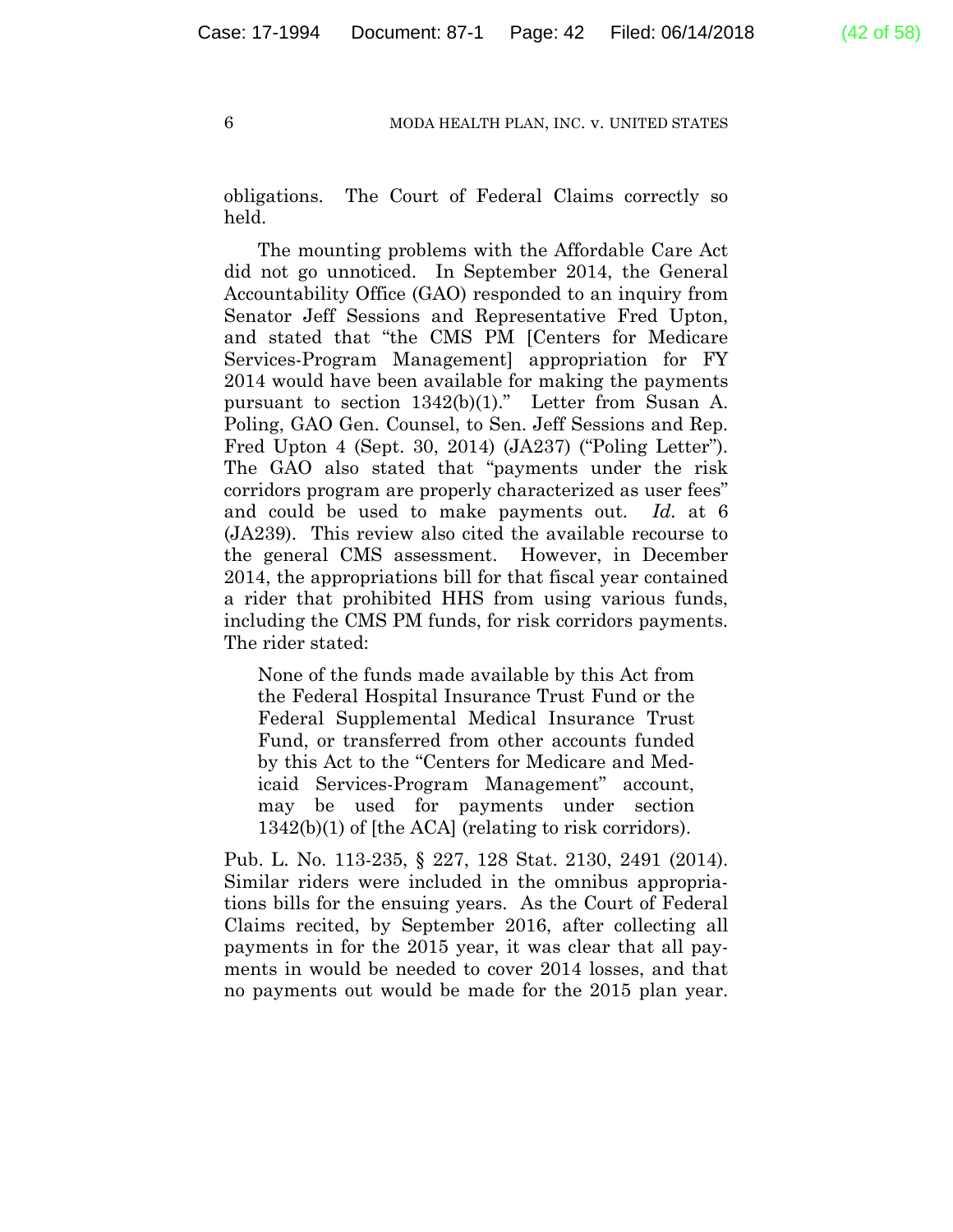Moda states: "The Government owed Moda \$89,426,430 for 2014 and \$133,951,163 for 2015, but only paid \$14,254,303 for 2014 and nothing for 2015, leaving a \$209,123,290 shortfall." Moda Br. 10.

The panel majority ratifies an "indefinite suspension" of payment, stating that this was properly achieved by cutting off the funds for payment. The majority correctly states that "the government's statutory obligation to pay persisted independent of the appropriation of funds to satisfy that obligation." Maj. Op. at 18. However, the majority then subverts its ruling, and holds that the government properly "indefinitely suspended" compliance with the statute.<sup>2</sup>

In *United States v. Will*, the Court explained that "when Congress desires to suspend or repeal a statute in force, '[t] here can be no doubt that  $\dots$  it could accomplish its purpose by an amendment to an appropriation bill, or otherwise.'" 449 U.S. 200, 222 (1980) (citing *United States v. Dickerson*, 310 U.S. 554, 555 (1940)). However, this intent to suspend or repeal the statute must be expressed: "The whole question depends on the intention of Congress as expressed in the statutes." *United States v. Mitchell*, 109 U.S. 146, 150 (1883).

"The cardinal rule is that repeals by implication are not favored." *Posadas v. Nat'l City Bank*, 296 U.S. 497,

<sup>2</sup> The panel majority, responding to this dissent, states that it is not ratifying an indefinite suspension of payment. Maj. Op. at 25, n.6. However, payment has not been made, and the majority finds "the clear implication of Congress's intent to prevent the use of taxpayer funds to support the risk corridors program." Maj. Op. at 32. Thus Moda, and the other participating insurers, have been forced into the courts.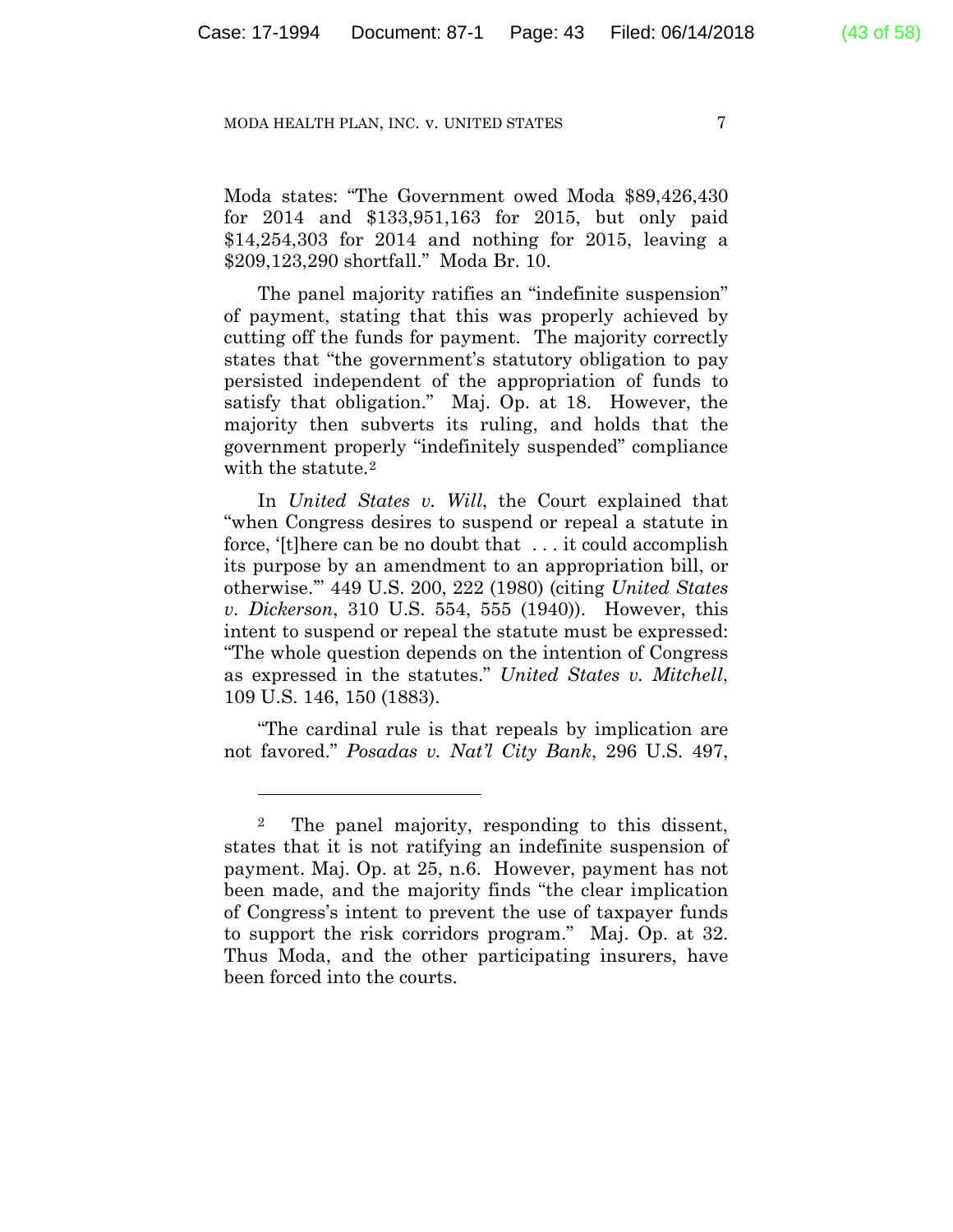503 (1936). "The doctrine disfavoring repeals by implication 'applies with full vigor when . . . the subsequent legislation is an *appropriations* measure,'" as here. *Tenn. Valley Auth. v. Hill*, 437 U.S. 153, 190 (1978) (citing *Comm. for Nuclear Responsibility, Inc. v. Seaborg*, 463 F.2d 783, 785 (D.C. Cir. 1971)). As the Court of Federal Claims observed:

Repealing an obligation of the United States is a serious matter, and burying a repeal in a standard appropriations bill would provide clever legislators with an end-run around the substantive debates that a repeal might precipitate.

Fed. Cl. Op., 130 Fed. Cl. at 458..

The classic case of *United States v. Langston*, 118 U.S. 389 (1886), speaks clearly, that the intent to repeal or modify legislation must be clearly stated, in "words that expressly or by clear implication modified or repealed the previous law." *Id.* at 394. The Court explained that a statute should not be deemed abrogated or suspended unless a subsequent enactment contains words that "expressly, or by clear implication, modified or repealed the previous law." *Id.*

My colleagues dispose of *Langston* as an "extreme example," stating that subsequent decisions are more useful since *Langston* is a "century and a half" old. Maj. Op. at 21–22. Indeed it is, and has stood the test of a century and a half of logic, citation, and compliance. Nonetheless discarding *Langston*, the panel majority finds intent to change the government's obligations under the risk corridors statute. The majority concludes that "Congress clearly indicated its intent" to change the government's obligations, reciting two factors:

First, the majority concludes that the appropriations riders were a response to the GAO's guidance that there were two available sources of funding for the risk corri-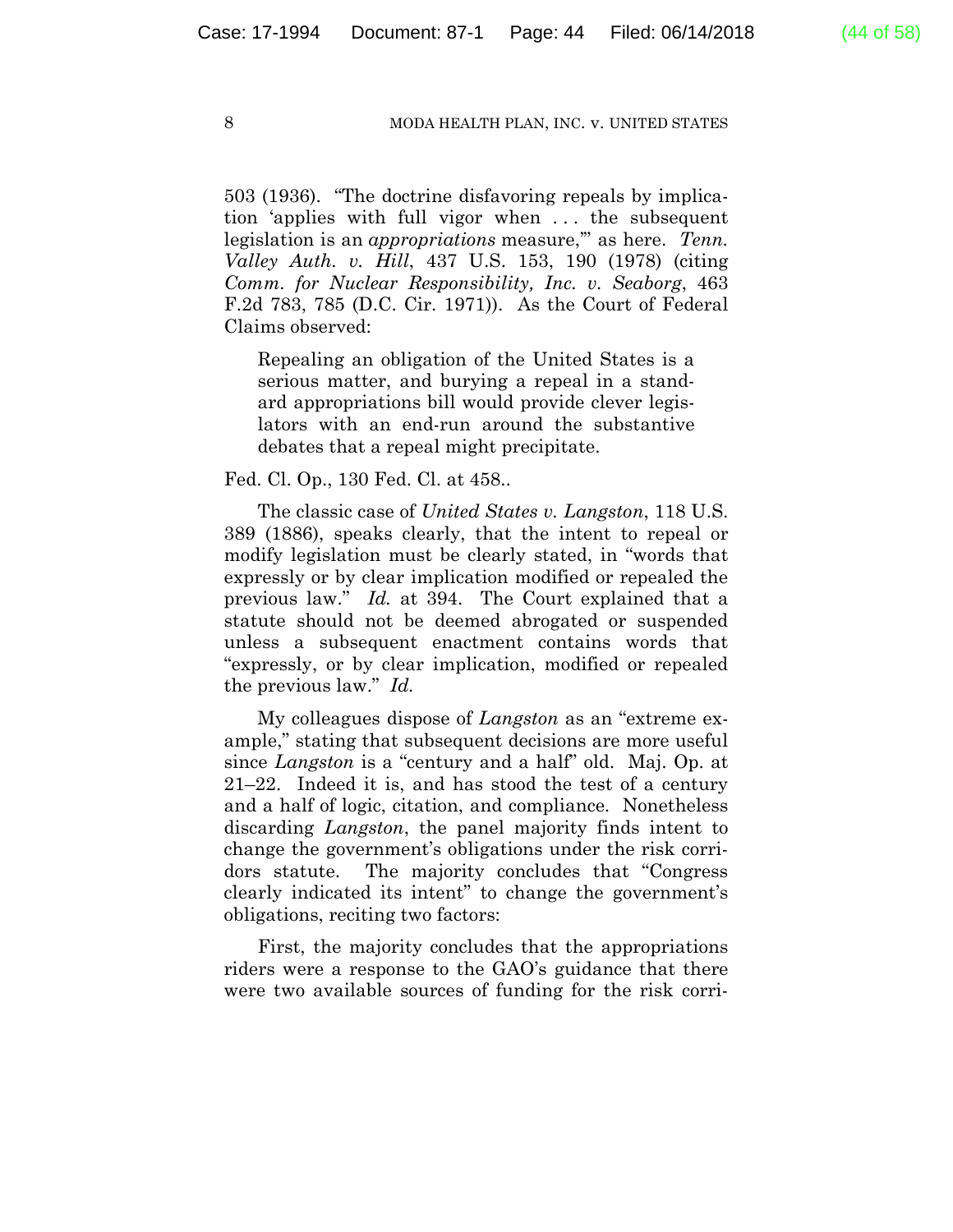dors program, and that Congress intended to remove the GAO-suggested source of funds from the HHS-CMS program management funds. My colleagues find that, by removing access to the HHS-CMS funds, Congress stated its clear intent to amend the statute and abrogate the payment obligation if the payments in were insufficient. *See* Poling Letter at 4-6 (JA237-39). Maj. Op. at 24. However, they point to no statement in the legislative history suggesting that the rider was enacted in response to the GAO's report.

Next, my colleagues look to the remarks of Chairman Harold Rogers to discern intent. He stated:

In 2014, HHS issued a regulation stating that the risk corridor program will be budget neutral, meaning that the federal government will never pay out more than it collects from issuers over the three year period risk corridors are in effect. The agreement includes new bill language to prevent CMS Program Management appropriation account from being used to support risk corridors payments.

160 Cong. Rec. H9307, H9838 (daily ed. Dec. 11, 2014) (explanatory statement submitted by Rep. Rogers, Chairman of the House Comm. on Appropriations, regarding the House Amendment to the Senate Amendment on H.R. 83, the Consolidated and Further Continuing Appropriations Act, 2015). Chairman Rogers is referring to the April 2014 "guidance," where HHS stated that they "anticipate that risk corridors collections will be sufficient to pay for all risk corridors payments." Memorandum from CMS CCIIO, Risk Corridors and Budget Neutrality (Apr. 11, 2014) (JA229). In that guidance, HHS was stating its understanding that "risk corridors collections [might be] insufficient to make risk corridors payments for a year." *Id.*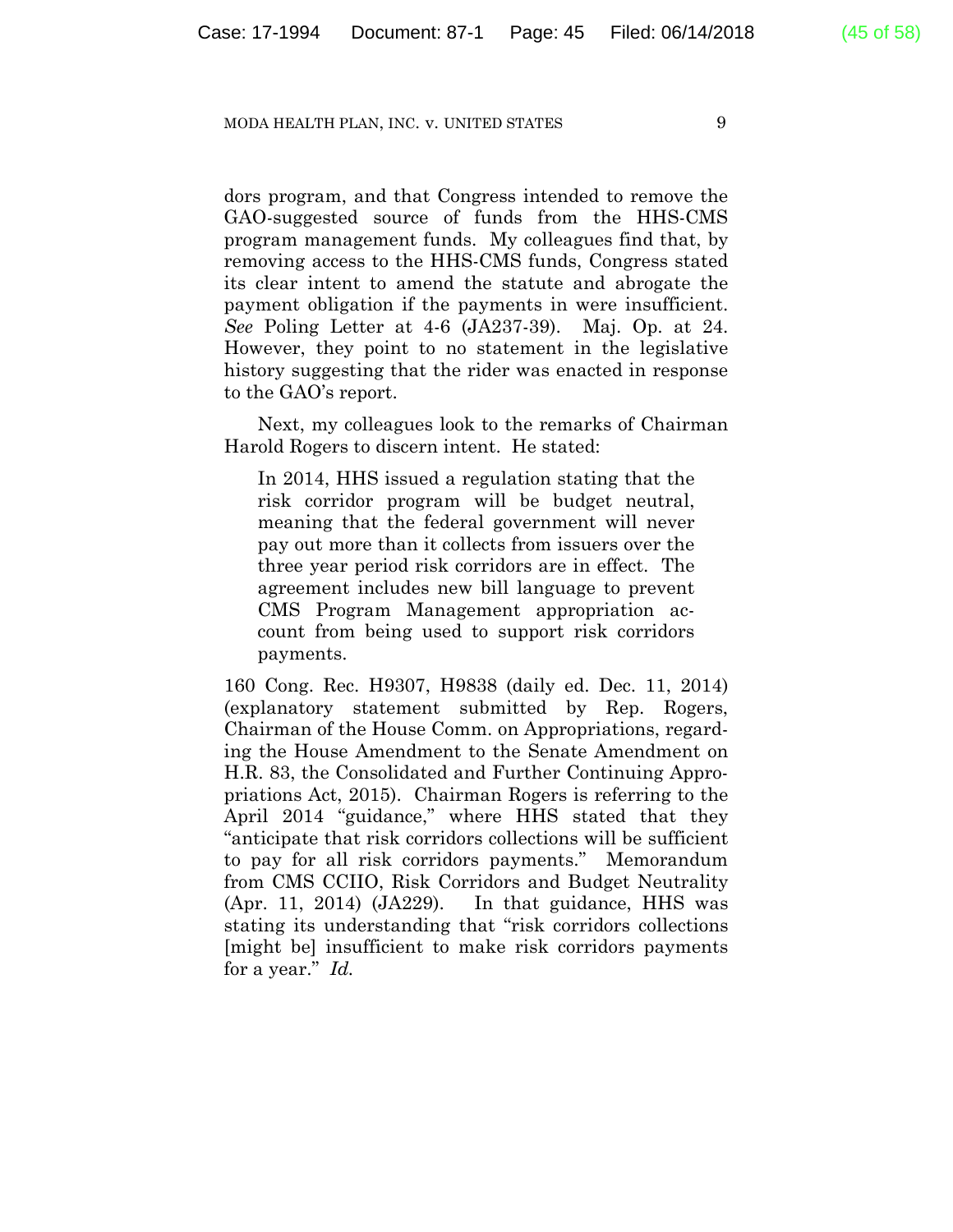In 2014, a bill to require budget neutrality in the operation of the risk corridors program was introduced. Obamacare Taxpayer Bailout Protection Act, S. 2214, 113th Cong. (2014). The proposed legislation sought to amend Section 1342(d) of the ACA to ensure budget neutrality of payments in and payments out. The bill stated:

In implementing this section, the Secretary shall ensure that payments out and payments in under paragraphs (1) and (2) of subsection (b) are provided for in amounts that the Secretary determines are necessary to reduce to zero the cost . . . to the Federal Government of carrying out the program under this section.

*Id.* at § 2(d). The proposal, introduced by Senator Marco Rubio on April 7, 2014, was an effort to change the risk corridors program. The change was proposed, but not enacted, providing an indication of legislative intent.3

We have been directed to no statement of abrogation or amendment of the statute, no disclaimer by the government of its statutory and contractual commitments.

<sup>3</sup> The panel majority argues that "we need not" consider Congress' refusal to enforce budget neutrality in the risk corridors program. Maj. Op. at 28. The Court has stated otherwise: "When the repeal of a highly significant law is urged upon that body and that repeal is rejected after careful consideration and discussion, the normal expectation is that courts will be faithful to their trust and abide by that decision." *Sinclair Refining Co. v. Atkinson*, 370 U.S. 195, 210 (1962), *overruled on other grounds by Boys Mkts., Inc. v. Retail Clerks Union, Loc. 770*, 398 U.S. 235 (1970).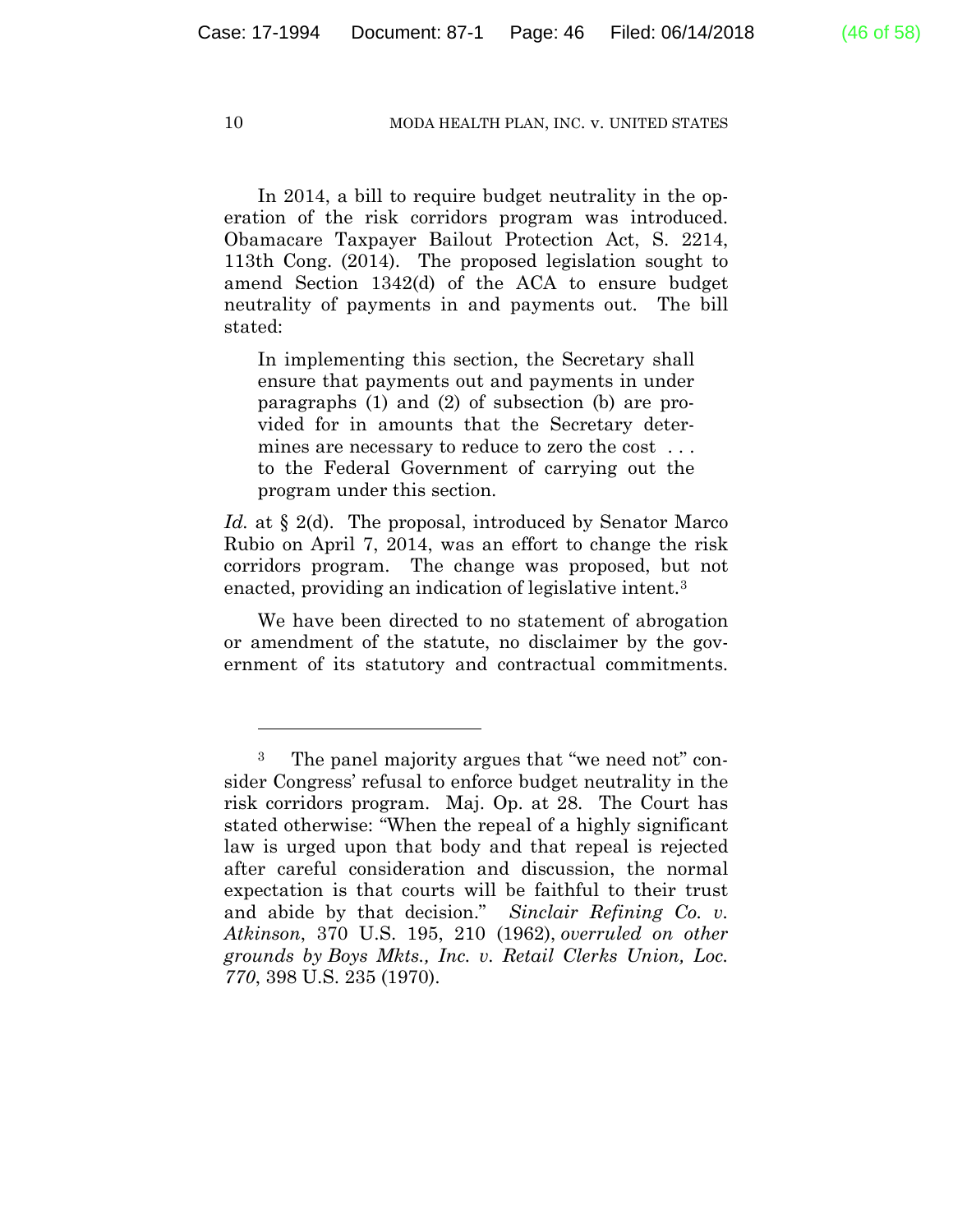However, the government has not complied with these commitments—leading to this litigation.

The standard is high for intent to cancel or amend a statute. The standard is not met by the words of the riders. "[T]he intention of the legislature to repeal must be clear and manifest." *Posadas*, 296 U.S. at 503. "In the absence of some affirmative showing of an intention to repeal, the only permissible justification for a repeal by implication is when the earlier and later statutes are irreconcilable." *Morton v. Mancari*, 417 U.S. 535, 550 (1974) (citing *Georgia v. Pennsylvania R.R. Co*., 324 U.S. 439, 456–57 (1945)). Here, where there is no irreconcilable statute, repeal by implication is devoid of any support.

The panel majority does not suggest that intent to repeal can be found in the rider itself. Nor can intent be inferred from any evidence in the record. It is clear that Congress knew what intent would have looked like, because members of Congress tried, and failed, to achieve budget neutrality in the risk corridors program.

Instead, my colleagues hold that the statutory obligation was not repealed, but only "temporarily suspended." The unenacted text of the proposed "Bailout Act," reproduced *supra*, would have accomplished the result of budget neutrality that the majority finds was achieved by the riders. Congress' decision to forego this proposed repeal is highly probative of legislative intent.

Precedent does not deal favorably with repeal by implication—the other ground on which my colleagues rely. The panel majority relies heavily on *United States v. Vulte*, 233 U.S. 509 (1914). However, *Vulte* supports, rather than negates, the holding of the Court of Federal Claims. The facts are relevant: Lt. Vulte's pay as a lieutenant in the Marine Corps for service in Porto Rico was initially based on the Army's pay scale, and in 1902 Congress implemented a ten percent bonus for officers of his pay grade. In the appropriations acts for foreign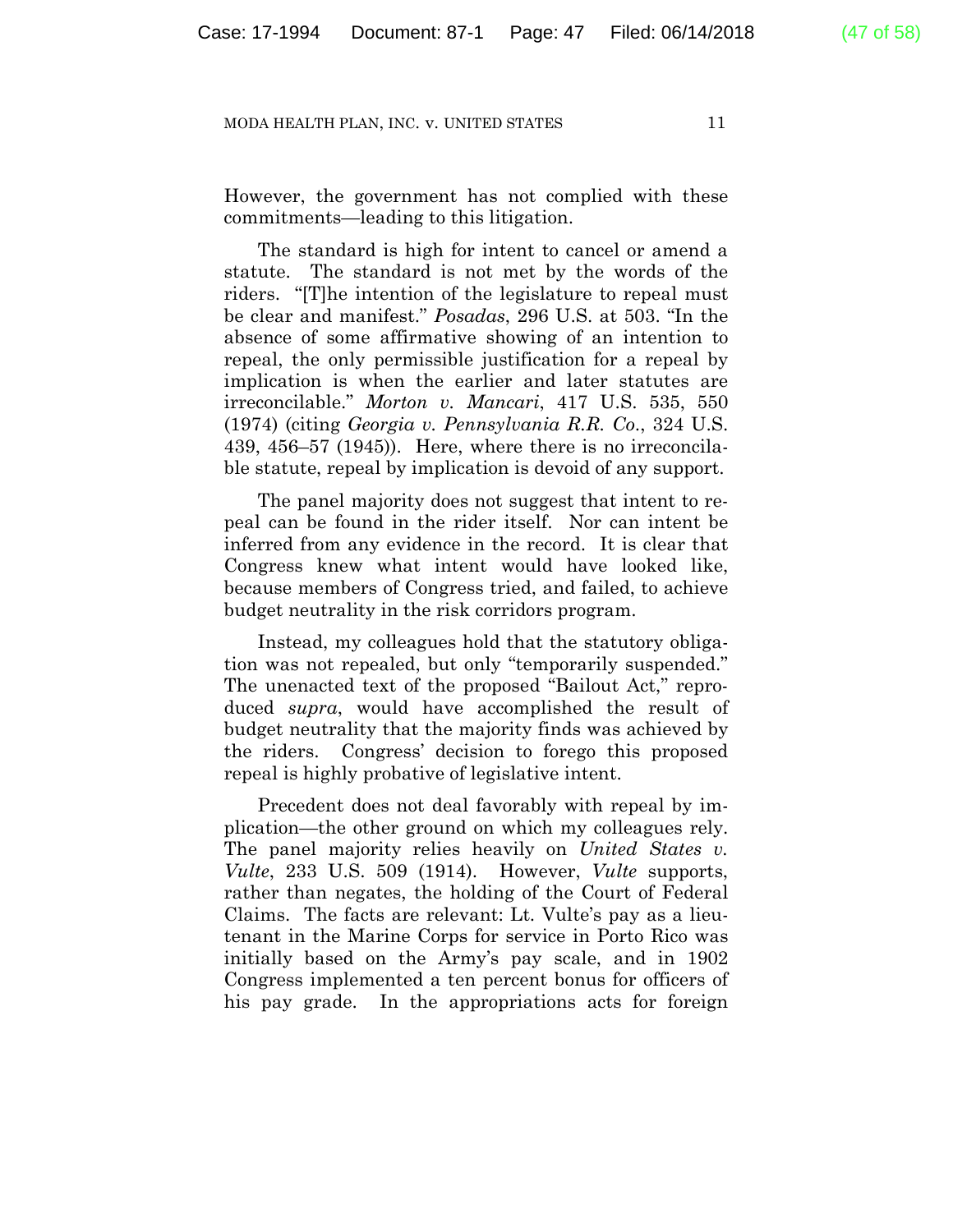service, for 1906 and 1907, Congress excluded officers serving in Porto Rico from receiving the bonus. In the act for 1908, the appropriations act continued the 10% bonus but did not mention an exclusion for service in Porto Rico. Lieutenant Vulte sought the bonus for 1908. The government argued that the 1906 and 1907 acts effectively repealed the 1902 bonus. The Court disagreed, and held that although the bonus was restricted for 1906 and 1907, the 1902 act was not repealed, and he was entitled to the 1908 bonus. *Id.* at 514.

The panel majority concludes that *Vulte* established a rule of "effective suspensions-by-appropriations." Maj. Op. at 26. That is not a valid conclusion. The Court held that, by altering the bonus for 1906 and 1907, Congress cannot have intended to effectuate a permanent repeal of the 1902 statute. *Vulte*, 233 U.S. at 514-15. And *Vulte* did not retroactively strip the officers of pay for duties they had performed while subject to the higher pay. On the question of whether an annual appropriations rider can permanently abrogate a statute, the *Vulte* Court stated:

'Nor ought such an intention on the part of the legislature to be presumed, unless it is expressed in the most clear and positive terms, and where the language admits of no other reasonable interpretation.' This follows naturally from the nature of appropriation bills, and the presumption hence arising is fortified by the rules of the Senate and House of Representatives.

*Id.* at 515 (quoting *Minis v. United States*, 40 U.S. 423, 445 (1841)). The panel majority's contrary position is not supported.

The panel majority also relies on *United States v. Mitchell*, 109 U.S. 146 (1883), to support the majority's ruling of "temporary suspension." Again, the case does not support the position taken by my colleagues. In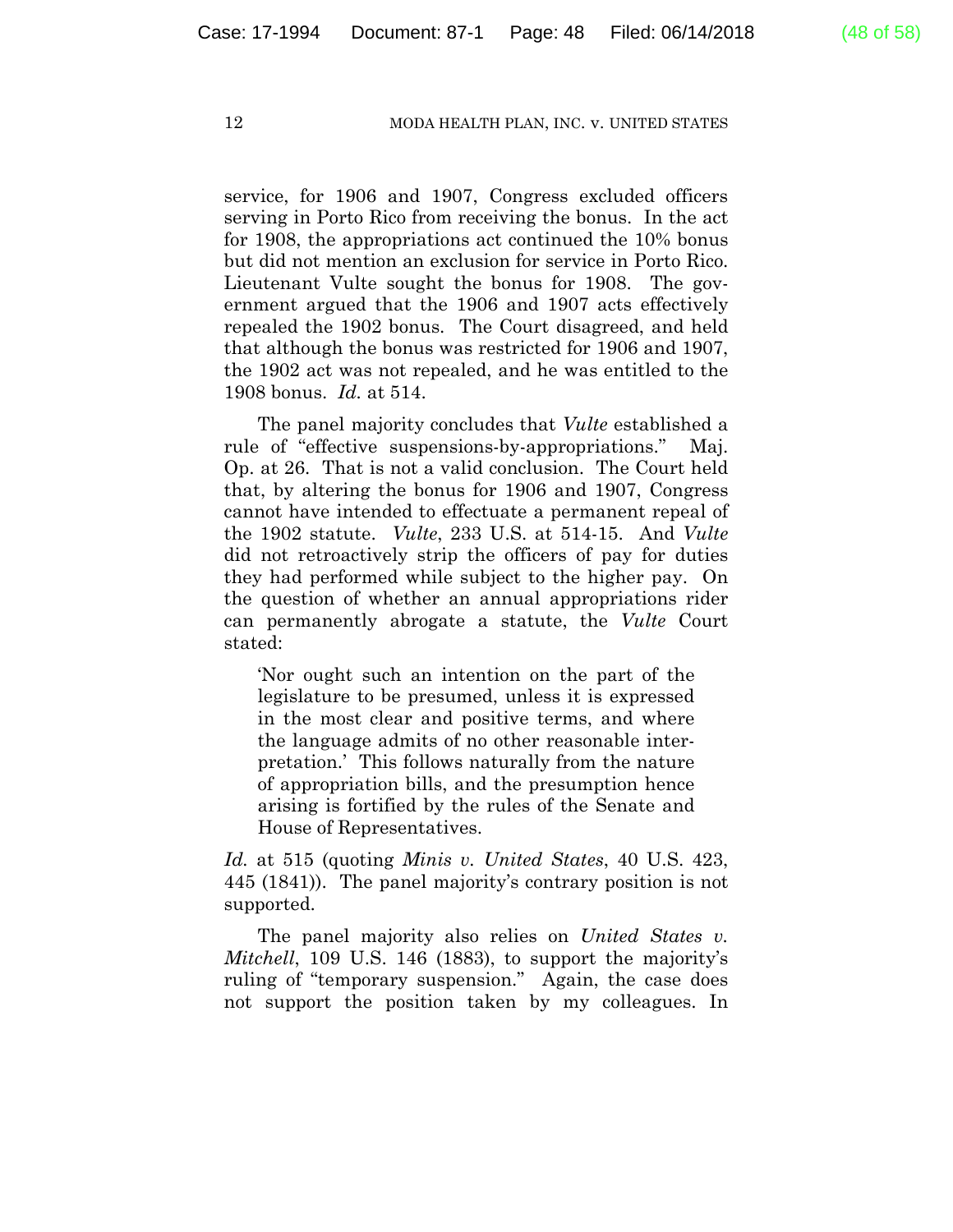*Mitchell* an appropriations act initially set the salaries of interpreters at \$400 or \$500. A subsequent appropriation, five years later, set "the appropriation for the annual pay of interpreters [at] \$300 each, and a large sum was set apart for their additional compensation, to be distributed by the secretary of the interior at his discretion." *Id.* at 149. The Court stated, "[t]he whole question depends on the intention of congress as expressed in the statutes," *id.* at 150, and observed that the statute clearly stated the number of interpreters to be hired, the salary for those interpreters, and the appropriation of an additional discretionary fund to cover additional compensation. *Id.* at 149.

The relevance of *Mitchell* is obscure, for the Court found the clear intent to change interpreters' pay for the subsequent years. There is no relation to the case at bar, where the majority holds that an appropriations rider can change the statutory obligation to compensate for past performance under an ongoing statute. However, *Mitchell* does reinforce the rule that repeal or suspension of a statute must be manifested by clearly stated intent to repeal or suspend. Also, like *Vulte*, the act that in *Mitchell* was "suspended" by a subsequent appropriation was itself an appropriation, not legislation incurring a statutory obligation. The appropriation rider in *Mitchell* simply modified an existing appropriation. In Moda's situation, however, the panel majority holds that the appropriation rider can suspend the authorizing legislation. No such intent can be found in the statute, as *Mitchell* requires and as the statute in that case provided.

The panel majority's theory is not supported by *Mitchell* and *Vulte*, for the statutes in both cases contain the clearly stated intent to modify existing appropriations. Moda's situation is more like that in *Langston*, where the Court stated: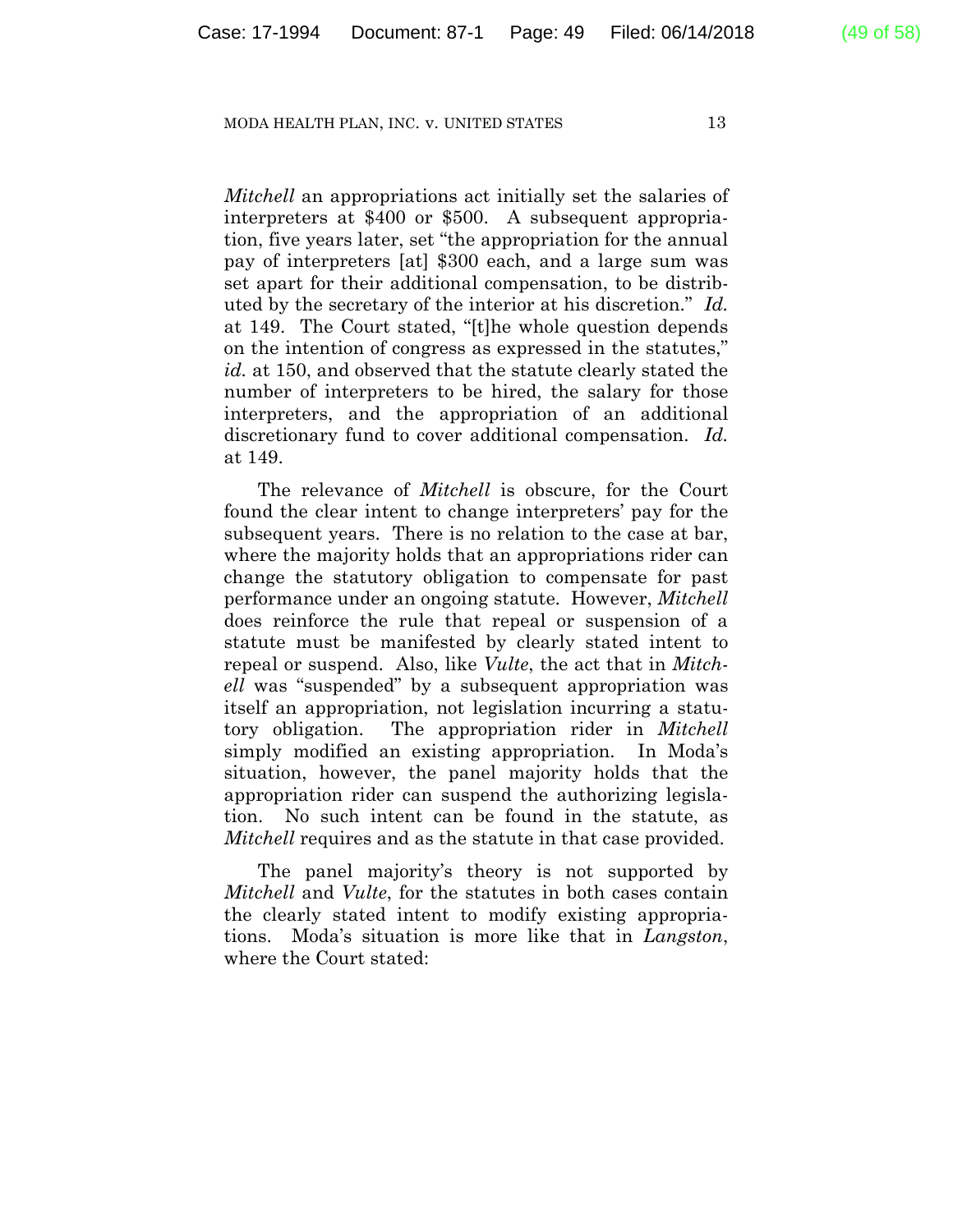it is not probable that congress . . . should, at a subsequent date, make a permanent reduction of his salary, without indicating its purpose to do so, either by express words of repeal, or by such provisions as would compel the courts to say that harmony between the old and the new statute was impossible.

*Langston*, 118 U.S. at 394. Similarly, it is not probable that Congress would abrogate its obligations under the risk corridors program, undermining a foundation of the Affordable Care Act, without stating its intention to do so. The appropriations riders did not state that the government would not and need not meet its statutory commitment.

# *Precedent supports the decision of the Court of Federal Claims*

In *New York Airways, Inc. v. United States*, the Court of Claims held that the "mere failure of Congress to appropriate funds, without further words modifying or repealing, expressly or by clear implication, the substantive law, does not in and of itself defeat a Government obligation created by statute." 369 F.2d 743, 748 (Ct. Cl. 1966) (citing *Vulte, supra*). The Civil Aeronautics Board had provided subsidies to helicopter carriers according to a statute whose appropriation provision stated:

For payments to air carriers of so much of the compensation fixed and determined by the Civil Aeronautics Board under section 406 of the Federal Aviation Act of 1958 (49 U.S.C. § 1376), as is payable by the Board, including not to exceed \$3,358,000 for subsidy for helicopter operations during the current fiscal year, \$82,500,000, to remain available until expended.

*Id.* at 749 (citing 78 Stat. 640, 642 (1964)). However, the appropriation cap was not sufficient to cover the statutory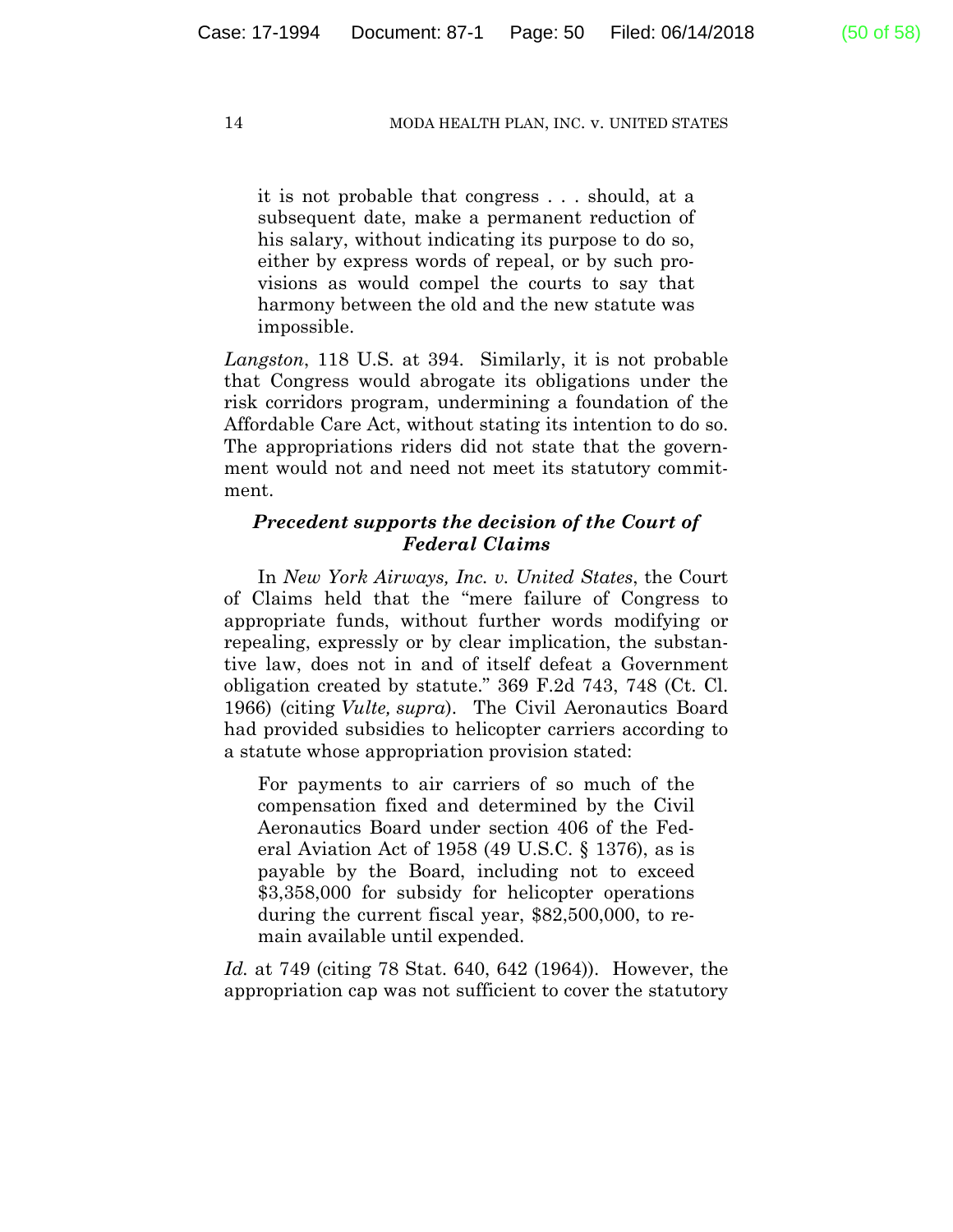obligation. The Court of Claims held that the insufficient appropriation did not abrogate the government's obligations to make payments. The court stated that "the failure of Congress or an agency to appropriate or make available sufficient funds does not repudiate the obligation; it merely bars the accounting agents of the Government from disbursing funds and forces the carrier to a recovery in the Court of Claims." *Id.* at 817.

Precedent also illustrates the circumstances in which intent to repeal or suspend may validly be found. In *Dickerson*, Congress had in 1922 enacted a reenlistment bonus for members of the armed forces who reenlisted within three months. For each year between 1934 and 1937 an appropriations rider stated that the reenlistment bonus "is hereby suspended." *Dickerson*, 310 U.S. at 556. For fiscal year 1938, the appropriations rider did not contain the same language, but stated that:

no part of any appropriation contained in this or any other Act for the fiscal year ending June 30, 1939, shall be available for the payment' of any enlistment allowance for 'reenlistments made during the fiscal year ending June 30, 1939 . . . .'

*Id.* at 555. The rider in *Dickerson* cut off funding from *all* sources, stating "no part of any appropriation contained in this or any other Act . . . shall be available." *Id.* The Court held that the new language continued to suspend the bonus statute, for the words, and the accompanying Congressional Record, display the clear intent to discontinue the bonus payment. The Record stated: "We have not paid [the enlistment bonus] for 5 years, and the latter part of this amendment now before the House is a Senate amendment which discontinues for another year the payment of the reenlistment allowances." 83 Cong. Rec. 9677 (1938) (statement of Rep. Woodrum). The Record and the statutory language left no doubt of congressional intent to continue the suspension of reenlistment bonuses.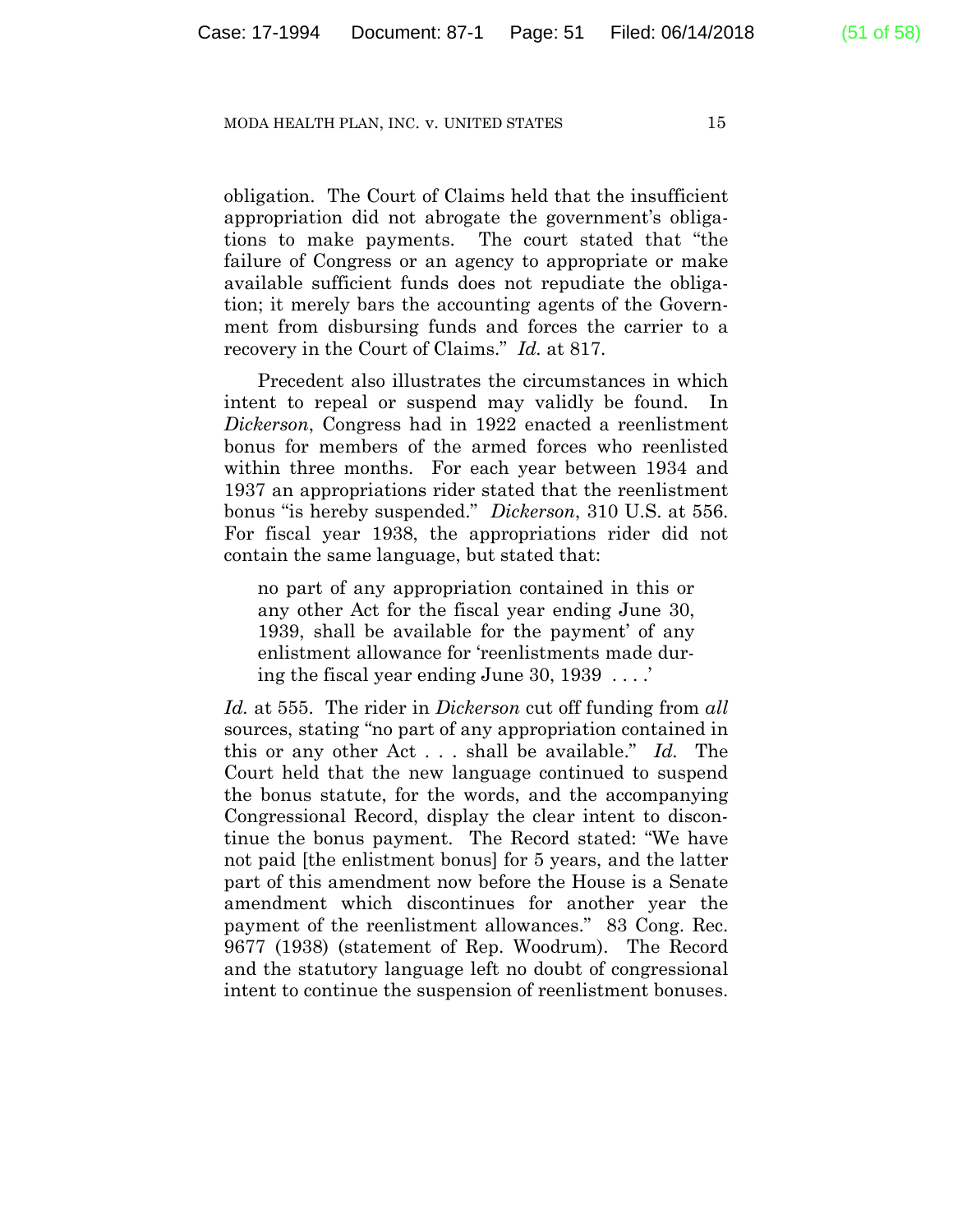The panel majority recognizes that the Court in *Dickerson* found "persuasive evidence" of "Congress's intent to suspend the reenlistment bonus." Maj. Op. at 23.

In *United States v. Will*, the Court considered statutes setting the salary of government officials including federal judges. 449 U.S. at 202. In four consecutive years, appropriations statutes had held that these officials would not be entitled to the cost-of-living adjustments otherwise paid to government employees. The annual blocking statutes were in various terms. In one year, the statute stated that the cost-of-living increase "shall not take effect" for these officials. *Id*. at 222. For two additional years, the appropriations statutes barred the use of funds appropriated "by this Act or any other Act," as in *Dickerson*. *See Will*, 449 U.S. at 205-06, 207. The fourth year's appropriation contained similar language, stating that "funds available for payments . . . shall not be used." *Id.* at 208. In each year, the language stated the clear intent that federal funds not be used for these cost-of-living adjustments.

The panel majority finds support in *Will*, and states that "the Supreme Court never considered the impact of that language in *Dickerson* or *Will*." Maj. Op. at 25. However, in *Dickerson* the Court twice repeated the "any other Act" language, *Dickerson*, 310 U.S. at 555, 556, in concluding that the language supported the intentional suspension. And in *Will*, the Court explicitly stated that the statutory language was "intended by Congress to block the increases the Adjustment Act otherwise would generate." *Will*, 449 U.S. at 223.

The Court found legislative intent clear in these cases. In contrast, the appropriations rider for risk corridors payments does not purport to change the government's statutory obligation, even as it withholds a source of funds for the statutory payment. My colleagues' ratification of some sort of permanent postponement denies the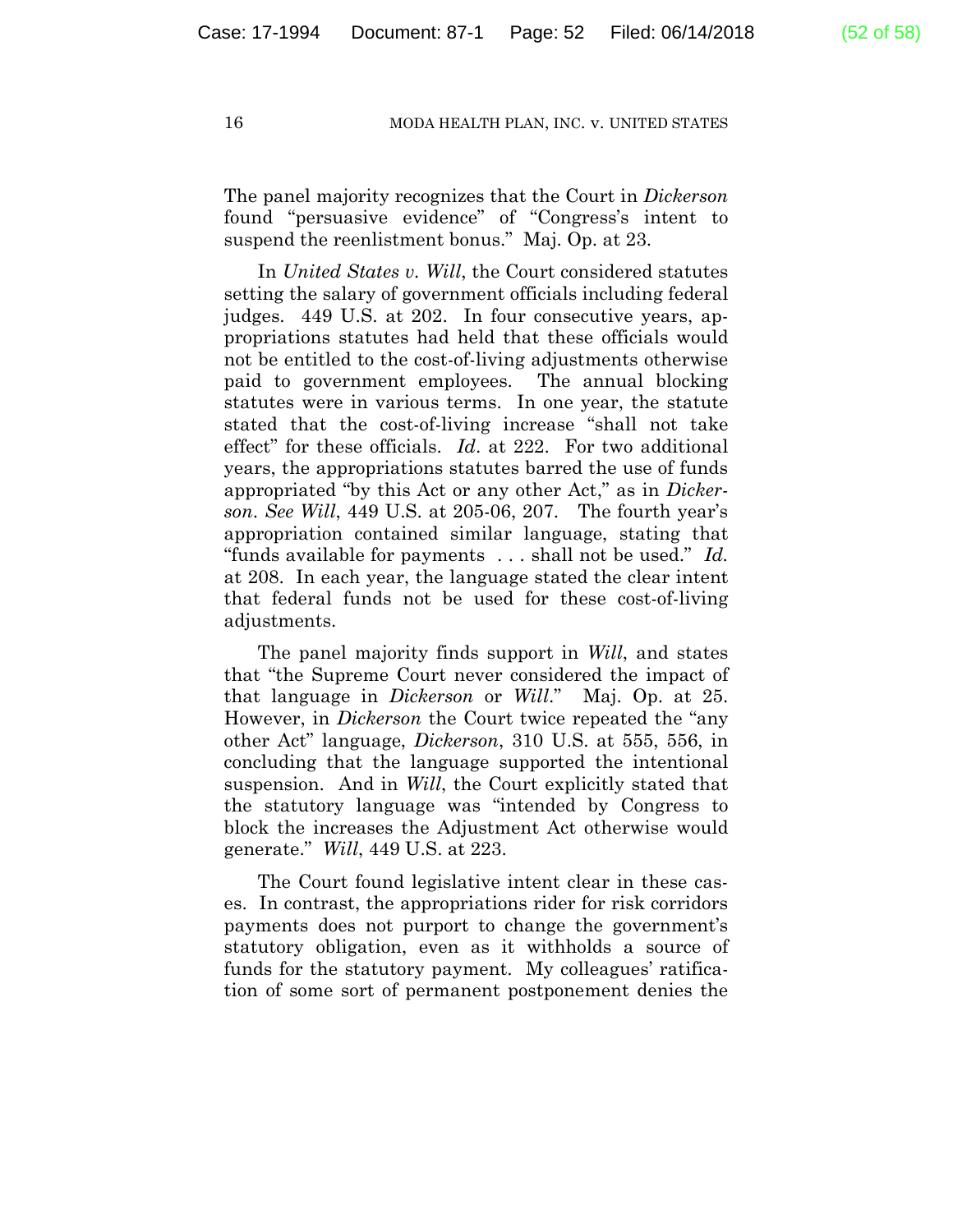legislative commitment of the government and the contractual understanding between the insurer and HHS-CMS.

# *The riders cannot have retroactive effect after inducing participation*

The creation of the risk corridors program as an inducement to the insurance industry to participate in the Affordable Care Act, and their responses and performance, negate any after-the-fact implication of repudiation of the government's obligations.

The government argued before the Court of Federal Claims that its obligations to insurers did not come due until the conclusion of the three year risk corridors program, and that "HHS has until the end of 2017 to pay Moda the full amount of its owed risk corridors payments, and Moda's claims are not yet ripe because payment is not yet due." Fed. Cl. Op., 130 Fed. Cl. at 451. We have received no advice of payments made at the end of 2017 or thereafter.

The appropriations rider cannot have retroactive effect on obligations already incurred and performance already achieved. Retroactive effect is not available to "impair rights a party possessed when he acted, increase a party's liability for past conduct, or impose new duties with respect to transactions already completed. If the statute would operate retroactively, our traditional presumption teaches that it does not govern absent clear congressional intent favoring such a result." *Landgraf v. USI Film Prods.*, 511 U.S. 244, 280 (1994). Such clear intent is here absent.

Removal of Moda's right to risk corridors payments would "impair rights a party possessed when [it] acted," a "disfavored" application of statutes, for "a statute shall not be given retroactive effect unless such construction is required by explicit language or by necessary implica-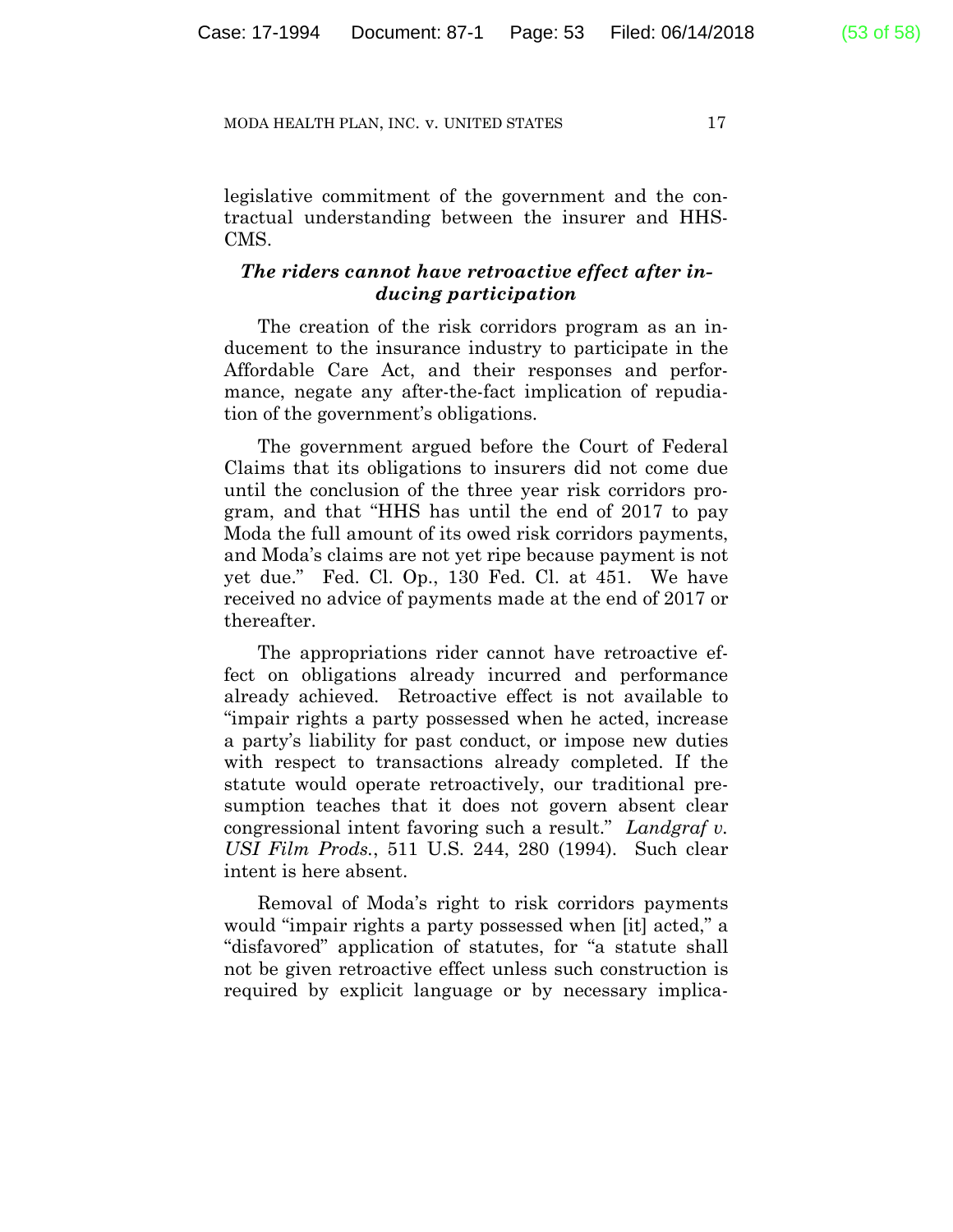tion." *Fernandez-Vargas v. Gonzales*, 548 U.S. 30, 37 (2006) (quoting *United States v. St. Louis, S.F. & Tex. Ry. Co.*, 270 U.S. 1, 3 (1926))*.* Such premises are absent here.

# *Moda has recourse in the Judgment Fund*

The Government does not argue that the Judgment Fund would not apply if judgment is entered against the United States, in accordance with Section 1491:

The United States Court of Federal Claims shall have jurisdiction to render judgment upon any claim against the United States founded either upon the Constitution, or any Act of Congress or any regulation of an executive department, or upon any express or implied contract with the United States, or for liquidated or unliquidated damages in cases not sounding in tort.

### 28 U.S.C. § 1491.

The Judgment Fund is established "to pay final judgments, awards, compromise settlements, and interest and costs specified in the judgments or otherwise authorized by law when . . . payment is not otherwise provided for . . . ." 31 U.S.C. § 1304(a); *see also* 28 U.S.C. §2517 ("Except as provided by chapter 71 of title 41, every final judgment rendered by the United States Court of Federal Claims against the United States shall be paid out of any general appropriation therefor.").

# *The contract claim is also supported*

The Court of Federal Claims also found that the risk corridors statute is binding contractually, for the insurers and the Medicare administrator entered into mutual commitments with respect to the conditions of performance of the Affordable Care Act. The Court of Federal Claims correctly concluded that an implied-in-fact contract existed between Moda and the government. I do not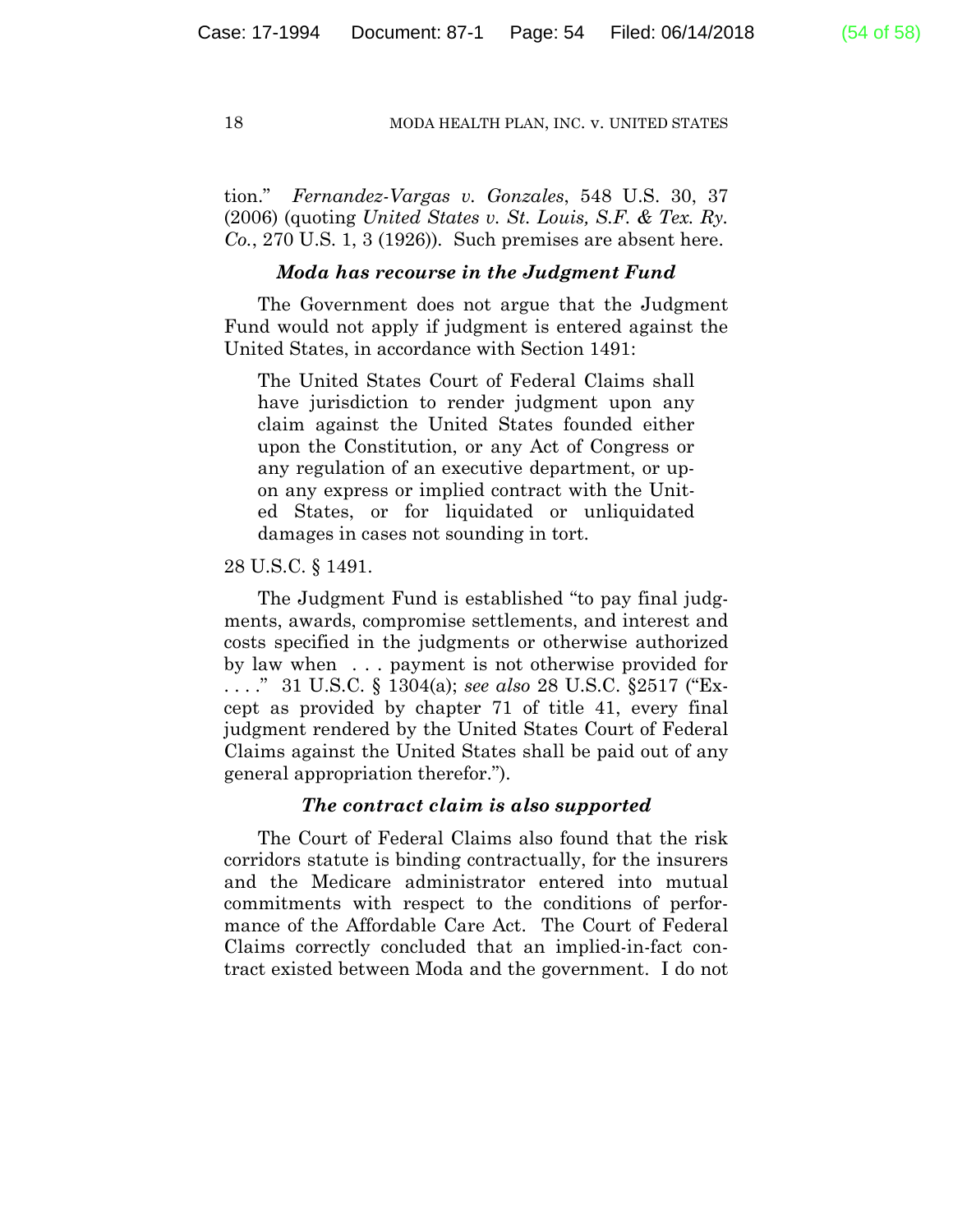share my colleagues' conclusion that "Moda cannot state a contract claim." Maj. Op. at 35.

# **CONCLUSION**

The government's ability to benefit from participation of private enterprise depends on the government's reputation as a fair partner. By holding that the government can avoid its obligations after they have been incurred, by declining to appropriate funds to pay the bill and by dismissing the availability of judicial recourse, this court undermines the reliability of dealings with the government.

I respectfully dissent from the panel majority's holding that the government need not meet its statutory and contractual obligations established in the risk corridors program.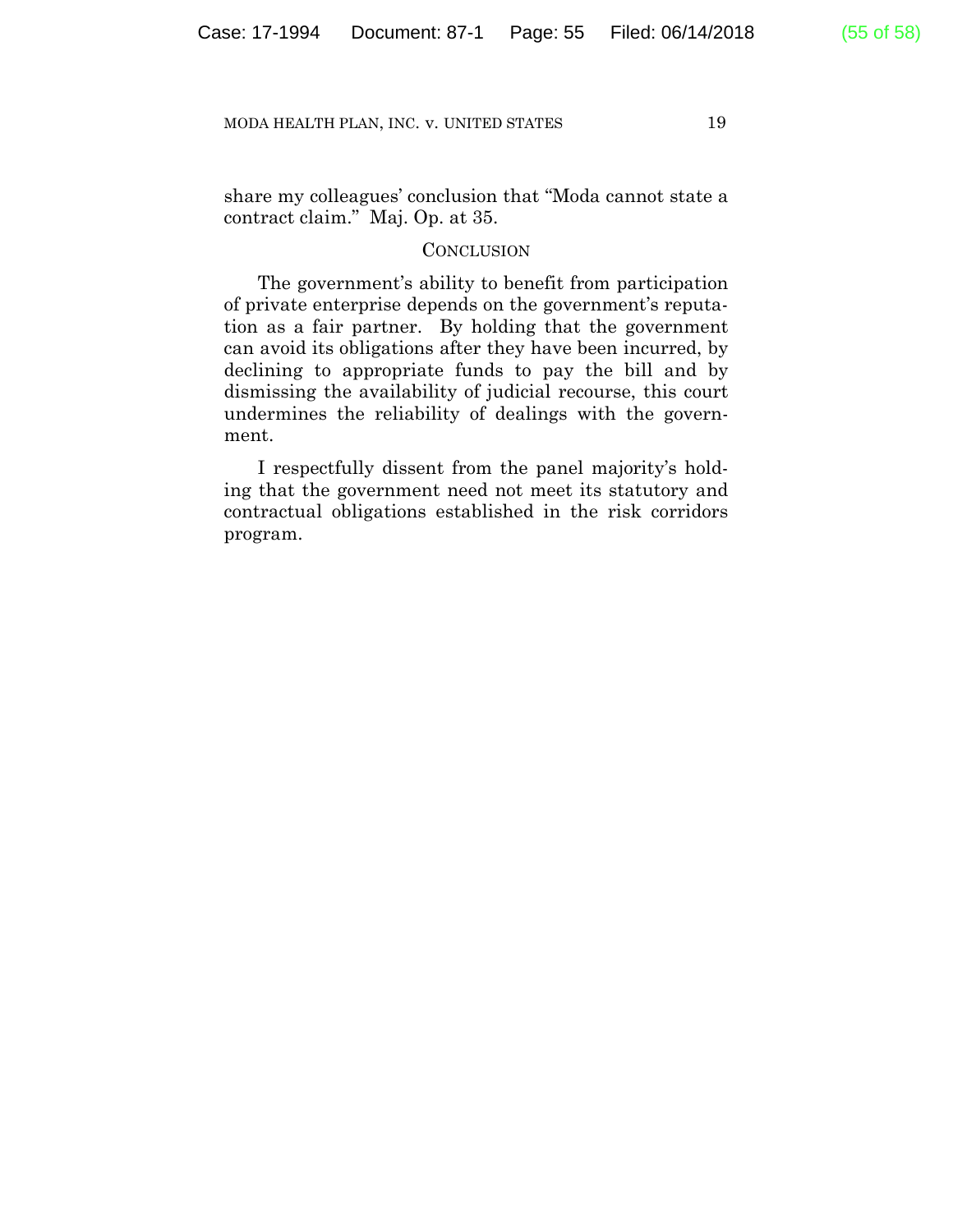# **UNITED STATES COURT OF APPEALS FOR THE FEDERAL CIRCUIT**

# **NOTICE OF ENTRY OF JUDGMENT ACCOMPANIED BY OPINION**

# OPINION FILED AND JUDGMENT ENTERED: 06/14/2018

 The attached opinion announcing the judgment of the court in your case was filed and judgment was entered on the date indicated above. The mandate will be issued in due course.

 Information is also provided about petitions for rehearing and suggestions for rehearing en banc. The questions and answers are those frequently asked and answered by the Clerk's Office.

Each side shall bear its own costs.

 Regarding exhibits and visual aids: Your attention is directed Fed. R. App. P. 34(g) which states that the clerk may destroy or dispose of the exhibits if counsel does not reclaim them within a reasonable time after the clerk gives notice to remove them. (The clerk deems a reasonable time to be 15 days from the date the final mandate is issued.)

FOR THE COURT

/s/ Peter R. Marksteiner Peter R. Marksteiner Clerk of Court

cc: Shruti Chaganti Barker Caroline Brown Jonathan William Dettmann Sandra J. Durkin Kelly J. Fermoyle Benjamin N. Gutman Kimberly Hamm Thomas G. Hungar Alisa Beth Klein Steven Allen Neeley Jr. Nicholas James Nelson Philip Peisch William Lewis Roberts Steven Rosenbaum Mark B. Stern Stephen A. Swedlow Todd B. Tatelman Ursula Taylor

17-1994 - Moda Health Plan, Inc. v. US United States Court of Federal Claims, Case No. 1:16-cv-00649-TCW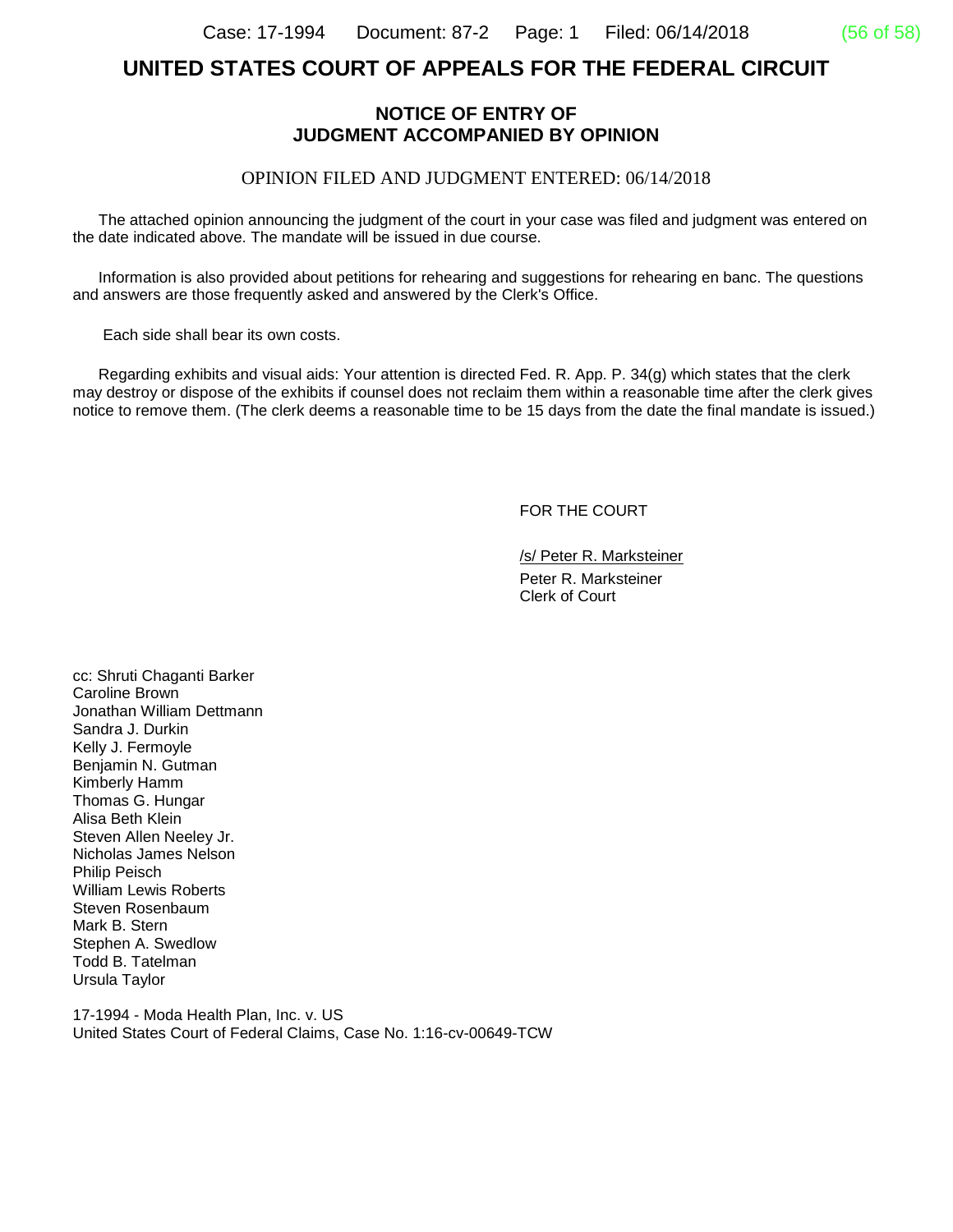# **UNITED STATES COURT OF APPEALS FOR THE FEDERAL CIRCUIT**

717 MADISON PLACE, N.W. WASHINGTON, D.C. 20439

PETER R. MARKSTEINER 202-275-8000 CLERK OF COURT

**Information Sheet**

# **Petitions for Rehearing and Petitions for Hearing and Rehearing En Banc**

# **1. When is a petition for rehearing appropriate?**

The Federal Circuit grants few petitions for rehearing each year. These petitions for rehearing are rarely successful because they typically fail to articulate sufficient grounds upon which to grant them. Of note, petitions for rehearing should not be used to reargue issues previously presented that were not accepted by the merits panel during initial consideration of the appeal. This is especially so when the court has entered a judgment of affirmance without opinion under Fed. Cir. R. 36. Such dispositions are entered if the court determines the judgment of the trial court is based on findings that are not clearly erroneous, the evidence supporting the jury verdict is sufficient, the record supports the trial court's ruling, the decision of the administrative agency warrants affirmance under the appropriate standard of review, or the judgment or decision is without an error of law.

# **2. When is a petition for hearing/rehearing en banc appropriate?**

En banc consideration is rare. Each three-judge merits panel is charged with deciding individual appeals under existing Federal Circuit law as established in precedential opinions. Because each merits panel may enter precedential opinions, a party seeking en banc consideration must typically show that either the merits panel has (1) failed to follow existing decisions of the U.S. Supreme Court or Federal Circuit precedent or (2) followed Federal Circuit precedent that the petitioning party now seeks to have overruled by the court en banc. Federal Circuit Internal Operating Procedure #13 identifies several reasons when the Federal Circuit may opt to hear a matter en banc.

# **3. Is it necessary to file either of these petitions before filing a petition for a writ certiorari in the U.S. Supreme Court?**

No. A petition for a writ of certiorari may be filed once the court has issued a final judgment in a case.

**For additional information and filing requirements, please refer to Fed. Cir. R. 40 (Petitions for Rehearing) and Fed. Cir. R. 35 (Petitions for Hearing or Rehearing En Banc).**